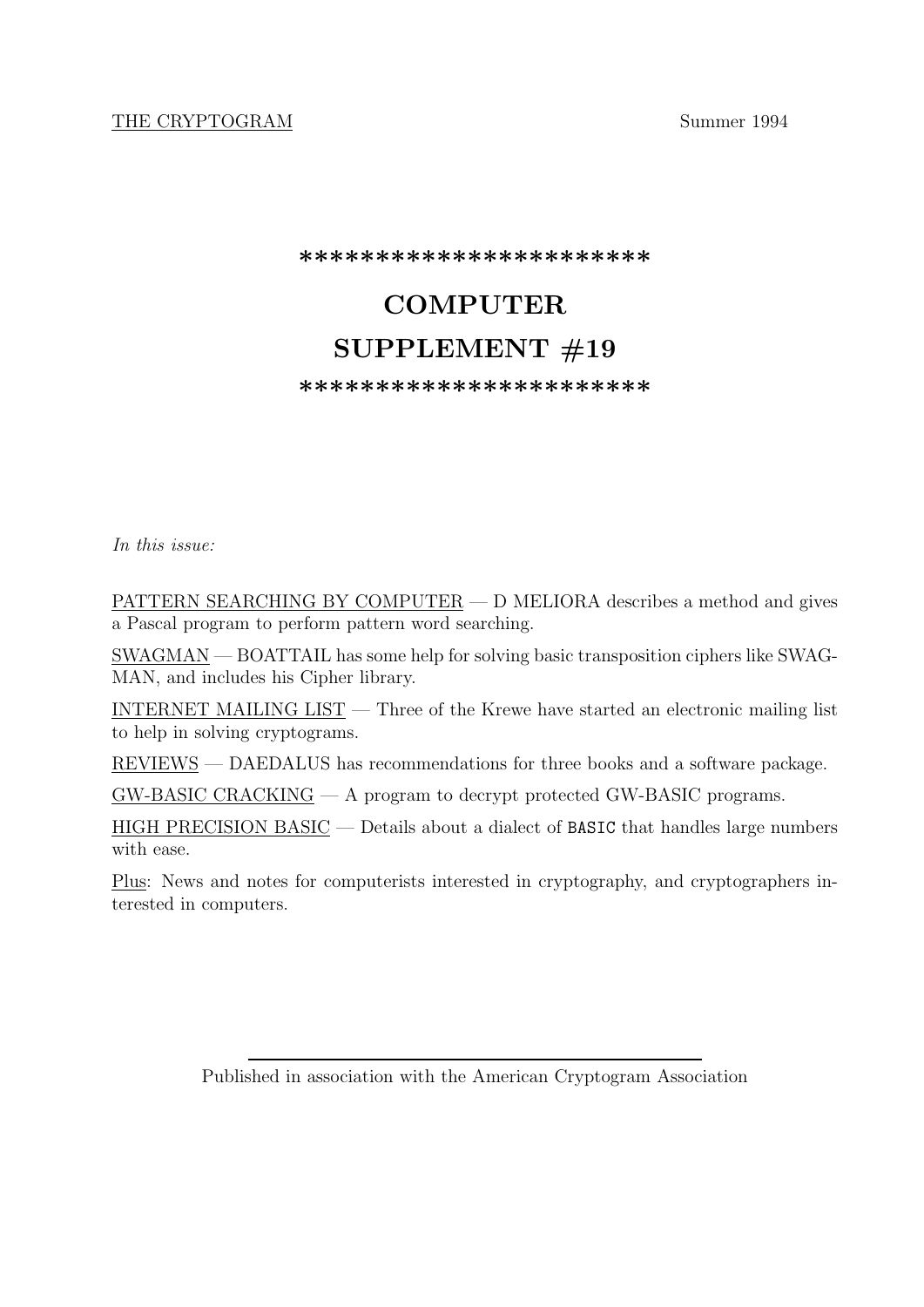## INTRODUCTORY MATERIAL

The ACA and Your Computer (1p). Background on the ACA for computerists. (As printed in *ACA and You*, 1988 edition; [Also on Issue Disk #11]

Using Your Home Computer (1p). Ciphering at the ACA level with a computer. (As printed in *ACA and You*, 1988 edition).

Frequently Asked Questions (approx. 20p) with answers, from the Usenet newsgroup sci.crypt.

## REFERENCE MATERIAL

**BASICBUGS** - Bugs and errors in GW-BASIC (1p). [Also on Issue Disk #11]. **BBSFILES** - List of filenames and descriptions of cryptographic files available on the ACA BBS (files also available on disk via mail).

**BIBLIOG** — A bibliography of computer magazine articles and books dealing with cryptography. (Updated August 89). [available on Issue Disk  $\#11$ ].

**CRYPTOSUB** - Complete listing of Cryptographic Substitution Program as published by PHOENIX in sections in *The Cryptogram* 1983–1985. (With updates from CS #2,3). [available on Issue Disk #3].

**DISKEX** - A list of programs and reference data available on disk in various formats (Apple—Atari— TRS80—Commodore—IBM—Mac). Revised March 1990.

**ERRATA** sheet and program index for Caxton Foster's *Cryptanalysis for Microcomputers* (3p). (Reprint from CS #5,6,7 and 9) [disk available from TATTERS with revised programs].

## BACK ISSUES

\$2.50 per copy. All back issues from  $#1$  to  $#18$  are once again available from the Editor.

## ISSUE DISKS

\$5 per disk; specify issue(s), format and density required. All issues are presently available on two IBM High Density 3.5 inch (1.44M) floppy disks, archived with PKZIP. For other disk formats, ask. Disks contain programs and data discussed in the issue. Programs are generally BASIC or Pascal, and almost all executables are for IBM PC–compatible computers. Issue text in T<sub>E</sub>X format is available for issues 16 to current. Available from the Editor.

#### **TO OBTAIN THESE MATERIALS**

Write to: Or via Electronic Mail:

Dan Veeneman dan@decode.com PO Box 2442 or Columbia, Maryland uunet!anagld!decode!dan 21045-2442, USA.

Allow 6–8 weeks for delivery. No charge for hard copies, but contributions to postage appreciated. Disk charge \$5 per disk; specify format and density required. ACA Issue Disks and additional crypto material resides on Decode, the ACA Bulletin Board system, +1 410 730 6734, available 24 hours a day, 7 days a week, 300/1200/2400/9600/14400 baud, 8 bits, No Parity, 1 stop bit. All callers welcome.

## SUBSCRIPTION

Subscriptions are open to paid-up members of the American Cryptogram Association at the rate of US\$2.50 per issue. Contact the Editor for non-member rates. Published three times a year or as submitted material warrants. Write to Dan Veeneman, PO Box 2442, Columbia, MD, 21045-2442, USA. Make checks payable to Dan Veeneman. UK subscription requests may be sent to G4EGG.

**CHECK YOUR SUBSCRIPTION EXPIRATION** by looking at the Last Issue = number on your address label. You have paid for issues up to and including this number.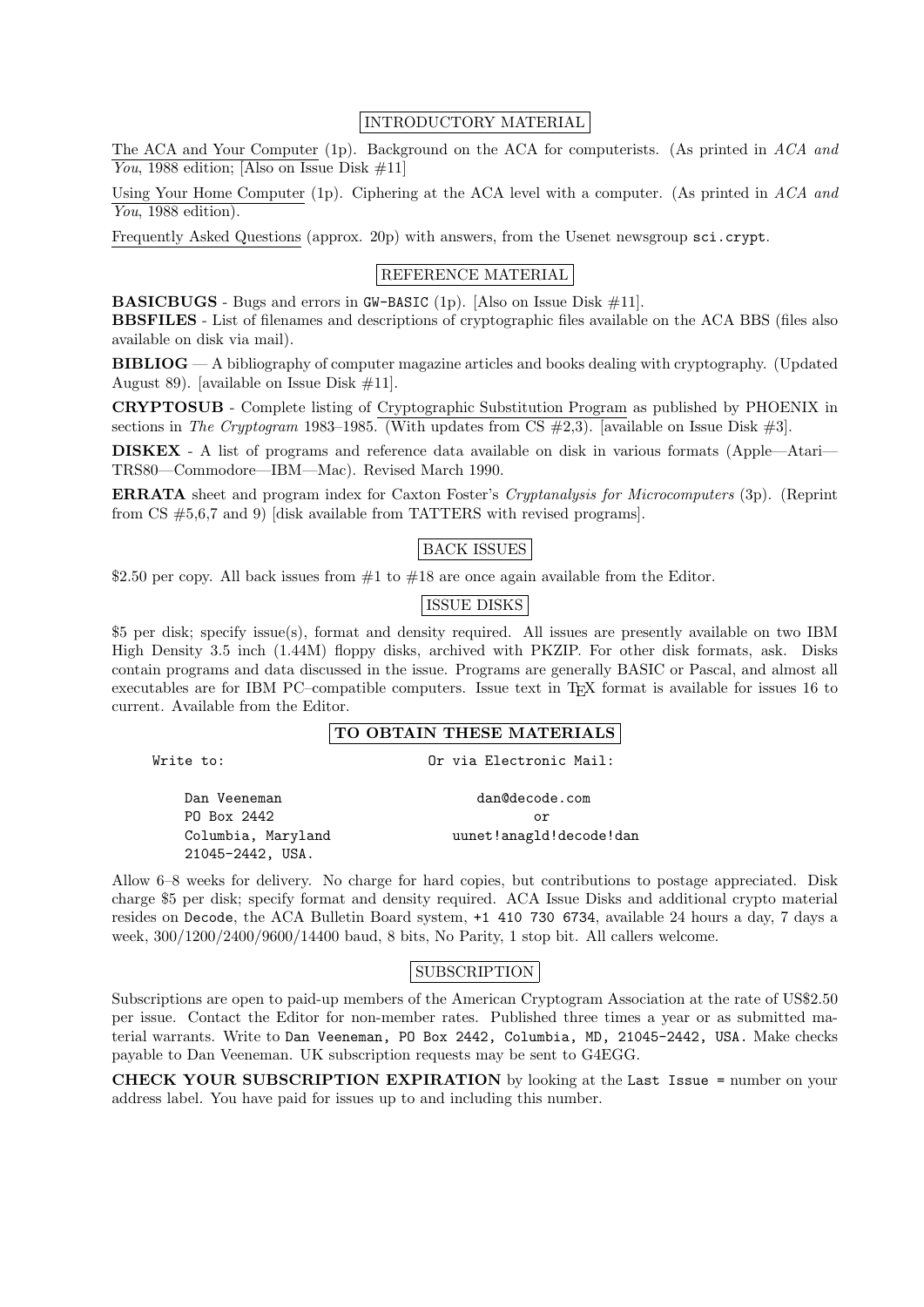## **Pattern Searching by Computer** D MELIORA

When we attack an aristocrat, our principal clues are apt to be be words with a distinctive pattern, such as BOBKSKUI. The repeated Bs and Ks should tell us something about the structure of the word, but while some of us have an uncanny eye for such things, the rest of us must simply scratch our heads and hope that inspiration will strike. I'm afraid I find myself in the latter category. Some of us may have gotten Raja's book, *Pattern and Nonpattern Words of 2 to 6 Letters*; but that book stops at six-letter words, while BOBKSKUI has eight letters. Furthermore, the longer the word, the more useful such information is apt to be, because the range of possibilities is less and so the number to be tried is smaller.

Personal computers make this task much easier. What we need to be able to do is (a) search a list of words and (b) test each word to see whether it matches the given pattern. The accompanying program, Pat\_Dict, carries out both of these steps for us. I will start by describing step (b), since that is the more general part of the problem.

## **Pattern Matching**

To test for a match to a given pattern, you need to characterize the pattern in some way that is independent of the ciphertext letters used and that will enable the computer to make the comparison quickly and easily. You must be able to show (in our example) that the first and third letters of any word matching the pattern are the same, that the fourth and sixth letters are the same, and that otherwise the letters are all different.

I chose to do this by representing the pattern by a set of chains which connect repeated letters together, together with pointers to the beginning of each chain. The easiest way to explain this is to use BOBKSKUI as an example. Before the search begins, a pattern-forming procedure goes through the pattern word letter by letter. If the letter has not appeared before, it is regarded as the beginning of a chain and the program assigns a pointer to it which gives its position in the pattern. For example, B is 1, O is 2. When it reaches a repeated letter, it creates a link from the most recent appearance of that letter to the current one. So the first letter, B, is linked to the third letter, B.

The pattern-forming procedure Create\_Links returns an array of links and an array of chain pointers, the latter indicating where in the pattern each chain begins. In the links, a value of 0 indicates the end of the chain. For example, for BOBKSKUI we have

| Chain pointers: $(1, 2, 4, 5, 7, 8)$ |                          |  |  |  |
|--------------------------------------|--------------------------|--|--|--|
| Links:                               | (3, 0, 0, 6, 0, 0, 0, 0) |  |  |  |

So to the program, the pattern is a set of six chains beginning at the first, second, fourth, fifth, seventh, and eighth letters in the pattern. The chain beginning at Letter 1 (B) points to letter 3 (B), and the 0 in position 3 indicates the end of that chain. Or, more graphically,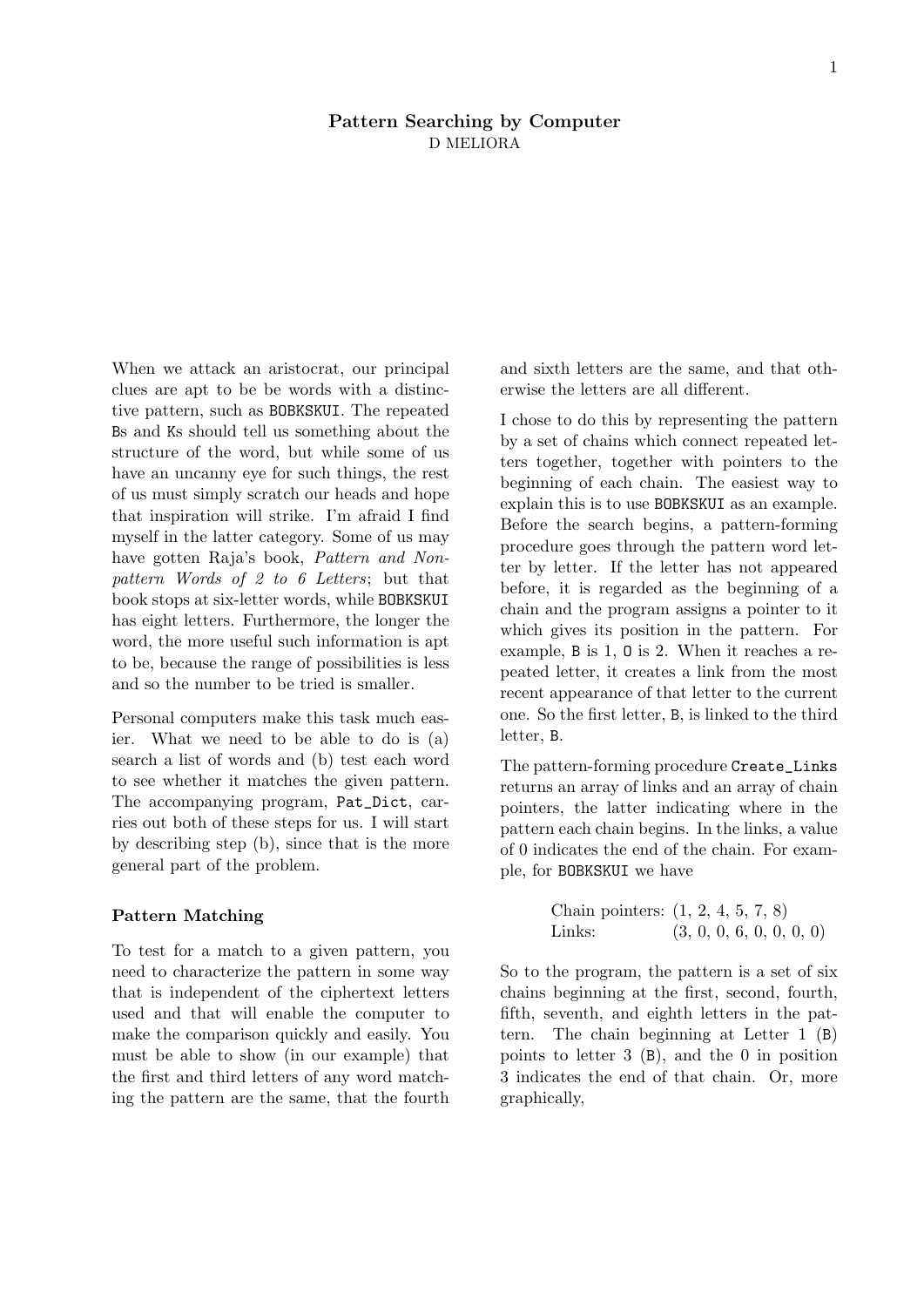

Create\_Links creates the chains by scanning the pattern. If the current character is already associated with a chain (called a class in the code), its position is added to the end of the chain; otherwise a new chain is created for the character.

To test a candidate word, we first see whether its length is the same as that of the pattern. If we are starting out with a list of eight-letter words, this is, of course, unnecessary, but if we are doing a dictionary search, then we must use this requirement to speed the program.

If the lengths match, then the procedure Test\_Word uses the pointer and link arrays to test the candidate. Suppose our candidate is AGITATES. The procedure runs through the array of chain pointers. It follows up each chain, examining each corresponding position in the candidate and testing whether all the letters are the same. For example, the first chain begins with the first letter of the word, A. The link value for this position is 3, which means that the third letter must also be an A. So Test\_Word jumps immediately to the third letter of the candidate and compares it to A. In this example, the test fails, because the third letter is I, and the program gives up on that word right away without checking any other chains.

Next, suppose the candidate word is NINETEEN. Now the link tests will be satisfied because of the matching Ns and the first two matching Es. But these tests miss the fact that the second-last letter is also an E. This is where the letter-to-chain associations come in. If all the link tests are passed, Test\_Word then makes sure that all the chains are associated with different letters. But Chain  $3 = E$ and Chain  $5 = E$ , so this word is rejected.

Finally, suppose the word is EVENINGS. The link tests are passed, and all the chains are associated with different letters, so this word fits the pattern. The program can either write this word to a file or display it on the screen. In either case, it then goes on to the next candidate and continues until the list is exhausted.

This strategy is clumsy to explain, but simple to implement. A program written in Turbo Pascal (Version 5) for the IBM PC requires 40 lines of code to set up the link array and 26 lines of code to do the test. The program would be shorter still, except that I allowed '?' as a match-anything wildcard. (I also allowed capital letters to stand for themselves: Entering bobkskui now results in a search as described above; entering AoAkskui makes the program reject EVENINGS but accept AVAILING and AWAITING.)

## **Unpacking a Dictionary**

The next question is, where do we get our list of words? The most obvious source is the dictionary that comes with our spelling checker or word-processing program. Such a dictionary is stored in a highly condensed form, in order to save disc space, and figuring out how to unpack it is where our cryptographic skills come into play. I cannot provide a general solution, because different checkers use differ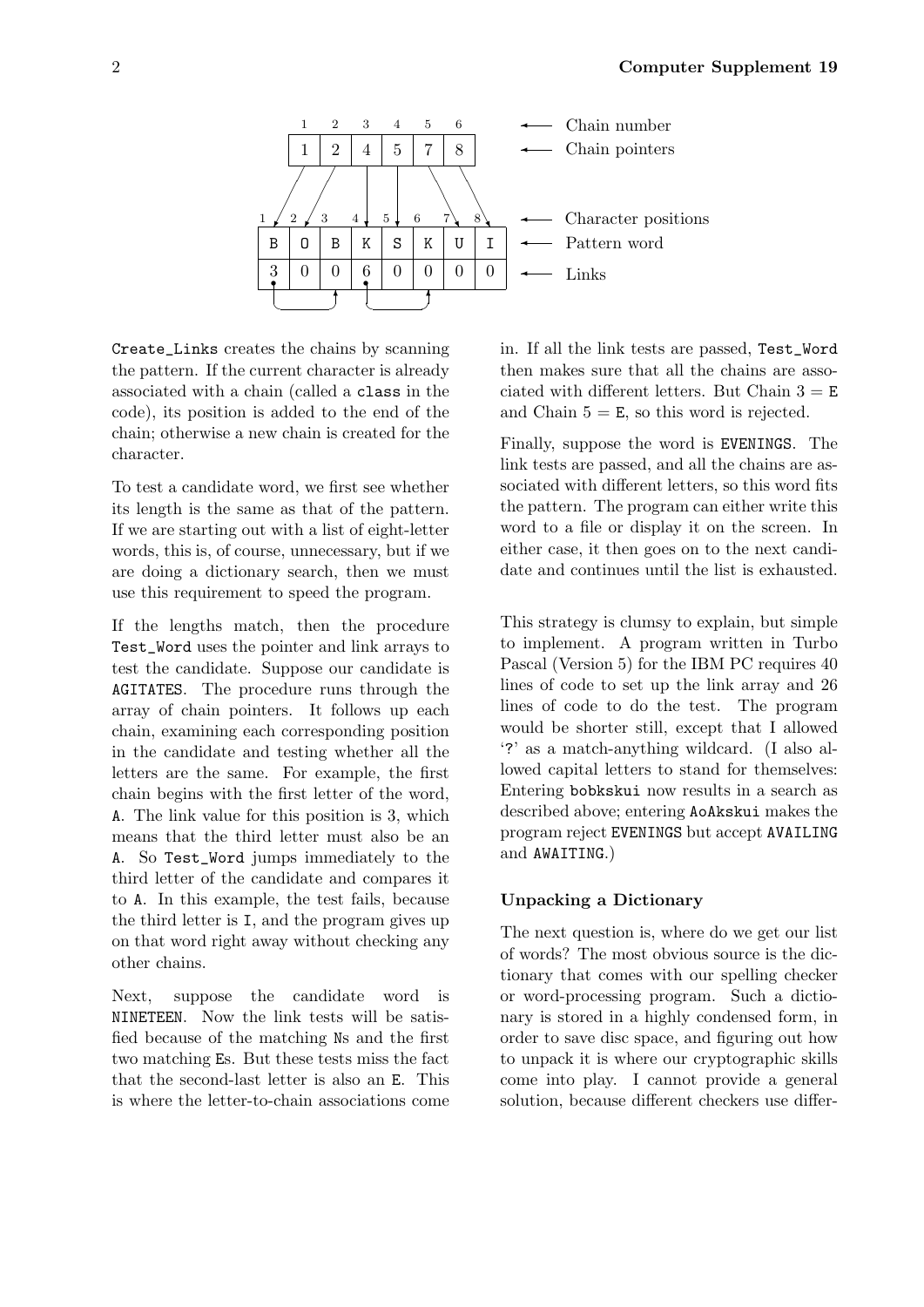ent compression schemes, but I can show you a case study, using the dictionary that came with the spelling checker I use.

This dictionary uses a simple compression scheme based on the fact that consecutive words in a dictionary tend to begin with two or more letters the same. For example, the first word in this dictionary is AARDVARK (they don't include A; one-letter words are presumed to be spelled correctly) and the second word is AARON. Since these words share the common prefix AAR-, the second word is not stored whole, but rather as something like  $(3)$ ON. This means that it is made up of the first three letters of the previous word, followed by ON. This borrowing of prefixes from the immediately preceding words is the heart of the compression system.

When you examine the dictionary itself, you see nothing like this; the letters are not visible in the dump, which means that they are not represented by standard ascii codes. It's pretty obvious that they have been further compressed. One cracks a compressed dictionary the way one would crack anything else, working from a known plaintext whenever possible, and we have AARDVARK and AARON. A good starting guess is that the letters are represented by their positions in the alphabet; thus AARDVARK would be 1, 1, 18, 4, 22, 1, 18, 11, or, in hexadecimal (as they will appear in a typical dump), 01 01 12 04 16 01 0B. I saw nothing like this, either. But then, in scanning the dump, I found 00 00 11 03 15 01 8A, not at the beginning of the file but 128 bytes down. These numbers are just off by 1 from my initial guess. So I was close: the letters are represented as *offsets* from the letter A. Also the presence of that 8A suggested that the high bit was being used to mark the end of a word. (I found later that the first 128 bytes contained pointers to the first word for each letter—like a thumb-index—so a search for a specific word could start with any desired letter without scanning through the whole dictionary.)

The next word, AARON, should then have been (3) 0E 8D, where 0E is the letter O and 8D is N with the 8 indicating the end of the word. What I found was 2E 8D. Now we must scratch our heads; the count of repeated letters has to be somewhere in that leading 2. How many bits do we need to represent the letters themselves? Four aren't enough; it must be 5. So the assignment of bits within each byte is probably

#### s x x a a a a a

where s is the sign bit, representing the end of the word and the a bits contain the letter. What we have is

|  | s x x a a a a a |  |  |                      |
|--|-----------------|--|--|----------------------|
|  |                 |  |  | 0 0 1 0 1 1 1 0 (2E) |
|  |                 |  |  | 1 0 0 0 1 1 0 1 (8D) |

So the xx bits in 2E must give the number 3. But xx = 01, the number 1. Maybe the length is 2 greater than this? After all, if the number of repeated letters is only 1 or 2, you might just as well repeat them without compressing them. Comparing the next two or three words made this look like a good bet. Using it as a working hypothesis, I began to write Get\_Word. I wrote (in Turbo Pascal),

```
icc := unpack; { Unpack returns a byte from the file }
low5 := icc and $1F; { Low 5 bits contain letter offset }
top3 := icc shr 5; { Shift right to isolate top 3 bits }
count := (top3 and 3) + 2; \{ Isolate xx bits and add 2 \}
```
This computation is done only on the first character of the word, and the program truncates the working string to the length given by count before tacking on any new characters. This procedure carried me through AARDVARK, AARON, ABACK, ABACUS, and ABANDON, but then I encountered 07 04 83, and my program couldn't handle that. But this word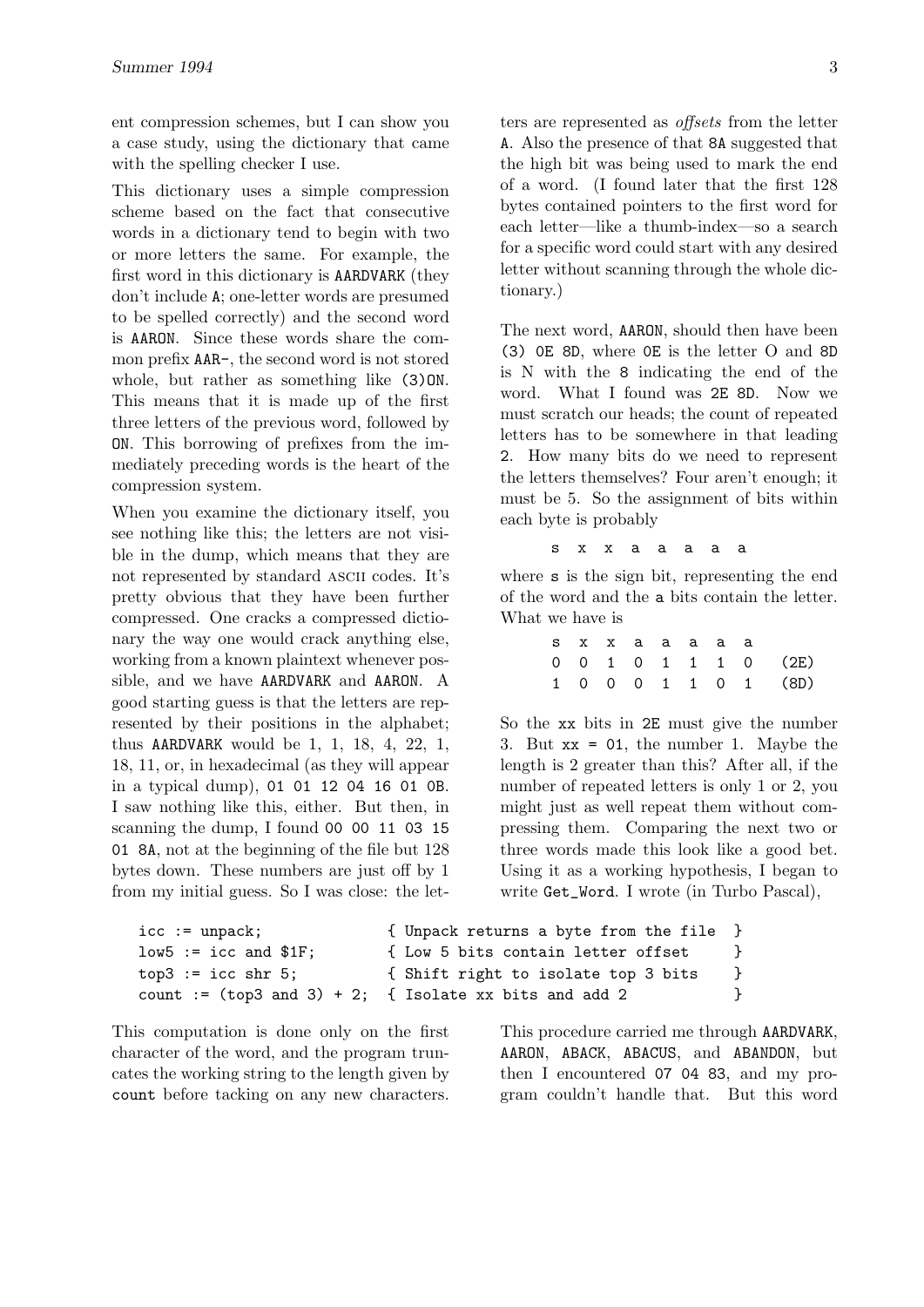is ABANDONED, which has the first 7 letters in common with the preceding word. Perhaps the rule was, if the variable top3 was zero, then this byte wasn't a letter, but just the count alone. That would account for the 07, and the 04 83 would supply the -ED.

The more I thought about this, the better it sounded. The xx bits can represent any num-

```
if top3 = 0 then
  count := icc { Long prefix }
else
  count := (top3 and 3) + 2; { Short prefix }
```
For the sake of brevity, I will omit the remaining details here, but what I have shown you is the key. You need a flag to tell when you are at the beginning of a word; when you are, you interpret the byte as I have described and truncate the previous word to the indicated length in order to obtain the start of the new word. After that, you simply append letters. When the high bit of icc is a 1, you have reached the end of a word. (There is also special handling for the apostrophe, which is stored unencoded.) The program for doing all this requires 36 lines of Pascal. As a test, I used the program to extract the first 6,000 words from the dictionary. When I fed the files containing these words back to the spelling checker, it reported no errors.

I have not examined any dictionaries other than this one, but in view of the fact that these files are coded for economy of storage rather than for encryption, I would not expect any dictionary to present serious problems, especially since any coding scheme must be simple enough for the program to be able to read and unpack the dictionary quickly. A familiarity with some of the standard data-compression techniques might be handy in some cases.

If you write your unpacking routine as a procedure along with the word-test routines I described previously, you can feed the pattern,

ber from 1 to 3, and when you add 2, they cover a range from 3 to 5. Thus any number greater than 5 is clearly out of range and would have to be represented by a byte of its own. When you remove prefixes this long, however, you are saving so much storage that you can easily afford a full byte for the count. So I revised the last line of my code to read,

BOBKSKUI, to the resulting program and get a list of seven words:

> AVAILING AWAITING EVENINGS IMITATED IMITATES IMITATOR RARIFIED

On my system, this takes about 45 seconds, of which most of the time is taken by reading and unpacking the dictionary. In the crypt in which I found this word (A-11, by Funbug, from the Sept.–Oct., 1979 *Cryptogram*), the correct word turned out to be AWAITING.

## **Summary**

Whether a program like this increases or reduces the pleasure of doing aristocrats is for you to say. For me, the pleasure was in the ingenuity and detective work in writing the program itself—that and the feeling that I was putting a foot, or at least a couple of toes, onto the professionals' turf. No doubt this is true for many people who do computer-aided cryptanalysis; maybe for them the appropriate wish is not "Good solving," but "Good programming."

## **References**

Raja [R. V. Andree], *Pattern and Nonpattern Words of 2 to 6 Letters*. Norman, Okla., 1977.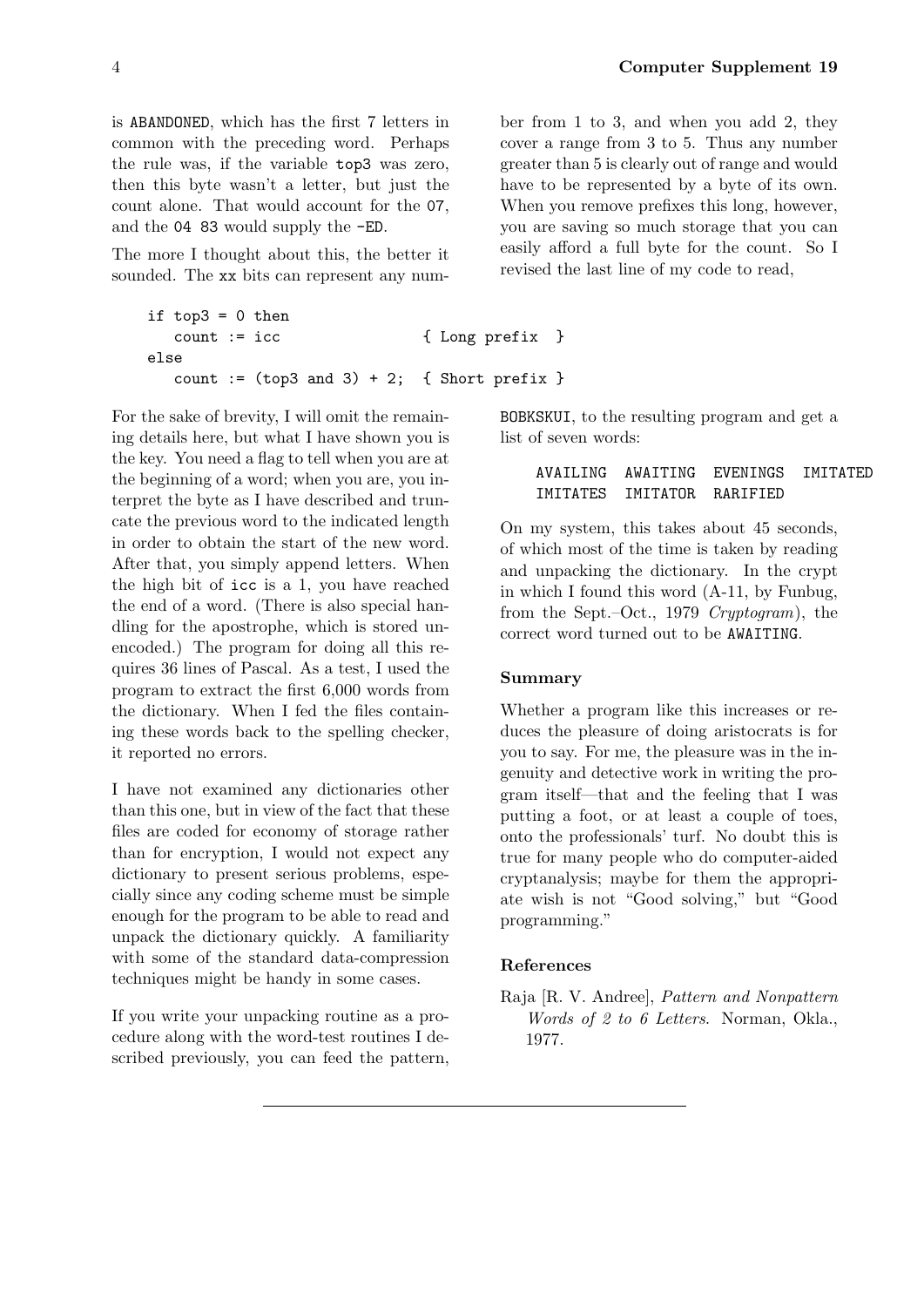### PAT\_DICT.PAS

Program PAT\_DICT; {\$R+ Program for finding words matching a given pattern. For use with the Word+ dictionary. Using filetype FILE & Unpack faster than using filetype FILE OF BYTE & doing Reads (ca 11 seconds vs 50 seconds for a search). Operation: Reads pattern from console; then words from file & lists words matching the pattern. (In this version, reads & decodes words from spelling dictionary used by The Word (TM) spelling checker.) If output file requested, writes matching words to output file; otherwise lists them on console or printer. Pattern can consist of single digits or single alphabetics; any lower-case alphabetics may be used. UPPER-CASE alphabetics are literals: these are characters which must match exactly. The special character "?" is a match-anything wildcard: characters in this position are excluded from consideration, as described below. Logic: Analyzes the pattern entered by user into a set of linked lists (represented by arrays). Each list begins at the first instance of a given pattern element; the list item is the subscript of the next instance of that element (& 0 if there is no next instance). Also produces a list of equivalence classes, one for each different pattern element. The ith element of the Class array points to the ith different pattern element. Example: the pattern, abbcbba generates the classes, (1, 2, 4). Class[1] points to the first a; Class[2] points to the first b; Class [3] points to the c. Each element of the class array also points to the head of one of the linked lists. Since the lists are disjoint, they are contained in a single array of bytes, named Link. Example: for abbcbba, Link =  $(7, 3, 5, 0, 6, 0, 0)$ . The characters which must be the same are found by using the Class pointer to locate the start of the list & then following the chain of subscripts until a 0 is reached. Example: for abbcbba,  $Class[2] = 2$ ; that is, it points to Link[2], which is the head of a list. If you follow up this list, you get (2, 3, 5, 6); these are the locations of the b's in the pattern, & they give the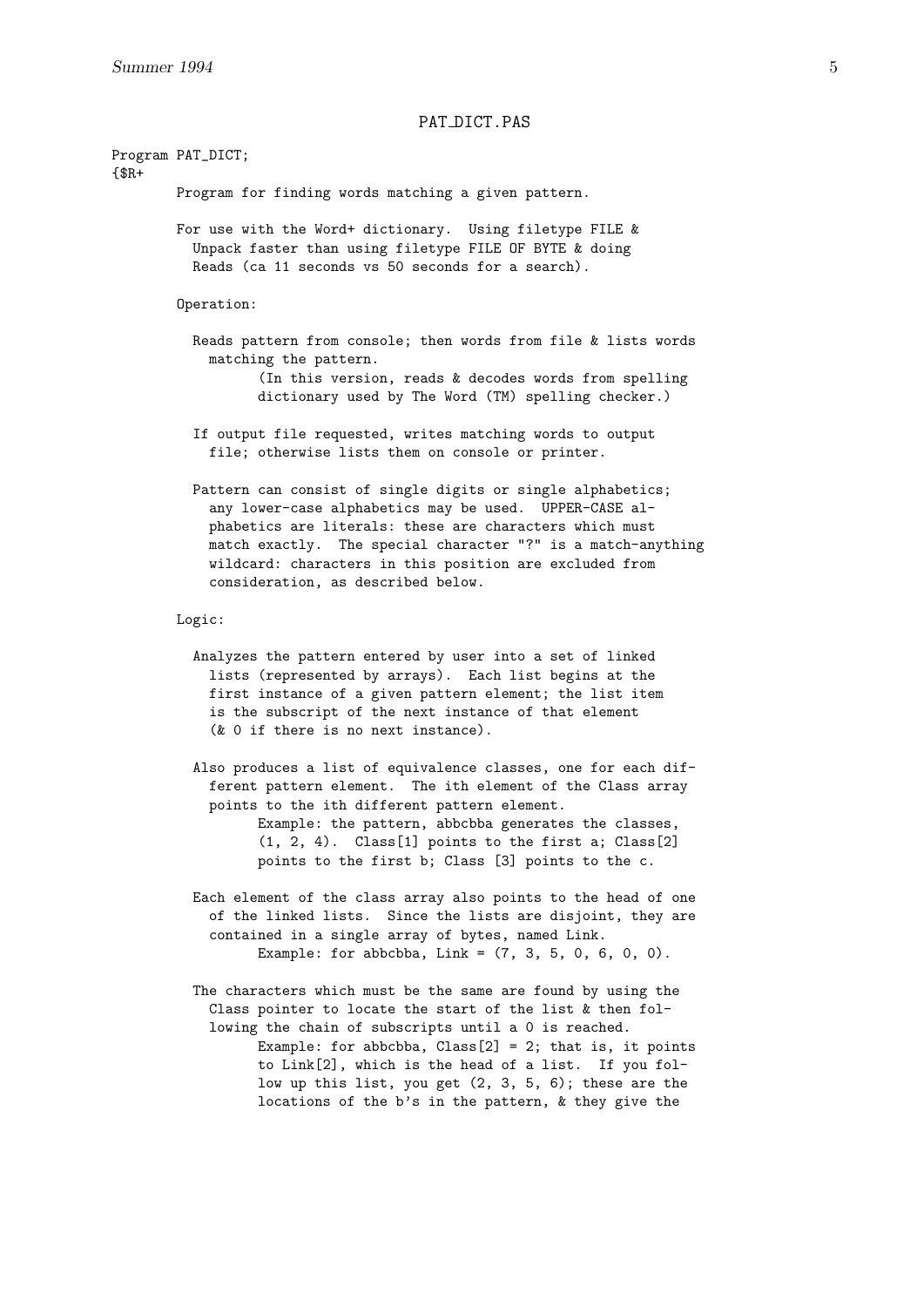}

locations of the four characters which must be the same in any word which matches the pattern.

- To test an unknown word for a match to the pattern word, the program loops through the Class array & follows up each linked list pointed to by Class[i] as described above. The requirements for a match are:
	- (a) All characters in any list must be the same;
	- (b) all characters in different equivalence classes must be different.
- A pattern symbol of "?" is a match-anything wildcard; characters in positions marked by ?s may be anything. They belong to no equivalence classes, they are ignored by Test\_Word, they need not be all the same, & they need not be different from any of the identified equivalence classes.
- This strikes me as very complicated, but all the complication occurs in forming the Class & Link arrays, which is done only once, at the start; it does match testing very quickly & correctly & does it just the way one would want. Reads, unpacks, & checks words in The Word Plus dictionary in about 45 seconds on an AT-type machine (& about 11 seconds with a 386 at 25 MHz).

Uses no floating-point arithmetic.

```
T. Parsons Aug. 2, 1990
              Revised June 26, 1991 Enabled repeated searches
                    May 30, 1993 Simpler logic in Create_Links;
                                    added search of updict;
                                    added pause on full screen.
uses crt, dos, etime;
const
  lmax = 32; { Max. acceptable word length: }
                     { must be < 255 (32 chars is }
                     { long enough to accommodate }
                     { 'honorificabilitudinitatibus'}
                     { with 5 chars to spare). }
  signature: string = 'T. Parsons, May 30, 1993';
  buffsize = 256; { Input buffer length }
  bs1 = \text{buffer} - 1;blks = buffsize div 128; { Number of blocks read }
type
  fstring = string[72]; { For file names }
  wtype = string[lmax]; { For words & pattern }
  ltype = array [1..lmax] { For links & classes }
                   of byte;
  litrec = record { \{ Key for literal test }pos: integer; { Where to look }
             let: char; { What you should find }
```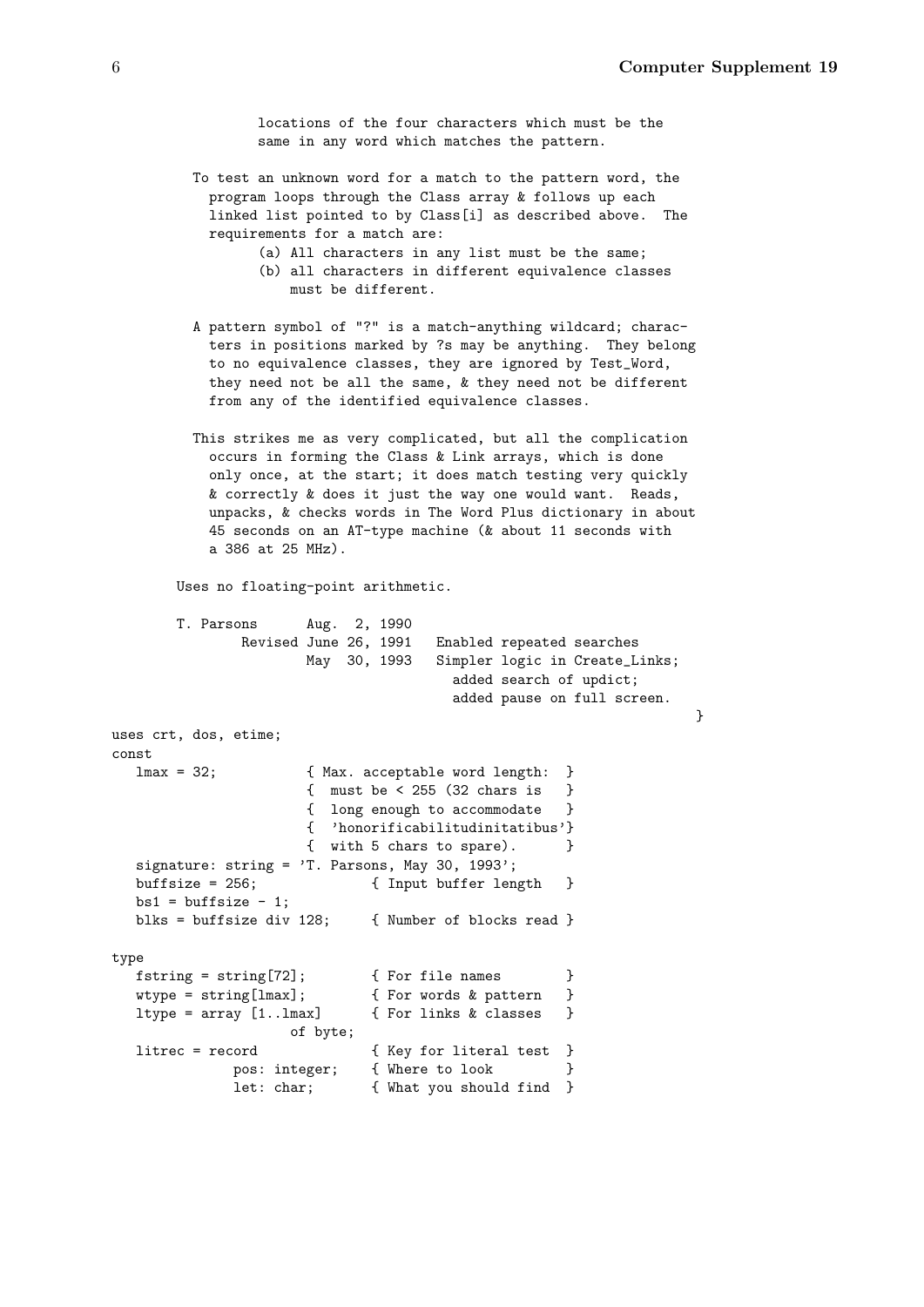```
end;
  litlist = array [1..lmax] of litrec;
  buffarray = array [0..bs1] of byte;
var { Globals }
  ibuf: buffarray; { Input buffer }
  literals: litlist; { Literals in pattern }
  pstring: wtype; { Pattern }<br>class, { Array of equivalence classes }
  class, { Array of equivalence classes }
  link: ltype; \{ Links to characters \}attribs: word; \{ File's attributes \}ipoint, { Input buffer pointer }
  lgth, { Pattern length }
  lgth2, { " " + 1 }
  lines, { Output line count }
  llgth, { Cumulative output line length }
  nclass, { Number of equivalence classes }
  nlits: integer; { Number of literals in pattern }
  device: char;      { Output device code        }
  fname: fstring;
  main_done, { True: ^Z in main dictionary }
  done: boolean; { True: ^Z in upd dictionary }
  inf: file;
  upd: text;
               { Local to Main }
  mcount: integer; { Count of matching words }
  t_word: wtype; { Word being tested }
  writing: boolean; { True => output enabled }
  outf: text;
{$I select.inc } { For selecting output device }
{$I agree.inc }
procedure CREATE_LINKS (pstring: wtype; lgth: integer;
             var class, link: ltype; var lits: litlist;
             var nclass, nlits: integer);
                          { Analyzes the pattern & makes equiva- }
  const \{ lence-class & link arrays \}caps: set of char = [\n'A', \n'Z'];
  var
    i, { Loop }
    j: integer; { counters }
    cc: char; { Current char. }
    found: boolean;
  begin
  for i := 1 to lgth do { Link is initialized to 255 through- }
    begin { out; as links are found, 255's are }<br>class[i] := 0; { replaced by link values; 255 thus }<br>link[i] := 255; { identifies unlinked positions }
                        { replaced by link values; 255 thus }
                        { identifies unlinked positions }
    end;
  nlits := 0;nclass := 0;for i := 1 to lgth do \{ Loop through pattern \}
```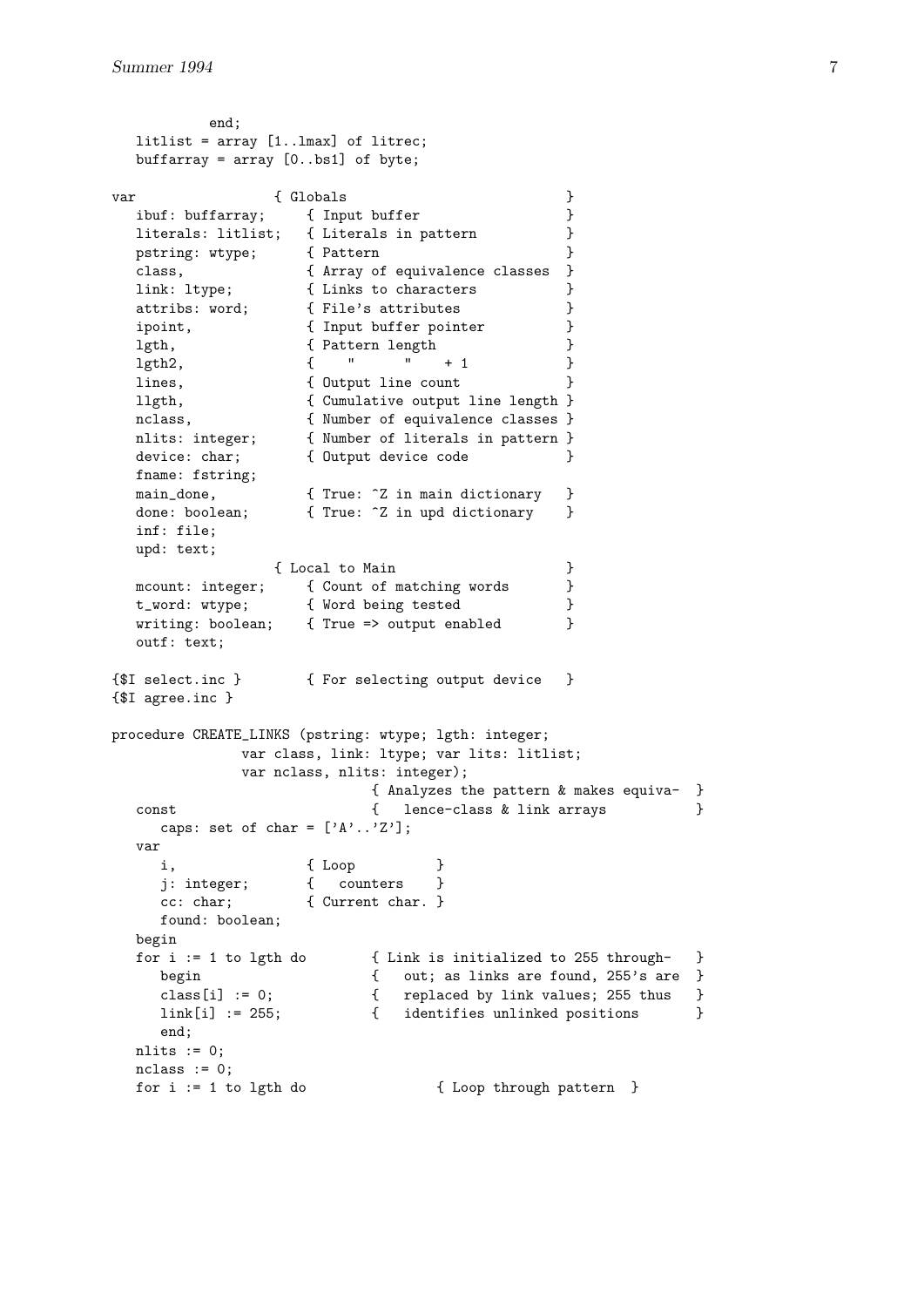```
begin
     cc := pstring[i];if cc in caps then \{ Literal: \}begin
        inc (nlits);
        lits[nlits].pos := i;
        lits[nlits].let := cc;
        end { if }
     else if cc \Leftrightarrow '?' then \{ Not a wildcard \}begin
        link[i] := 0;found := false;
        j := 1; { Already in a chain? }
        while (j \leq nclass) and not found do
           if cc = pstring[class[j]] then
             found := true
           else
              inc (j);
        if found then \{ -yes: \}begin
           j := class[j]; { Go out to end }
           while link[j] <> 0 do { of chain }
            j := link[j];
           link[j] := iend
        else
          begin { --no: }<br>
inc (nclass); { Create new class }<br>
class[nclass] := i { for this character }
           inc (nclass); \{ Create new class \}class[nclass] := i { for this character }
           end
        end { else }
     end; { for i }
  write ('Letter classes: '); { Show the results }
  for i := 1 to nclass do
     write (class[i]:3);
  writeln;
  write ('Links: ');
  for i := 1 to lgth do
     write (link[i]:4);
  writeln
  end; { Create_Links }
function UNPACK: byte; \{ Returns one input byte from file \}begin {N} MB: When last block read, Eof }
  if ipoint > bs1 then { immediately goes True; hence }if not eof(inf) then <br> \{ i/o \text{ loop must not terminate } \}begin { on Eof, or contents of last }
        blockread (inf, ibuf, blks); { block will not be unpacked. }
        ipoint := 0; { This code leaves IPoint > bs1 }
        end; {where} and {where} and {where} and {where} and {where} and {since} and {since} and {since} and {since} and {since} and {since} and {since} and {since} and {since} and {since} and {since} and {since} and {since} and {since} and {since} and {since} and {since} a
   if ipoint < buffsize then { possible; i/o loops should }
     unpack := ibuf[ipoint]; { terminate on IPoint > buff- }
  inc (ipoint) \{ size \& cof(int). \}
```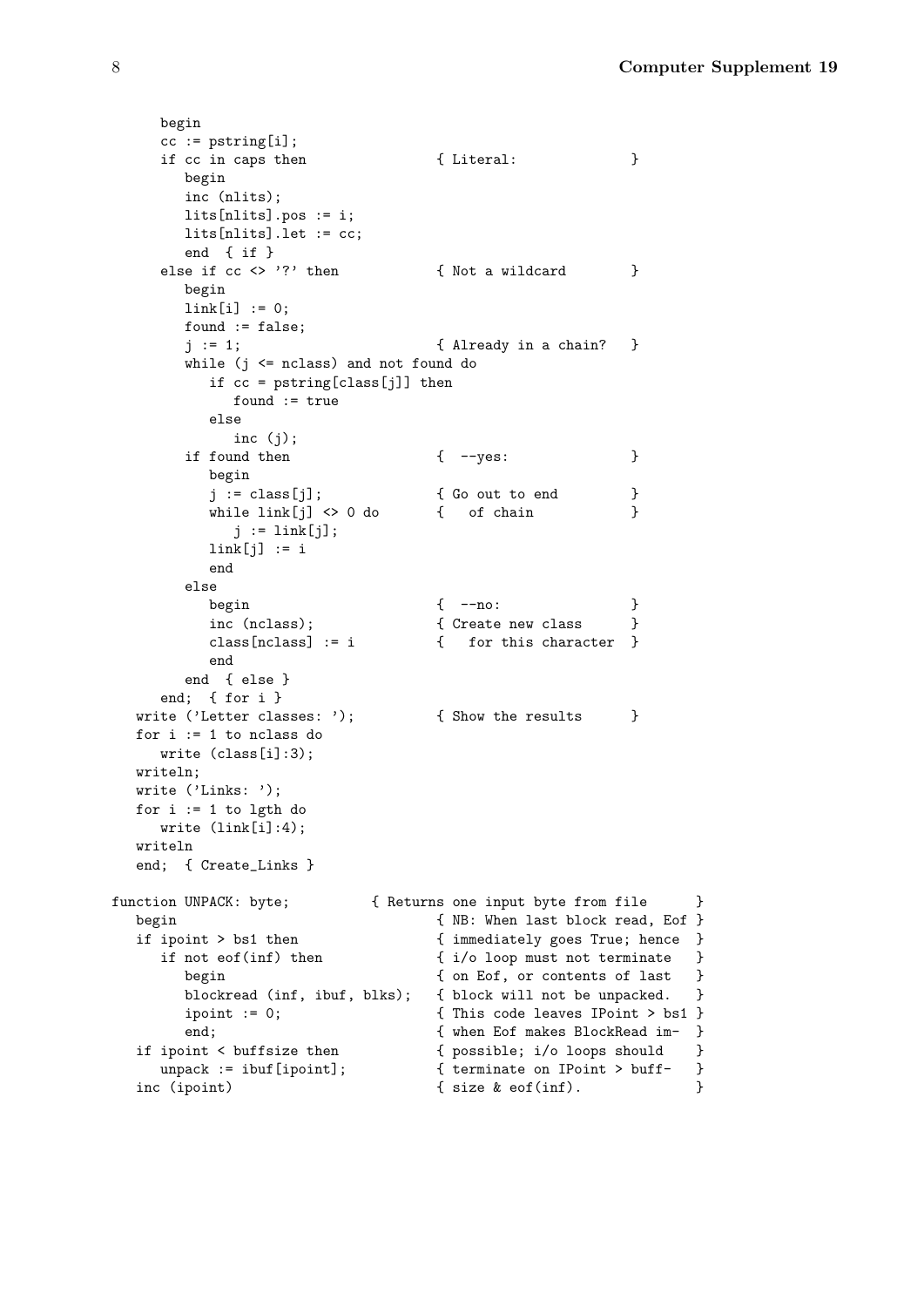```
end; { Unpack }
procedure GET_WORD (var workstring: wtype);
  var \{ Unpacks & decodes a word \}icc, \{ from the Word+ dictionary \}top3: byte; \{ On first call, working \}count, { must be blank, & first }low5: integer; \{ call must access beginning \}cc: char;<br>
new_word: boolean;<br>
\{ of dictionary (can't start }<br>
 hew_word: boolean;<br>
\{ downstream).
    new_word: boolean; \{ downstream).
  begin
  new_word := true;
  repeat
    icc := unpack; { Get a byte }
    top3 := icc shr 5; { Separate code & char }
    low5 := icc and $1f;if low5 = 26 then main_done := true;
    if low5 < 26 then low5 := low5 + ord('A');
    cc := chr(low5); { Convert character }
    if not main_done then
       if new_word then
         begin
         if top3 = 0 then
           count := icc
         else
           count := (top3 and 3) + 2;
         workstring[0] := chr(count);new_word := false;
         if top3 \leftrightarrow 0 then
           workstring := workstring + cc;
         end
       else
         workstring := workstring + cc;
    if icc and $80 \lt 0 then
      new_word := true
  until new_word or main_done or done
  end; { Get_Word }
function TEST WORD (var t word: wtype): boolean;
  var \{ Examines word for match \}i, j, \{ to pattern \}nc, { Equiv. class counter }
    jfrom, { Previous link }
     jto: integer; { Current link }
     cc: char; { Char for this class }
     ok: boolean; { True => match }
  label
    quick_exit;
  begin
  ok := true; { Innocent until proved guilty }
  nc := 0;while ok and (nc < nclass) do \{ Loop through classes \}begin
```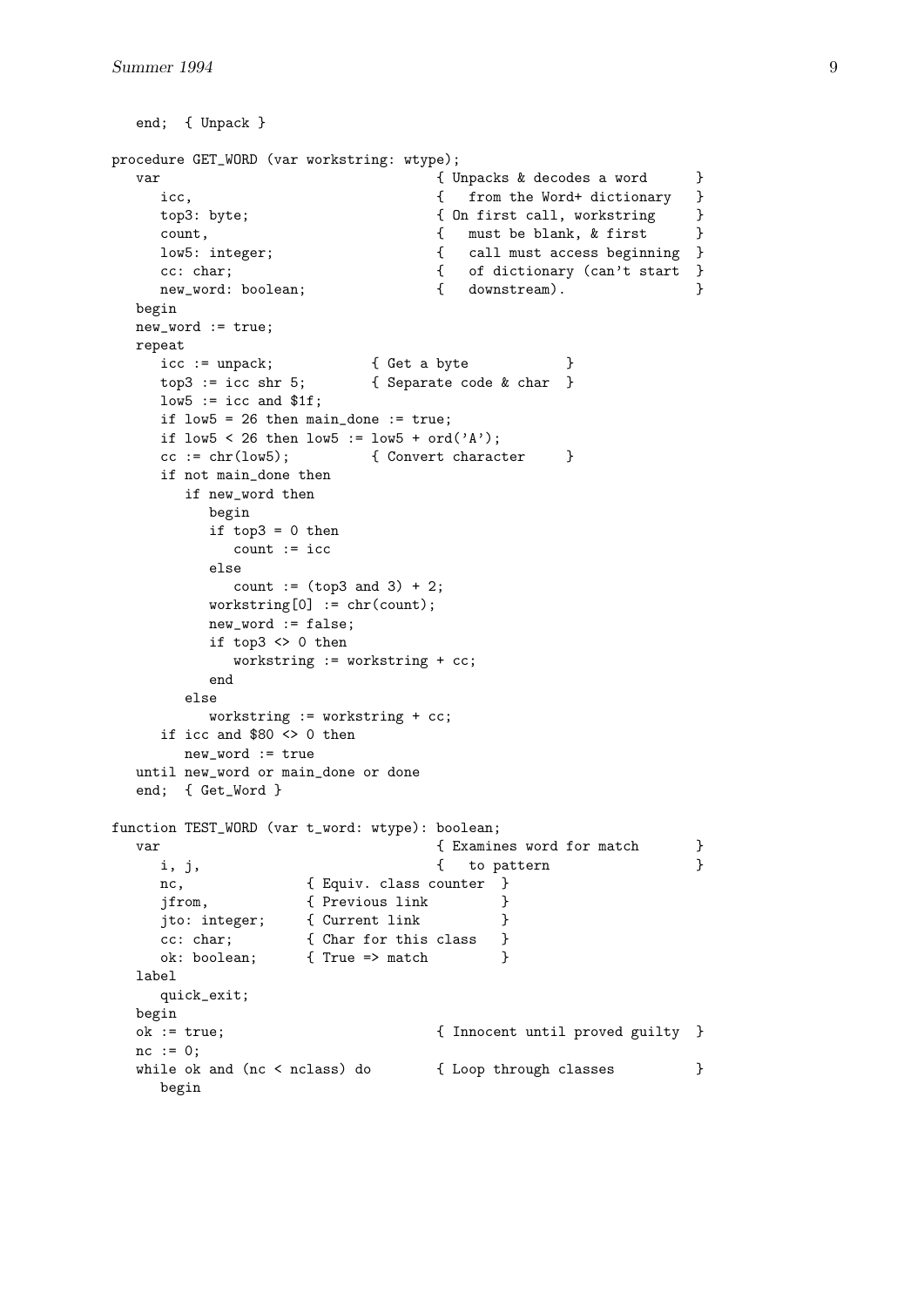```
inc (nc);
    jfrom := class[nc]; { Examine new class }
    cc := t word [jfrom];
    while ok and (\text{link}[ifrom] \Leftrightarrow 0) do { Traverse list for }
       begin \{ this class; linked \}jto := link[jfrom]; { chars must be all }
       if t_word[jto] = cc then \{ the same \}jfrom := jto
       else
         ok := false;
       end;
    end; { loop on classes }
  if ok then \{ Now make sure all classes \}for i := 1 to pred(nclass) do { different }
       for j := succ(i) to nclass do
         if t_word[class[i]] = t_word[class[j]] then
           begin
           ok := false;
           goto quick_exit { Abort on any match }
           end;
quick_exit:
  test_word := ok;
  end; { Test_Word }
function LITERAL (t_word: wtype): boolean;
  var \{ Checks for match of literals \}i: integer; \{ if any. Returns True if \}ok: boolean; { literals match or if no }
  begin \{ literals; false otherwise. \}ok := true;
  i := 1;while ok and (i \leq nlits) do
    if upcase(t_word[literals[i].pos]) <> literals[i].let then
      ok := false
    else
      inc (i);
  literal := ok
  end; { Literal }
procedure CHECK (t_word: wtype); { Tests word & displays }
  begin \{ if match found \}if literal(t_word) and test_word(t_word) then
    begin { Found a match: }
    inc (mcount); \{ write it. \}write (outf, t_word:lgth2);
    l\nexists := l\nexists + l\nexists;
    if llgth >= 80 then { For formatting output }
      begin
      writeln (outf);
       inc (lines);
       if not writing and (lines > 23) then
         if agree ('More?') then
           lines := 1
```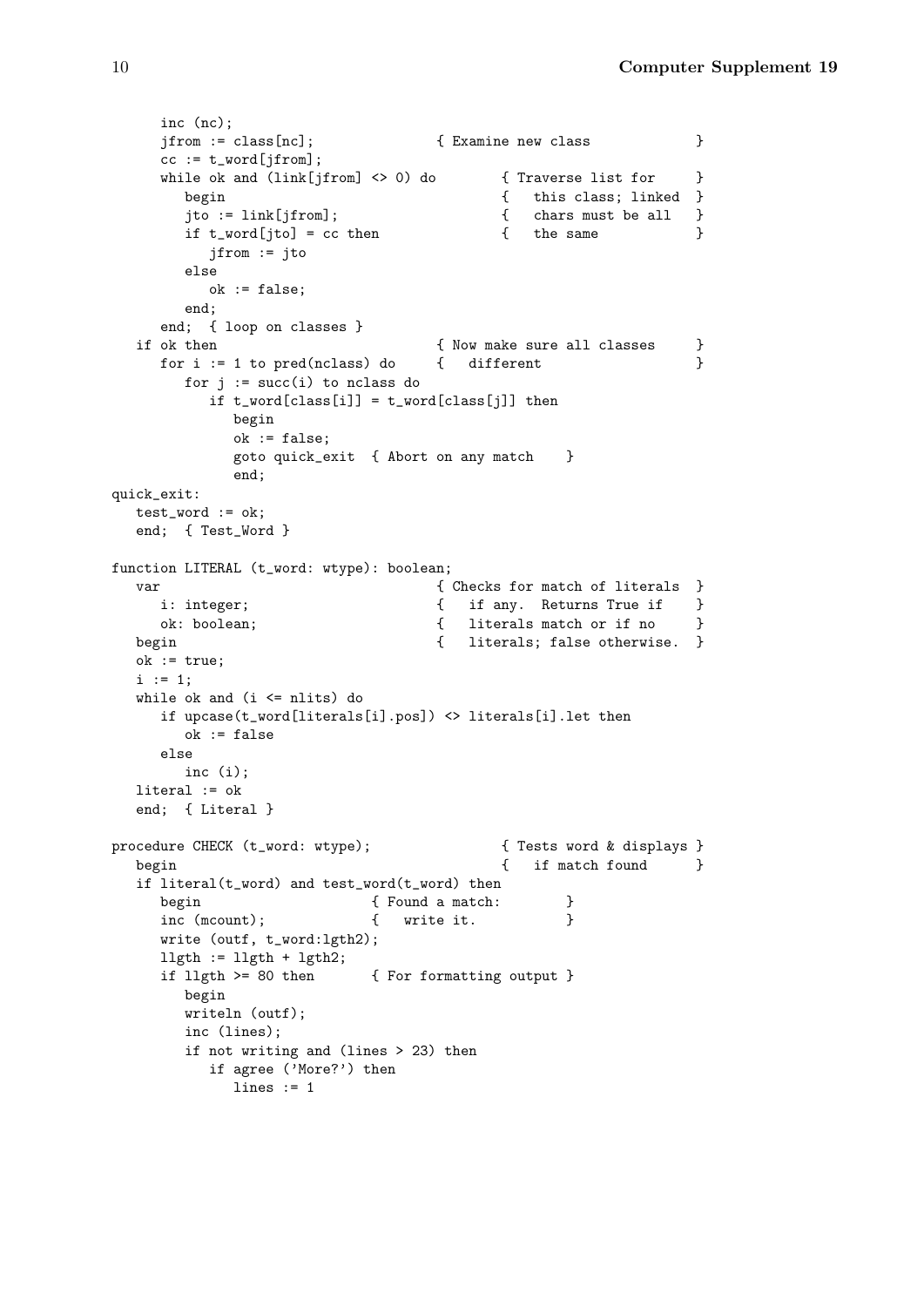```
else
             begin
             main_done := true;
             done := true
             end;
        llgth := lgth2end
     end
  end; { Check }
{ = = = = = = = "Main Program = == == == == == ==}begin
  writeln ('This is Pat_Dict [6-26-91].');
  assign (inf, 'e:\text\maindict.cmp');
  getfattr (inf, attribs); { Make dictionary readable }
  setfattr (inf, attribs and $FE);
  assign (upd, 'e:\text\updict.cmp');
  getfattr (upd, attribs); { Make dictionary readable }
  setfattr (upd, attribs and $FE);
  ipoint := maxint;
  write ('Pattern (? for wildcards, caps for literals,',
                     ' <cr> to quit): ');
  readln (pstring);
  lgth := length(pstring);
  while lgth > 0 do
     begin
     lines := 0;
     reset (inf);
     seek (inf, 1); { Bypass directory }
     create_links (pstring, lgth, class, link,
              literals, nclass, nlits);
     repeat until select_output (outf, device, fname);
     writing := device = 'F';
     mcount := 0;lgth2 := lgth + 2;llgth := lgth2;
     main_done := false;
     done := false;
     timer (0); \{ Start timing the search }
     writeln ('Searching main dictionary.');
     repeat
        get_word (t_word);
        if not main_done then
           if length(t_word) = lgth then
             check (t_word)
     until main_done;
     reset (upd);
     if not writing then { Output formatting details }
        begin
        lgth2 := lgth + 2;llgth := lgth2;if wherey > 1 then
```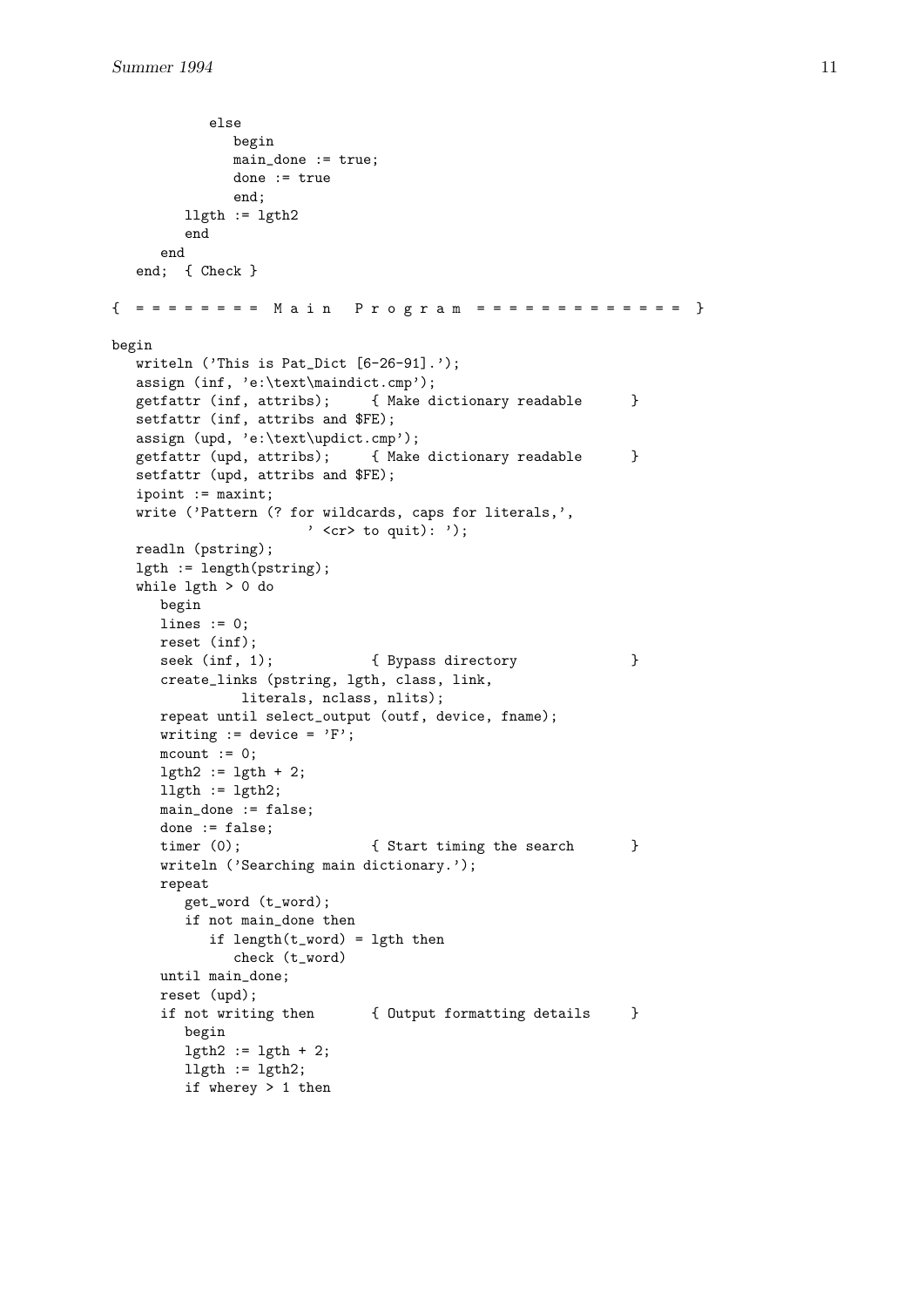```
writeln
        end;
     writeln ('Searching supplementary dictionary.');
     repeat
        readln (upd, t_word);
        if not done then
           if length(t_{word}) = lgth then
              check (t_word)
     until done or eof(upd);
     if wherex > 1 then writeln;
     timer (1); \{ Report search time \}if mcount = 0 then
        begin
        write ('No match found');
        if writing then
           writeln ('; output file empty.')
        else
           writeln ('.');
        end
     else
        writeln (mcount, ' matching word(s) found.');
     if writing then close (outf);
                               { Query for next time }
     write ('Pattern (? for wildcards, caps for literals,',
                       ' \langlecr> to quit): ');
     readln (pstring);
     lgth := length(pstring);
     end; { while }
  close (inf);
  setfattr (inf, attribs); { Restore dictionary attributes }
  close (upd);
  setfattr (upd, attribs); { Restore dictionary attributes }
end.
```
#### SELECT.INC

{ Output selection utility. Prompts user for choice of crt, printer, or file; if file selected, tries to open it. Returns result: true if crt or printer selected or if output file requested.  $\}$ function OPEN\_OUT (var outf: text; var fname: fstring): boolean; forward; {\$I open\_out.inc } function SELECT\_OUTPUT (var outdev: text; var device: char; var fname: fstring): boolean; begin write ('Output to C[onsole], P[rinter], S[erial port], or F[ile]? '); repeat device := upcase(readkey);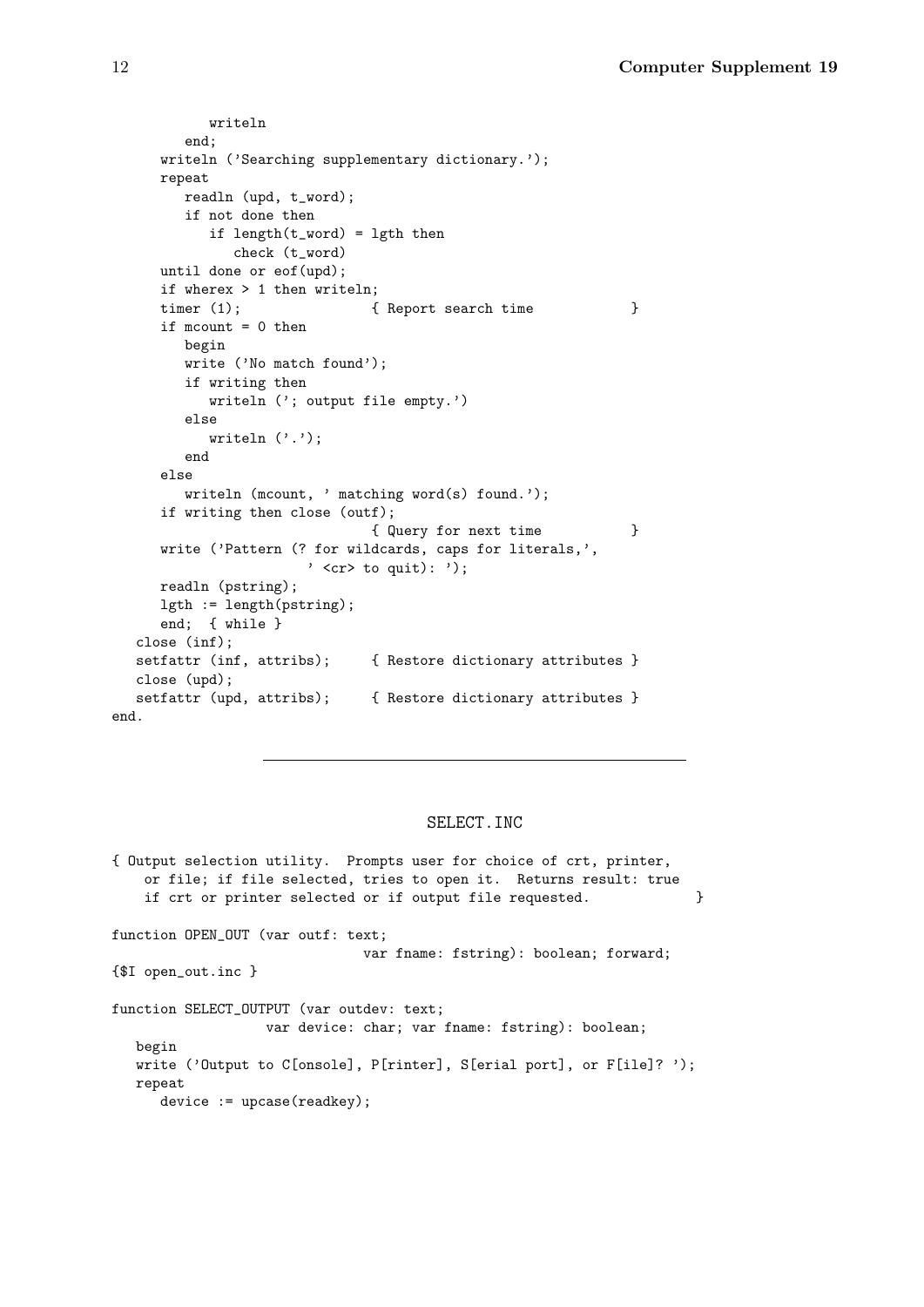```
write (device);
  readln;
  select_output := true;
  case device of
     'P': begin
          assign (outdev, 'lpt1');
          rewrite (outdev);
          write (outdev, #27, 'N', #10);
          end;
     'S': begin
          assign (outdev, 'com1');
          rewrite (outdev);
          end;
     'C': begin
          assign (outdev, 'con');
          rewrite (outdev)
          end;
     'F': select_output := open_out (outdev, fname);
     else write ('Huh??? ');
     end; { case }
until device in ['P', 'F', 'C', 'S'];
end; { Select_Output }
```
## AGREE.INC

```
type _{-}ptype = string[80];
function AGREE (prompt: __ptype): boolean;
   var
      response: __ptype;
      ok: boolean;
   begin
      write (prompt, '');
      repeat
         if keypressed then readln;
         readln (response);
         ok := (response \langle \rangle'') and (response[1] in ['Y', 'y', 'N', 'n']);
         if NOT ok then write ('Huh??? ');
      until ok;
      agree := response[1] in ['Y', 'y'];
   end;
```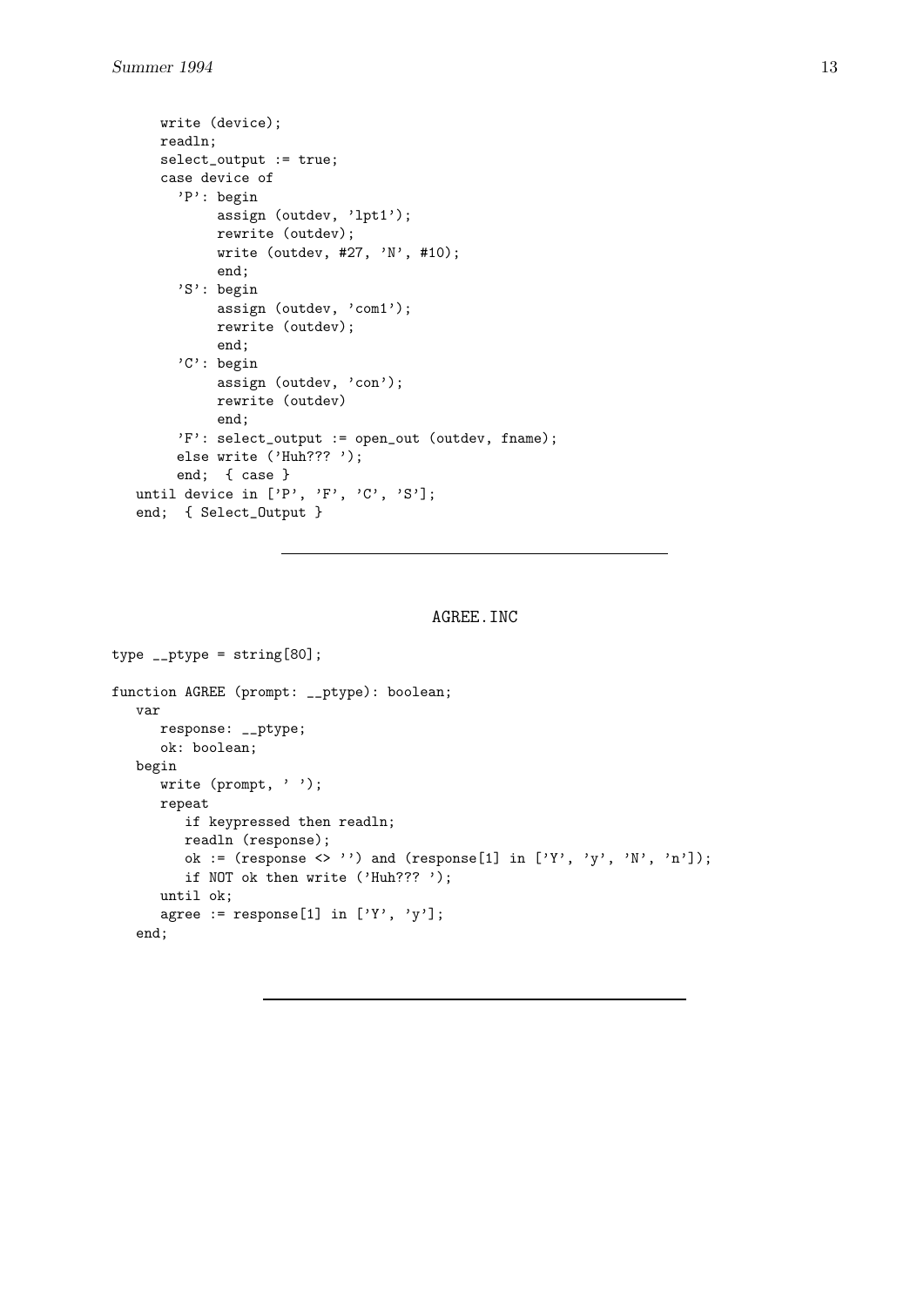## **SWAGMAN CIPHER** BOATTAIL

The SWAGMAN cipher is a basic transposition cipher based on a numbered block of squares. The most common periods (block sizes) are 4, 5, and 6. A typical SWAGMAN block of period 4 looks like this:

In the columns and rows, no number is repeated. Enciphering in SWAGMAN using this block produces the following:

| Plain:  |  | THET RUEB EAUT YO   |  |
|---------|--|---------------------|--|
|         |  | FTHE COMP UTER LT   |  |
|         |  | ESIN ITSF LAWL ES   |  |
|         |  | SREP ETIT IONE TO   |  |
|         |  |                     |  |
| Cipher: |  | TSHP RTMT EAEE YS   |  |
|         |  | STIT EOSB ITWT TI   |  |
|         |  | EREE TTEP LOUR EO   |  |
|         |  | FHEN CUIF UANI. I.O |  |
|         |  |                     |  |

Cryptogram: TSEFS TRHHI EEPTE NREIC ....

As you can see, each column of the block is shifted according to the corresponding key numbers in the SWAGMAN square. The plaintext letters in squares numbered 1 are transposed into the first row of the ciphertext, those numbered 2 into the second row, and so on. The nulls ETO are added at the end of the plaintext to fill out the columns (Ref. ACA and You, page 50).

The main cryptanalytic weakness in this system is the relatively limited number of keys. Each row of the key square contains a simple rearrangement of 4 numbers. The number of possible rearrangements of 4 numbers is 4 factorial, that is 4x3x2x1 which equals 24. Each of the four rows contains one of only 24 possible keys. For squares of 5, 6, 7, and 8 there are 120, 720, 5040, and 40,320 possible keys,

respectively. Periods 7 and 8 are rarely used in Cryptograms, and are not deciphered by this program.

It would be quite possible for a cryptanalyst to manually try all 24 keys in period 4 and, with a lot of time and patience, to try the 120 keys in period 5. Manually trying 720 keys for period 6 is too much. This is essentially 'grunt work', the kind that computers were designed to do.

The program SWAGMAN.PAS attacks the cipher by brute force, that is, it tries every possible key arrangement, stores each result, and then analyzes each result to find those that best resemble plain language. The user then chooses the correct lines of plaintext from the display and joins them together to read the complete message.

The first part of the program contains the three test ciphers. There is a test cipher for periods of 4, 5, and 6 to aid in testing any modifications to the program. This test cipher is entered into the working program by typing test4, test5, or test6 when prompted by the cipher input module.

The three pattern arrays hold the basic number patterns used to generate all possible keys. For purposes of brevity, I chose to program in only one subset of numbers and then rotate them to produce the full pattern. The pattern 0123 is rotated to provide patterns 1230, 2301, and 3012. This cuts the size of the test pattern arrays by a factor equal to the cipher period.

The first step in using the SWAGMAN program is to enter the cipher. A maximum length of 288 cipher letters is allowed for, not including spaces. Procedure SWAGCIPHERIN takes the input in lines and puts it into character array INTEXT. All input spaces are removed by procedure SQUEEZE. PERIODCHECK does a simple test to determine which periods are possible; since there can be no incomplete columns in a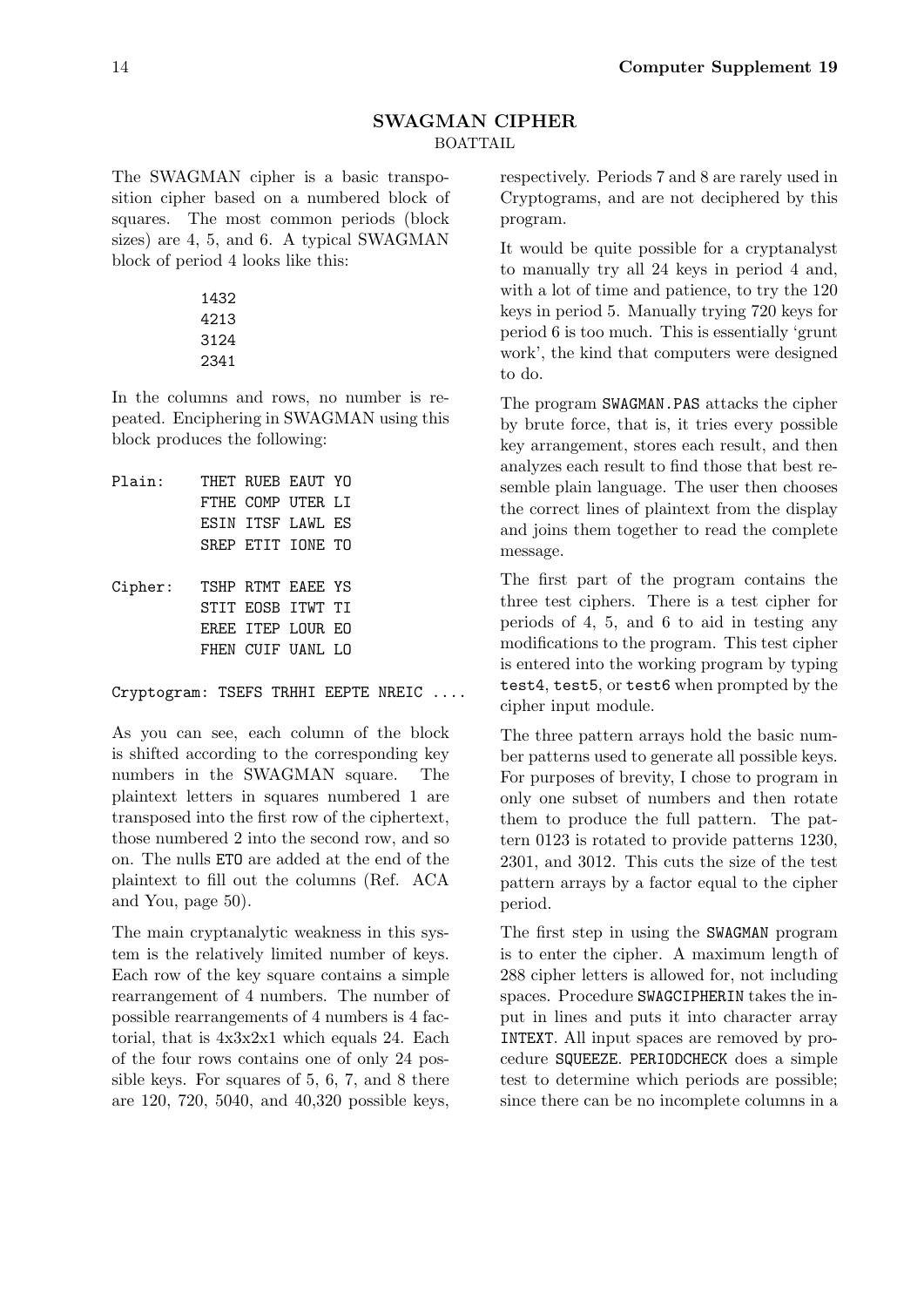SWAGMAN, the cipher length must be evenly divisible by the period.

The next step is to correlate the cipher. Depending on the main menu choice, the period is set and master module CORRELATE transposes the cipher. If you choose the wrong period, you can return to the main menu and simply choose another.

INITIALIZE sets the block sizes, number of blocks, and size of last block, for the period chosen. The cipher text is arranged into blocks by FILLBLOCKS.

ASSEMBLESOLUTIONS is the module that derives every possible decipherment. The results are fed into solarray, character by character, using the pattern array allposs to control the transposition.

DIGRAPHCHECK compares the results in solarray, digraph by digraph, with the English digraph frequencies in file DIGRAMS.DAT, which are downloaded into array table by procedure LOADDIGRAPHTABLE at the beginning of the program. The scores and the location of each score are posted to arrays score and location respectively.

SOLBUBBLESORT sorts the two arrays score and location into descinding order of the scores. This means that the locations with the best scores and the closest resemblance to plaintext are put at the top. When you choose Display All Solutions from the main menu, the procedure DISPLAYSOLUTIONS prints the solutions on the screen in the order of the location array.

There are two Hardcopy options on the main menu; you can either print out the best 20 solutions or all the solutions. If the period is 6, there are 720 solutions, which takes about 12 pages to print. There are no printer-specific codes in the HARDCOPY procedure so it should work well with almost any printer.

This program has worked well with every Swagman cipher I have tried it on. Most of the plaintext lines are in the first 10 line displayed. If one line contains nulls, or unusual digraphs, it will score lower and you will need to search farther down the list.

Happy solving!

OUTPUT FROM 'test5' CIPHER:

#### UNDELDYEAPSOFFREITHORNES

| UNDREDYEARSOFAGEITBURNED plaintext |  |  |  |  |
|------------------------------------|--|--|--|--|
| DOFLEGENDONREACHINGFIVEH plaintext |  |  |  |  |
|                                    |  |  |  |  |
|                                    |  |  |  |  |
|                                    |  |  |  |  |
|                                    |  |  |  |  |
|                                    |  |  |  |  |
| THEPHOENIXISAFABULOUSBIR plaintext |  |  |  |  |
|                                    |  |  |  |  |
| ITSELFONAPYREFROMWHOSEAS plaintext |  |  |  |  |
|                                    |  |  |  |  |
|                                    |  |  |  |  |
| HESANOTHERPHOENIXAROSEQQ plaintext |  |  |  |  |
| UODPEDEEIRSRFFGEITOURVER           |  |  |  |  |
|                                    |  |  |  |  |
|                                    |  |  |  |  |

#### SWAGMAN.PAS

program SWAGMAN; {Uses brute force to decipher Swagman Cipher in periods 4, 5, & 6} USES Crt,Dos,Printer,Ciphlib; {uses CIPHLIB library routines} CONST test41='UTEON ITOKE ESANE VEEPE EANPO MDIRS UORTO ACFEO FEOCO OTFFR'; test42='LLHDE OUCEF EABTI LEDBT VE/'; {MA93 E-20 G4EGG 'To keep out of trouble one needs a cool head but even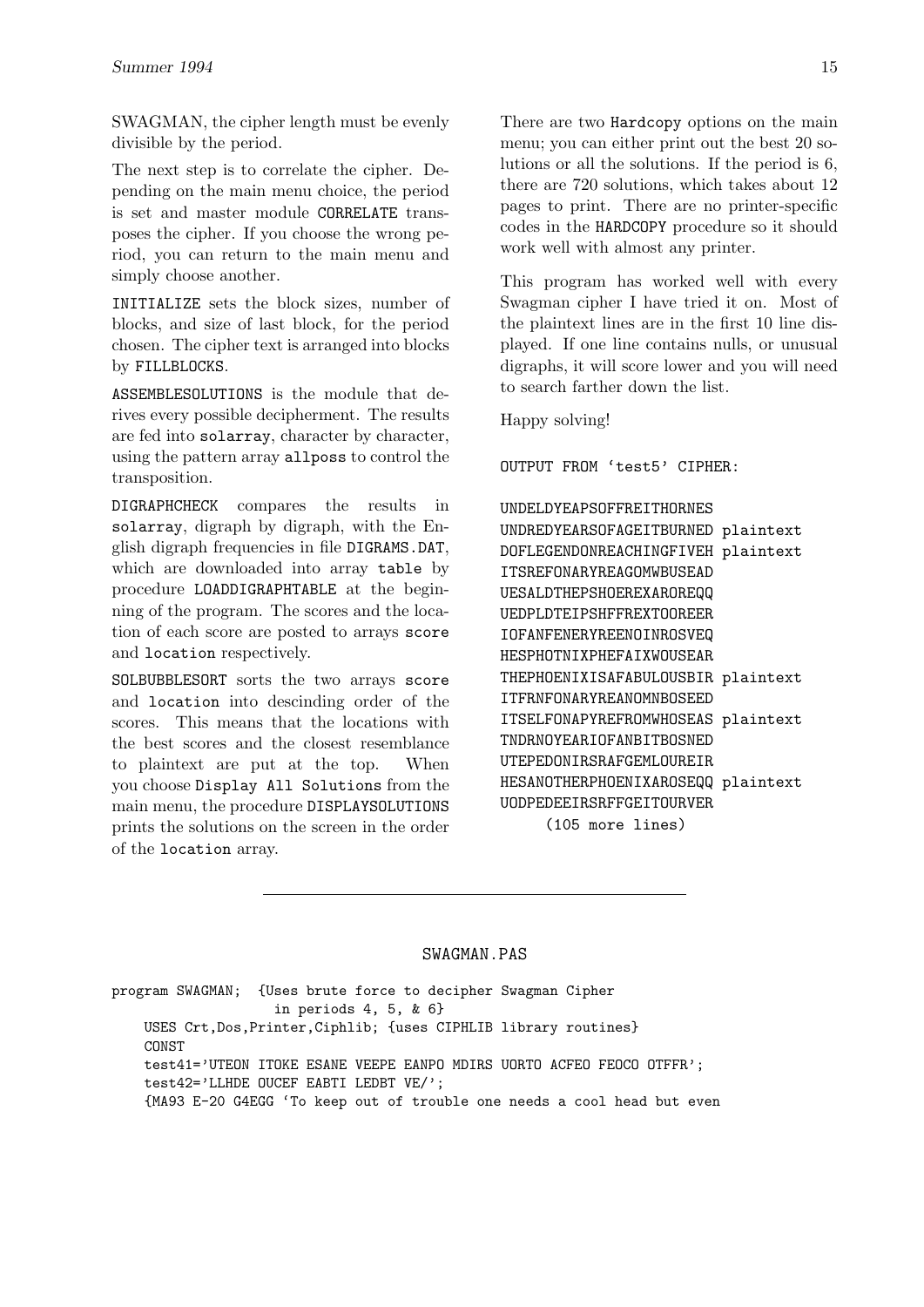more effective is a pair of cold feet.} allposs4 : array $[0..5,0..3]$  of Integer = $((0,1,2,3),(0,1,3,2),(0,2,1,3))$ ,  $(0,2,3,1),$  $(0,3,1,2),$  $(0,3,2,1)$ ; test51='UIDTH HNTEO SSDFE LPAER NEHEL DFGOO EYOTE NHENN DIEAA ROXRP'; test52='SYNIP SORHR EOFEA AFEFA NCAGR EOHBI UIMXI WATNL GORHB OFUUO'; test53='RSISS BNEEV AQEEI HRQSD/'; {SO92 E-19 ZYZZ 'The phoenix is a fabulous bird of legend. On reaching five hundred years of age it burned itself on a pyre from whose ashes another phoenix arose QQ key = 30412,24301,01243,12034,43120} allposs $5:array[0..23,0..4]$  of Integer =  $((0,1,2,3,4),(0,1,2,4,3),(0,1,3,2,4),(0,1,3,4,2),(0,1,4,2,3),$  $(0,1,4,3,2)$ , $(0,2,1,3,4)$ , $(0,2,1,4,3)$ , $(0,2,3,4,1)$ , $(0,2,3,1,4)$ ,  $(0,2,4,1,3)$ , $(0,2,4,3,1)$ , $(0,3,1,2,4)$ , $(0,3,1,4,2)$ , $(0,3,2,1,4)$ ,  $(0,3,2,4,1)$ , $(0,3,4,1,2)$ , $(0,3,4,2,1)$ , $(0,4,1,2,3)$ , $(0,4,1,3,2)$ ,  $(0,4,2,1,3)$ , $(0,4,2,3,1)$ , $(0,4,3,1,2)$ , $(0,4,3,2,1)$ ; test61='DTTLESKHANIEEGAMSYHSAAHTHHTWRAUYORONRMDINANRKDNEIGENBRCELAVRSSAFOE'; test62='TWEOONRDNSOENHMRTNERMSEAITTCRCRAKTENUIEEIENTWTSNOCGEWAOIDFRTCHHIMA'; test63='APEEUPODLUHIASTNWSOERETERHRNRDEDNVSSIUSREHRWCEIAVELMGYOOEEESSPARBA'; test64='LNKUTNSDADWADHINRCENEEAOONIMJETUAPSNSSESIGWETTRRDAHEAA/'; {Lightning can strike twice in the same place. Just ask Mary Lowenstein of Hudson, New York, who operates a home based secretarial services business. When a thunderstorm caused a power surge and damaged the hard drive of her new computer, she lost an entire day's work. Reformatting the hard drive and reinsta. keys=514023,240531,453102,031254,302415,125340} allposs $6: array[0..119, 0..5]$  of Integer =  $((5,0,1,2,3,4),(5,1,0,2,3,4),(5,2,0,1,3,4),(5,3,0,1,2,4),(5,4,0,1,2,3),$  $(5,0,1,2,4,3), (5,1,0,2,4,3), (5,2,0,1,4,3), (5,3,0,1,4,2), (5,4,0,1,3,2),$ (5,0,1,3,2,4),(5,1,0,3,2,4),(5,2,0,3,1,4),(5,3,0,2,1,4),(5,4,0,2,1,3),  $(5,0,1,3,4,2), (5,1,0,3,4,2), (5,2,0,3,4,1), (5,3,0,2,4,1), (5,4,0,2,3,1),$  $(5,0,1,4,2,3), (5,1,0,4,2,3), (5,2,0,4,1,3), (5,3,0,4,1,2), (5,4,0,3,1,2),$  $\left(5,0,1,4,3,2\right),\left(5,1,0,4,3,2\right),\left(5,2,0,4,3,1\right),\left(5,3,0,4,2,1\right),\left(5,4,0,3,2,1\right),$ (5,0,2,1,3,4),(5,1,2,0,3,4),(5,2,1,0,3,4),(5,3,1,0,2,4),(5,4,1,0,2,3), (5,0,2,1,4,3),(5,1,2,0,4,3),(5,2,1,0,4,3),(5,3,1,0,4,2),(5,4,1,0,3,2),  $(5,0,2,3,4,1), (5,1,2,3,0,4), (5,2,1,3,0,4), (5,3,1,2,0,4), (5,4,1,2,0,3),$ (5,0,2,3,1,4),(5,1,2,3,4,0),(5,2,1,3,4,0),(5,3,1,2,4,0),(5,4,1,2,3,0),  $(5,0,2,4,1,3)$ , $(5,1,2,4,0,3)$ , $(5,2,1,4,0,3)$ , $(5,3,1,4,0,2)$ , $(5,4,1,3,0,2)$ ,  $(5,0,2,4,3,1), (5,1,2,4,3,0), (5,2,1,4,3,0), (5,3,1,4,2,0), (5,4,1,3,2,0),$  $(5,0,3,1,2,4)$ , $(5,1,3,0,2,4)$ , $(5,2,3,0,1,4)$ , $(5,3,2,0,1,4)$ , $(5,4,2,0,1,3)$ , (5,0,3,1,4,2),(5,1,3,0,4,2),(5,2,3,0,4,1),(5,3,2,0,4,1),(5,4,2,0,3,1), (5,0,3,2,1,4),(5,1,3,2,0,4),(5,2,3,1,0,4),(5,3,2,1,0,4),(5,4,2,1,0,3), (5,0,3,2,4,1),(5,1,3,2,4,0),(5,2,3,1,4,0),(5,3,2,1,4,0),(5,4,2,1,3,0),  $(5,0,3,4,1,2), (5,1,3,4,0,2), (5,2,3,4,0,1), (5,3,2,4,0,1), (5,4,2,3,0,1),$  $(5,0,3,4,2,1), (5,1,3,4,2,0), (5,2,3,4,1,0), (5,3,2,4,1,0), (5,4,2,3,1,0),$ (5,0,4,1,2,3),(5,1,4,0,2,3),(5,2,4,0,1,3),(5,3,4,0,1,2),(5,4,3,0,1,2), (5,0,4,1,3,2),(5,1,4,0,3,2),(5,2,4,0,3,1),(5,3,4,0,2,1),(5,4,3,0,2,1),  $(5,0,4,2,1,3)$ , $(5,1,4,2,0,3)$ , $(5,2,4,1,0,3)$ , $(5,3,4,1,0,2)$ , $(5,4,3,1,0,2)$ ,  $(5,0,4,2,3,1), (5,1,4,2,3,0), (5,2,4,1,3,0), (5,3,4,1,2,0), (5,4,3,1,2,0),$  $(5,0,4,3,1,2), (5,1,4,3,0,2), (5,2,4,3,0,1), (5,3,4,2,0,1), (5,4,3,2,0,1),$  $(5,0,4,3,2,1), (5,1,4,3,2,0), (5,2,4,3,1,0), (5,3,4,2,1,0), (5,4,3,2,1,0))$ ; TYPE bigintarray =  $array[0..719]$  of Integer; VAR test4,test5,test6 :String; {test cipher texts}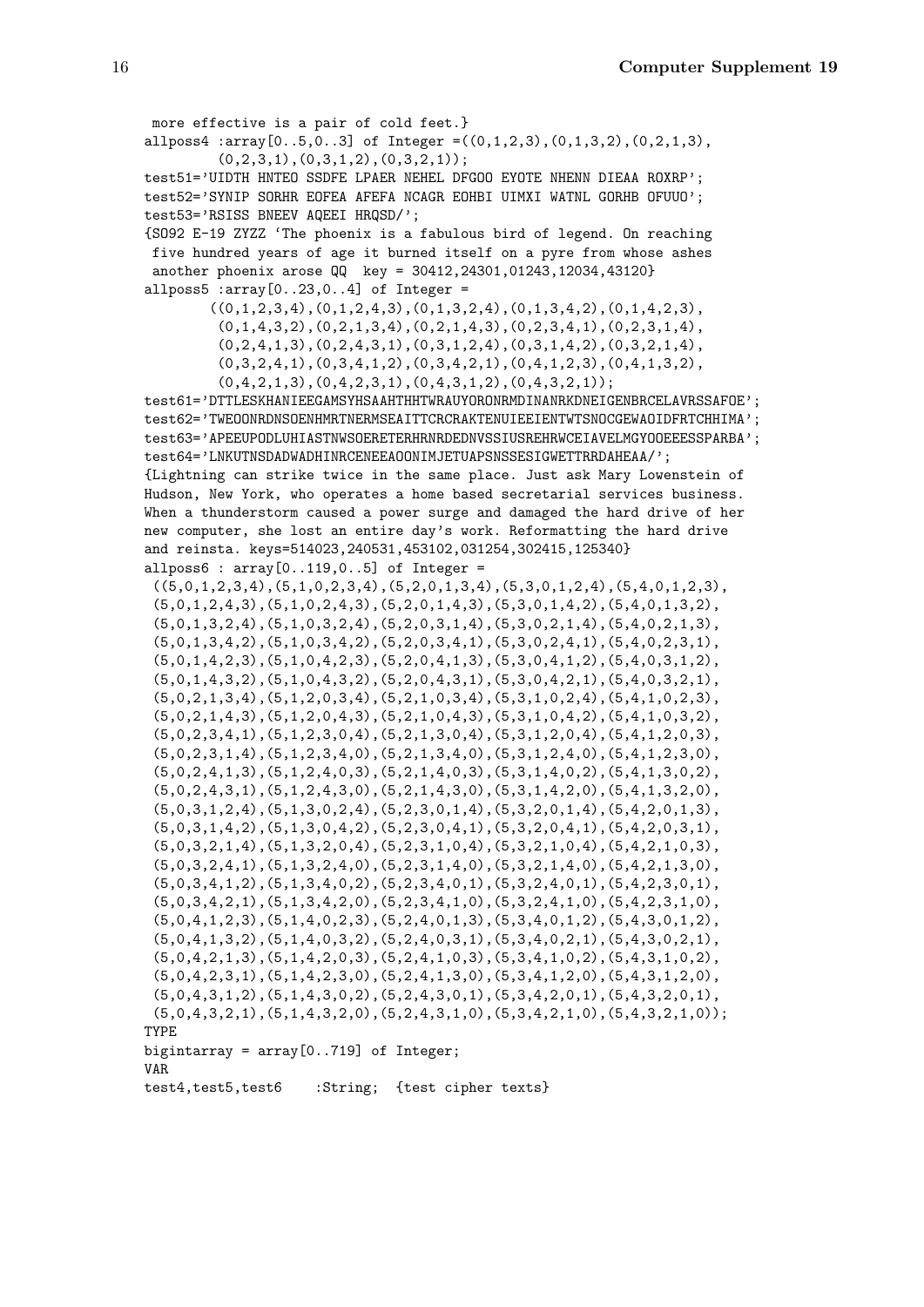```
exitflag :Boolean;
   yesflag :Boolean;
   period :Integer; {period of cipher, if 6 then 0-5}
    numsols :Integer; {number of solutions for each period}
    corr_flag :Boolean; {is cipher correlated yet?}
    selnum :Integer; {menu selection}
   intext :txtarr;
   clast :Integer; {last element of cipher arrays}
   ciphblk :array[0..7,0..5,0..5] of Char; {8 blocks, max. 6x6}
   lastblk :Integer; {last cipher block used}
   lastcol :Integer; {last column of lastblk used}
   solarray : array[0..719,0..48] of Char; {all possible solutions}
   sollast :Integer; {last element of solution arrays}
   table :array['A'.'.'.Z', 'A'.'..'Z'] of Byte;
   score :bigintarray; {correlation scores of sol's}<br>location :bigintarray; {location of each score}
                  : bigintarray; {location of each score}
function factorial(p:Integer):Integer;
   var x,y :integer;
   begin
   y:=p;for x:=(p-1) downto 2 do y:=y*x; factorial:=y;end;
procedure swagcipherin;
         var
         Instr :String; b,clth :Integer;
         begin
              ClrScr;Textcolor(LightGreen);
              Writeln('Enter Swagman Cipher, line by line');
              Writeln('288 characters max.');
              Writeln('Ctrl-x to restart, back to correct');
              Writeln('"test4" for test cipher in period 4');
              Writeln('"test5" for test cipher in period 5');
              Writeln('"test6" for test cipher in period 6');
              Writeln('"/" to end entry');
              Textcolor(White);
              b:=1;instr:='';clth:=0;
              repeat
                 if b>Length(instr) then begin
                    b:=1;Readln(instr);
                    if instr='test4' then instr:=test4;
                    if instr='test5' then instr:=test5;
                    if instr='test6' then instr:=test6;
                    end;
                    if instr[b]<>'/' then begin
                       intext[clth]:=Upcase(instr[b]);
                       Inc(clth);Inc(b); end;
              until (clth>287) or (instr[b]='/');
         clast:=clth-1;
         end;
procedure periodcheck;
   var check :array[4..6] of String[5];
         x,z :Integer;
   begin
   for x:=4 to 6 do begin
       z:=clast+1;
```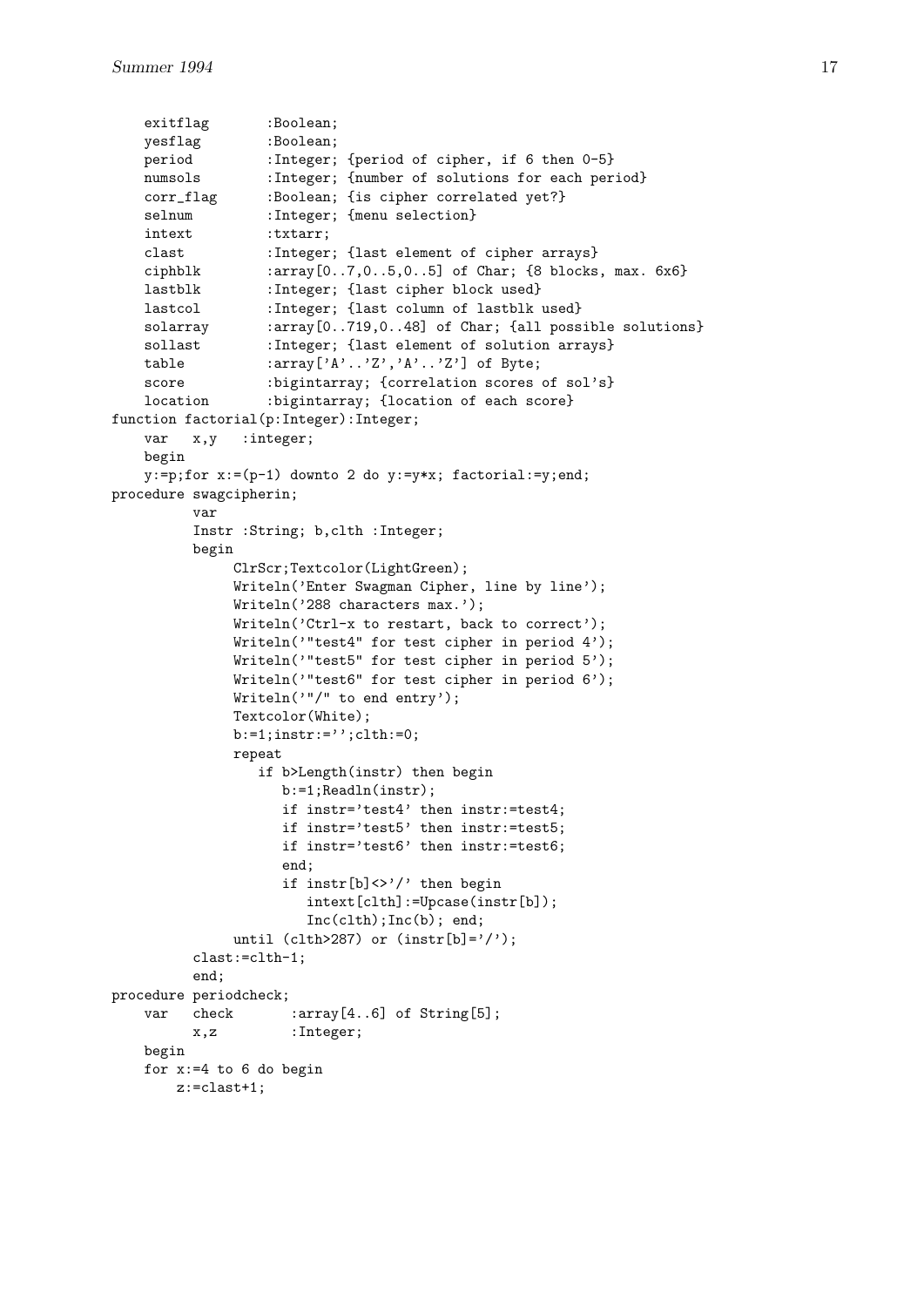```
if ((z \mod x) \le 0) or ((z \ndiv (x*x)) > 8)then check[x] := 'FALSE' else check[x] := 'TRUE';
        end;
   ClrScr; TextColor(Black);GotoXY(1,5);
   Writeln('Cipher Length is ',z,' Letters',<sup>^J^J</sup>);Textcolor(White);
   for x:=4 to 6 do
        Writeln('Period',x,' is ',check[x],\hat{J});
   any_key;
    end;
procedure solbubblesort;
          {sorts solution digraph scores in descending order}
    var x :Integer;
           flag :Boolean;
   begin
   repeat
        flag:=true;
        for x:=0 to (numsols-1) do
            if score[x]<score[x+1] then begin
                intswap(score[x],score[x+1]);
                intswap(location[x],location[x+1]);
                flag:=false;
                end;
   until flag=true;
    end;
procedure digraph_check;
     var
        r,x :Integer;
         begin
         for x:=0 to numsols do begin
             score[x]:=0;location[x]:=0;end; {clear score & location arrays}
         for x:= 0 to numsols do begin
             location[x]:=x;for r:= 0 to sollast-1 do
                 score[x]:=score[x]+table[solarray[x,r],solarray[x,r+1]];
             end;
         end;
procedure initialize;
   var n,square :Integer;
   begin
   numsols:=factorial(period+1)-1; {index of possible solutions, 0-numsols}
   sollast:=((clast+1) div (period+1))-1; {index of last solution, 0-sollast}
   square:=(period+1)*(period+1); {number of squares in each block}
   lastblk:=((clast+1) div square); {index of last cipher block}
   n:=(clast+1) mod square; {if last block complete, n=0}
   if n=0 then begin Dec(lastblk); lastcol:=period; end
       else lastcol:=(n div (period+1))-1;
    end;
procedure fill_blocks;
   var cl, v, x, y, z : Integer;
   begin
   c1:=0;FillChar(ciphblk,Sizeof(ciphblk),#32); {clear ciphblk to blanks}
   for x:=0 to lastblk do begin
```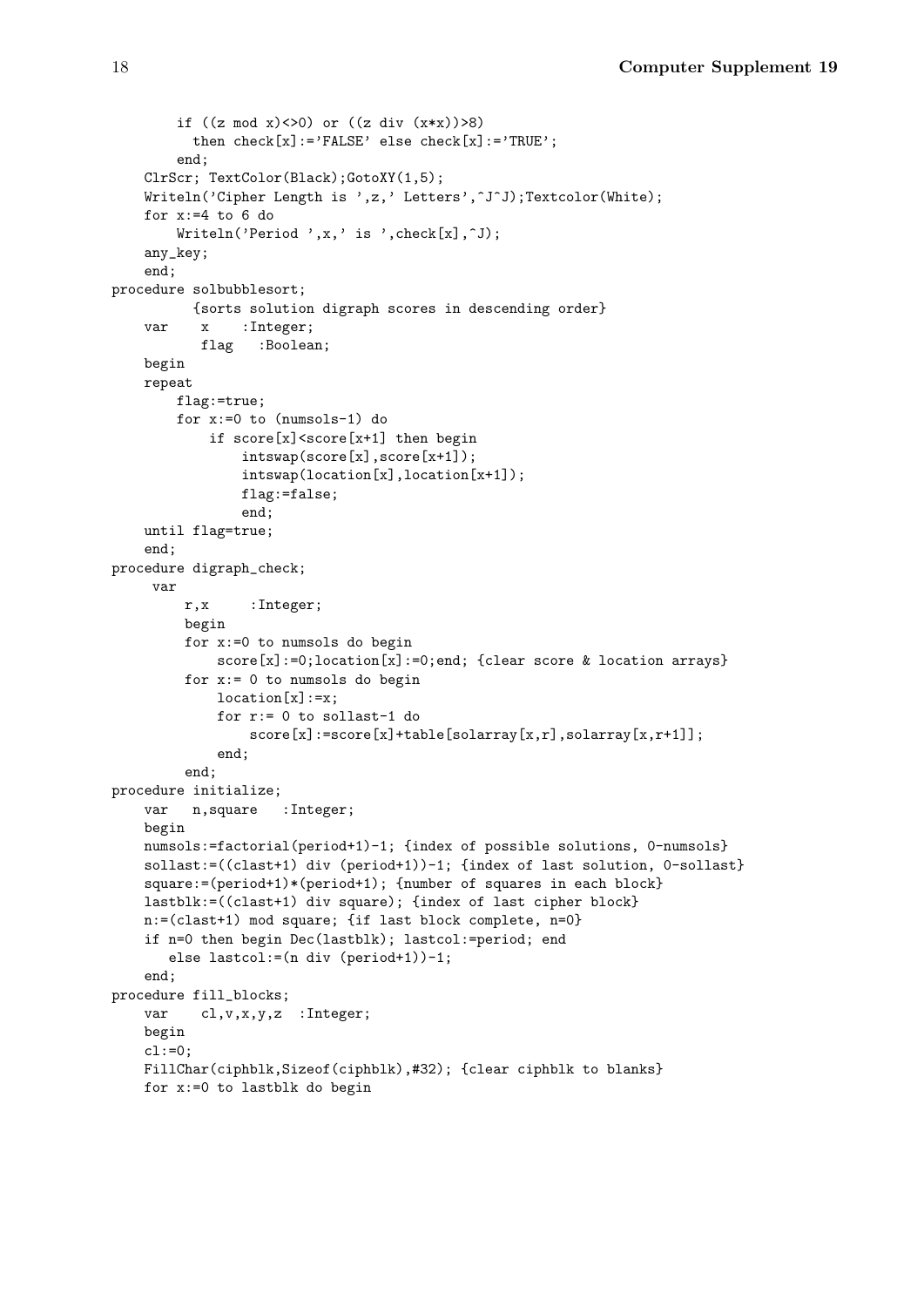```
if x=lastblk then v:=lastcol else v:=period;
        for y:=0 to v do
            for z:=0 to period do begin
                ciphblk[x,y,z]:=intext[cl];
                Inc(cl);end;
        end;
    end;
procedure display_blocks; {display cipher blocks}
    var c,r,x,y,z : Integer;
    begin
    ClrScr; Textcolor(Green);
    c:=1; r:=4;for x:=0 to lastblk do begin
        for y:=0 to period do
            for z:=0 to period do begin
                GotoXY(c+y,r+z);Write(ciphblk[x,y,z]);
                end;
            Inc(c, (period+2)); if c>(4*(period+2)+1) then begin c:=1; r:=12; end;end;
    GotoXY(1,20); Write('Cipher Length = ', clast+1);
    any_key;
    end;
procedure assemble_solutions(numkeys:Integer);
    var n,p,s,w,v,x,y,shft :integer;
    begin
    p:=0;
    for n:=0 to numkeys do
        for shft:=0 to period do begin {shift each key set}
           s := 0;for x:=0 to lastblk do begin
               if x=lastblk then v:=lastcol else v:=period;
               for y:=0 to v do begin
                   w:=(y+shft) mod (period+1); {add in shift factor}
                   case period of
                       3: \text{sdarray}[p,s]:=\text{ciphblk}[x,y,a\text{ll}poss4[n,w]];
                       4: \text{sdarray}[p,s]:=\text{ciphblk}[x,y,a\text{ll}poss5[n,w]];
                       5: solarray[p,s]:=ciphblk[x,y,allposs6[n,w]];
                       end; {of case statement}
                   Inc(s):
                   end;
               end;
           Inc(p); {index of solutions array}
           end;
    end;
procedure load_digraph_table;
          var
          digfile :file of byte;
          rl,cl :char;
          begin
          Assign(digfile,'digrams.dat');reset(digfile);
          for rl:='A' to 'Z' do
             for cl:='A' to 'Z' do
```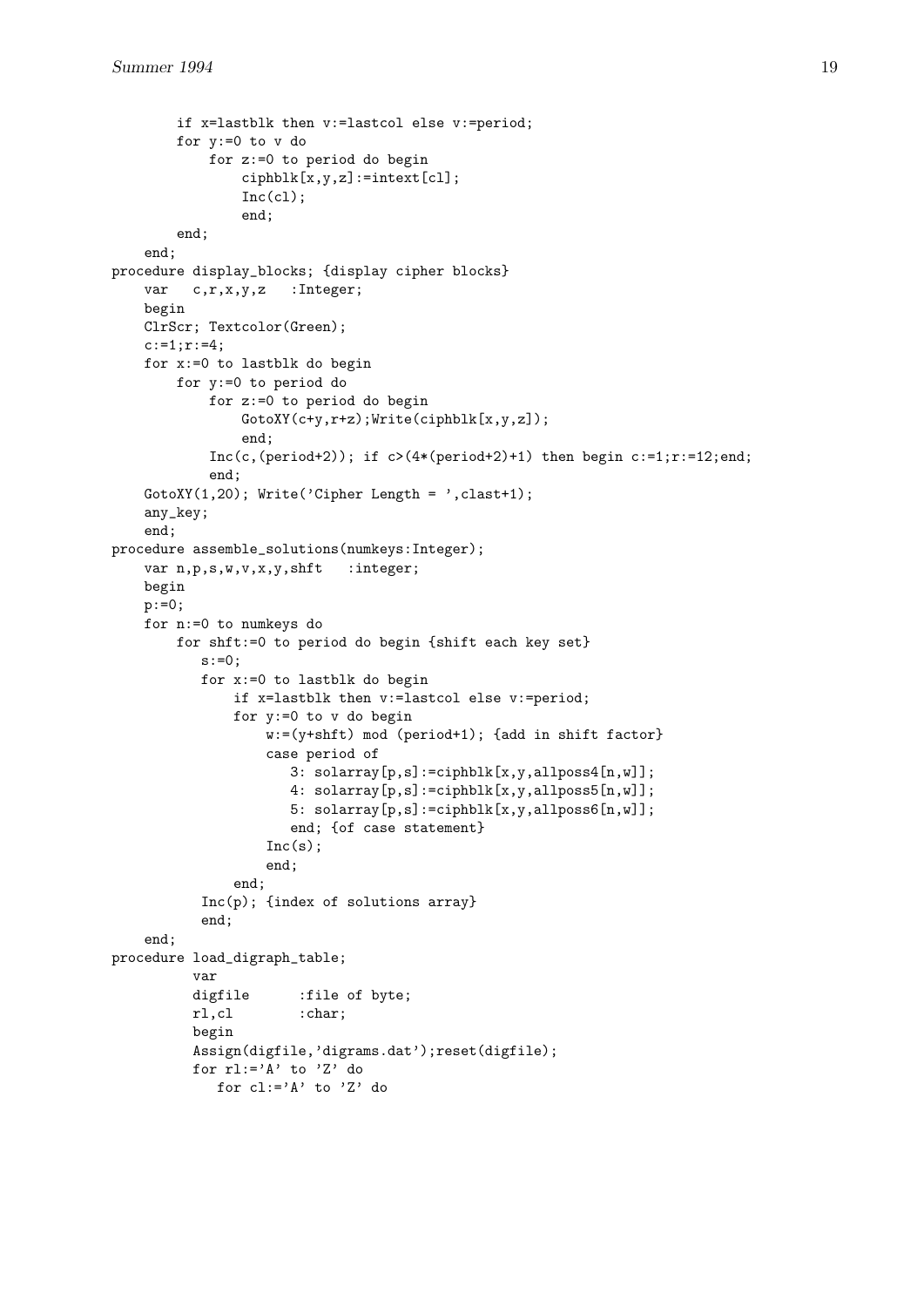```
Read(digfile,table[rl,cl]);
         Close(digfile);
         end;
procedure display_solutions;
   label 5;
   var c,x,y :Integer;
         a :Char;
   begin
   if sollast>39 then Textmode(CO80);
   TextBackground(Black);ClrScr;
   for x:=0 to numsols do begin
        c:=(x mod (period+1))+9;Textcolor(c);
       for y:=0 to sollast do Write(solarray[location[x],y]);
       Write(#10#13);
        if ((x \mod 22)=0) and (x<0) then begin
          message('Any Key to Continue, Esc for menu',White,1,24,false);
          a:=Readkey;
          if a=#27 then goto 5 else ClrScr; {Esc to return to main menu}
          end;
        end;
    any_key;
5: Textmode(CO40);
    end;
procedure correlate;
   var numkeys :Integer;
   begin
   numkeys:=factorial(period)-1;
    initialize; {set global variables for period chosen}
   fill_blocks;
   ClrScr;message('DECIPHERING',White,11,10,false);
   assemble_solutions(numkeys);
   message('CHECKING DIGRAPHS',White,11,12,false);
   digraph_check; {check all solutions for best English digraphs}
   message('SORTING SOLUTIONS',White,11,14,false);
   solbubblesort; {sort solutions in descending order of best digraphic score}
   Sound(500);message('FINISHED',White,11,16,false);Delay(1500);NoSound;
   corr_flag:=true;
    end;
procedure hardcopy(n:Integer);
    var x,y :Integer;
   begin
   for x:=0 to n do begin
       for y:=0 to sollast do Write(LST,solarray[location[x],y]);
       Write(LST,#10#13);
        end;
   end;
begin {main body of program}
   Textmode(CO40); {40 column color}
   exitflag:=false; {initialize Boolean flags}
   test4:=test41+test42; {period 4 test cipher assembled}
   test5:=test51+test52+test53; {period 5 test cipher assembled}
   test6:=test61+test62+test63+test64; {period 6 test cipher assembled}
   load_digraph_table;
```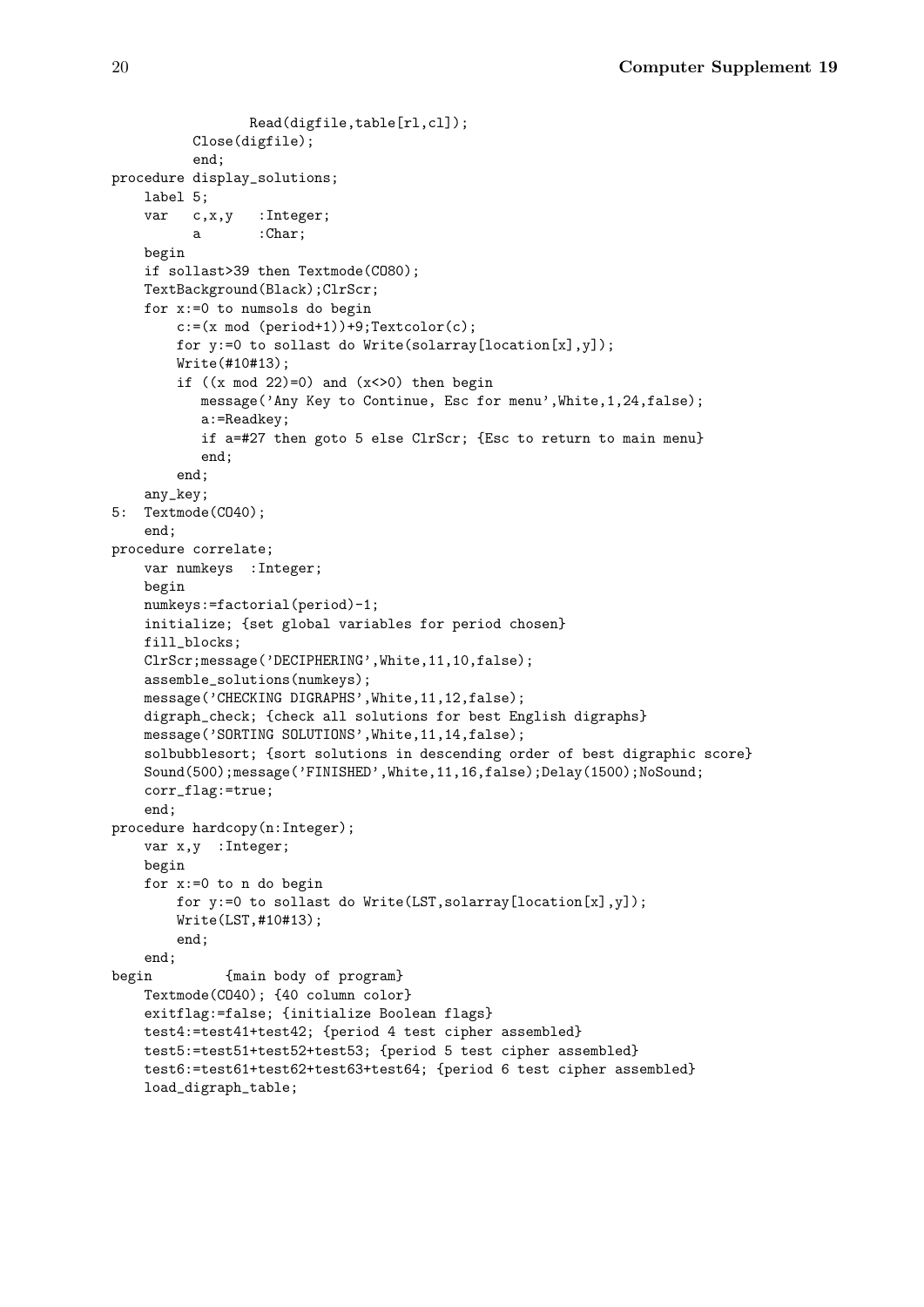```
repeat
        TextBackground(Brown);ClrScr;Textcolor(Black);GotoXY(8,1);
        Writeln('SWAGMAN 6 CRYPTANALYSIS'~J^J^J^J);
        Writeln('(1) Enter Cipher'<sup>-</sup>J);
        Writeln('(2) Correlate Solutions for Period 6');
        Writeln('(3) Correlate Solutions for Period 5');
        Writeln('(4) Correlate Solutions for Period 4');
        Writeln('(5) Display Cipher Blocks'^J);
        Writeln('(6) Hardcopy Top 20 Solutions'<sup>o</sup>J);
        Writeln('(7) Hardcopy All Solutions'^J);
        Writeln('(8) Display All Solutions'<sup>o</sup>J);
        Writeln('(0) Exit to DOS'<sup>o</sup>J);
        digit_in(sbn,White,10,24,selnum);
        case selnum of
             1 : begin
                 swagcipherin;
                 yes_no(itc,LightGreen,1,24,yesflag);
                 if yesflag=true then begin
                      squeeze(ualph,clast,intext);
                      periodcheck;corr_flag:=false; {not correlated yet}
                      end;
                 end;
             2 : begin period:=5;correlate;end;
             3 : begin period:=4;correlate;end;
             4 : begin period:=3;correlate;end;
             5 : display_blocks;
             6 : if corr_flag=true then hardcopy(19);
             7 : if corr_flag=true then hardcopy(numsols);
             8 : if corr_flag=true then display_solutions;
             0 : begin TextBackground(Black);ClrScr;TextBackground(Blue);
                        yes_no(qtp,White,7,12,exitflag);
                 end;
        end; {of case statement}
     until exitflag=true;
     Textmode(CO80);Textcolor(White); {80 column color}
end. {of program }
```
#### CIPHLIB.PAS

```
UNIT CIPHLIB; {Standard Cryptographic routines}
INTERFACE
USES Crt;
   const
   Maxlen = 600;upalph = 'ABCDEFGHIJKLMNOPQRSTUVWXYZ';
   lowalph = 'abcdefghijklmnopqrstuvwxyz';
   digitstr = '0123456789';
   itc = 'Is This Correct?';
   sbn = 'Select By Number:';
   qtp = 'Quit This Program?';
```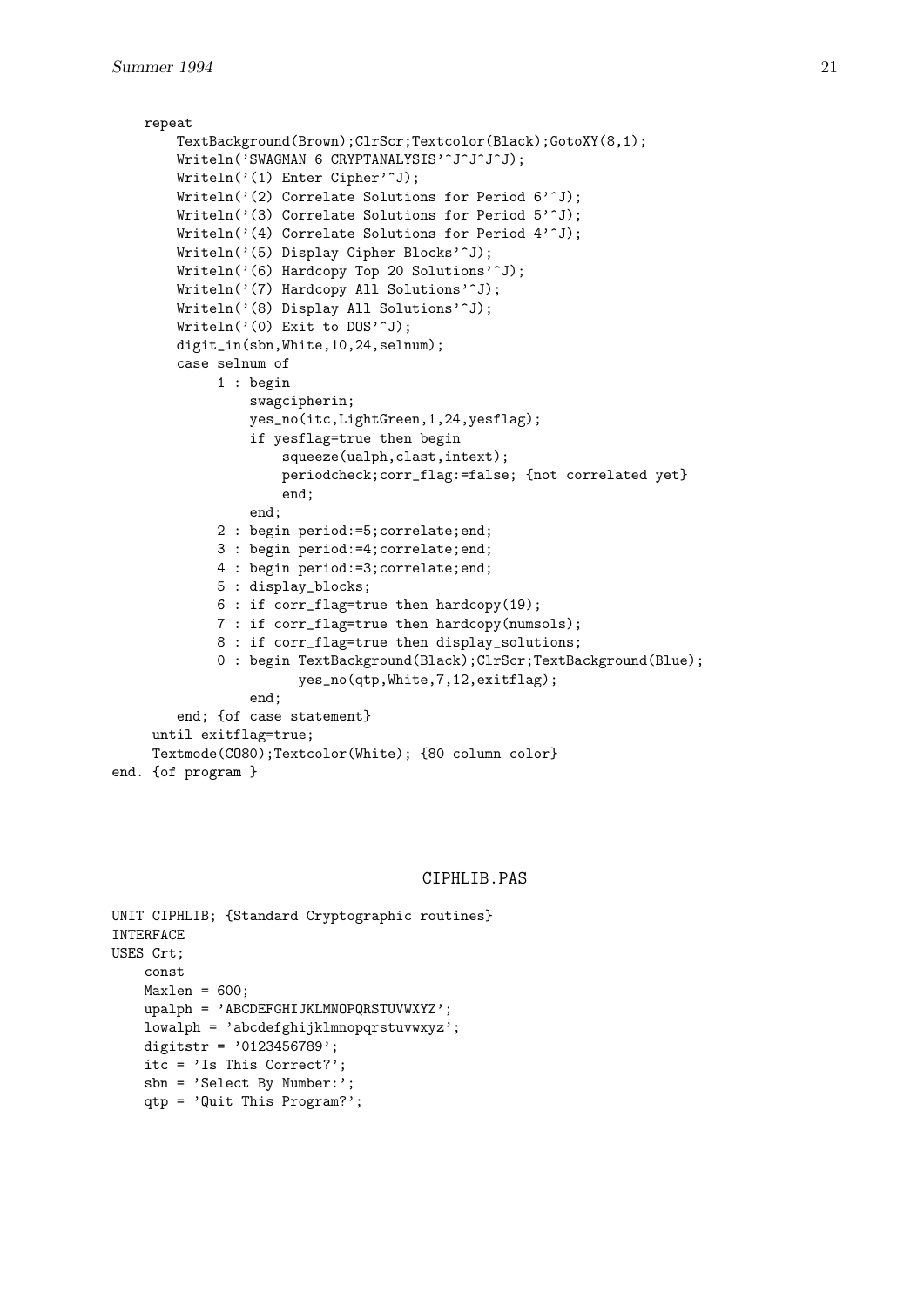```
ipr = 'Is Printer Ready?';
   ualph : set of Char = ['A'.'.'Z'];
   lalph : set of Char = ['a'..'z'];
   digset: set of Char = [0, 0, 0, 9, 0];
   type
   txtarr=array[0..Maxlen] of Char;
    intarr=array[0..Maxlen] of Integer;
    str30=String[30];
   str6=String[6];
   charset=Set of Char;
   function Lowcase(a:Char):Char;
   function FileExists(filename :String):Boolean;
   procedure cipherin(test:String;Maxlen:Integer;
                       var clast:Integer;var cipher:txtarr);
   procedure yes_no(prompt:Str30;col,x,y:Integer;var a:Boolean);
   procedure show_value(name:Str30;col,x,y,v:Integer);
   procedure number_in(prompt:Str30;col,x,y,min,max:Integer;
                        var n:Integer);
   procedure digit_in(prompt:Str30;col,x,y:Integer;
                       var d:Integer);
   procedure any_key;
   procedure message(info:Str30;col,x,y:Integer;clr:Boolean);
   procedure squeeze(mask:charset;var clast:Integer;var cipher:txtarr);
   procedure char_to_int(clast:Integer;ctxt:txtarr; var cint:intarr);
   procedure ciph_str_in(test:String;var ciphstr:String);
   procedure squeeze_str(mask:charset;var str:String);
   procedure intswap(var x,y:Integer); {exchanges two integer values}
   procedure charswap(var a,b:Char); {exchanges two char values}
   procedure bubblesort(n:Integer;var narr1,narr2:intarr);
   procedure move_cursor(wid,lx,fr,lr,sp:Integer;var x,y:Integer);
   procedure morsecode(f:Char;var mstr:Str6;var pl:Char);
IMPLEMENTATION
procedure cipherin;
          var
          Instr :String; b,clth :Integer;
          begin
               ClrScr;Textcolor(LightGreen);GotoXY(1,5);
               Writeln('Enter Cipher, line by line');
               Writeln(MaxLen,' characters.');
               Writeln('Ctrl-x to restart, back to correct');
               Writeln('"test" for test cipher');
               Writeln('"/" to end entry');
               Textcolor(White);
               b:=1;instr:='';clth:=0;
               repeat
                     if b>Length(instr) then begin
                        b:=1;Readln(instr);
                        if (instr='test') or (instr='TEST') then instr:=test;
                        end;
                     if instr[b] \ll\!\!!\prime\prime then begin
                        cipher[clth]:=Upcase(instr[b]);
                        Inc(clth);Inc(b); end;
               until (clth>MaxLen) or (instr[b]='/');
```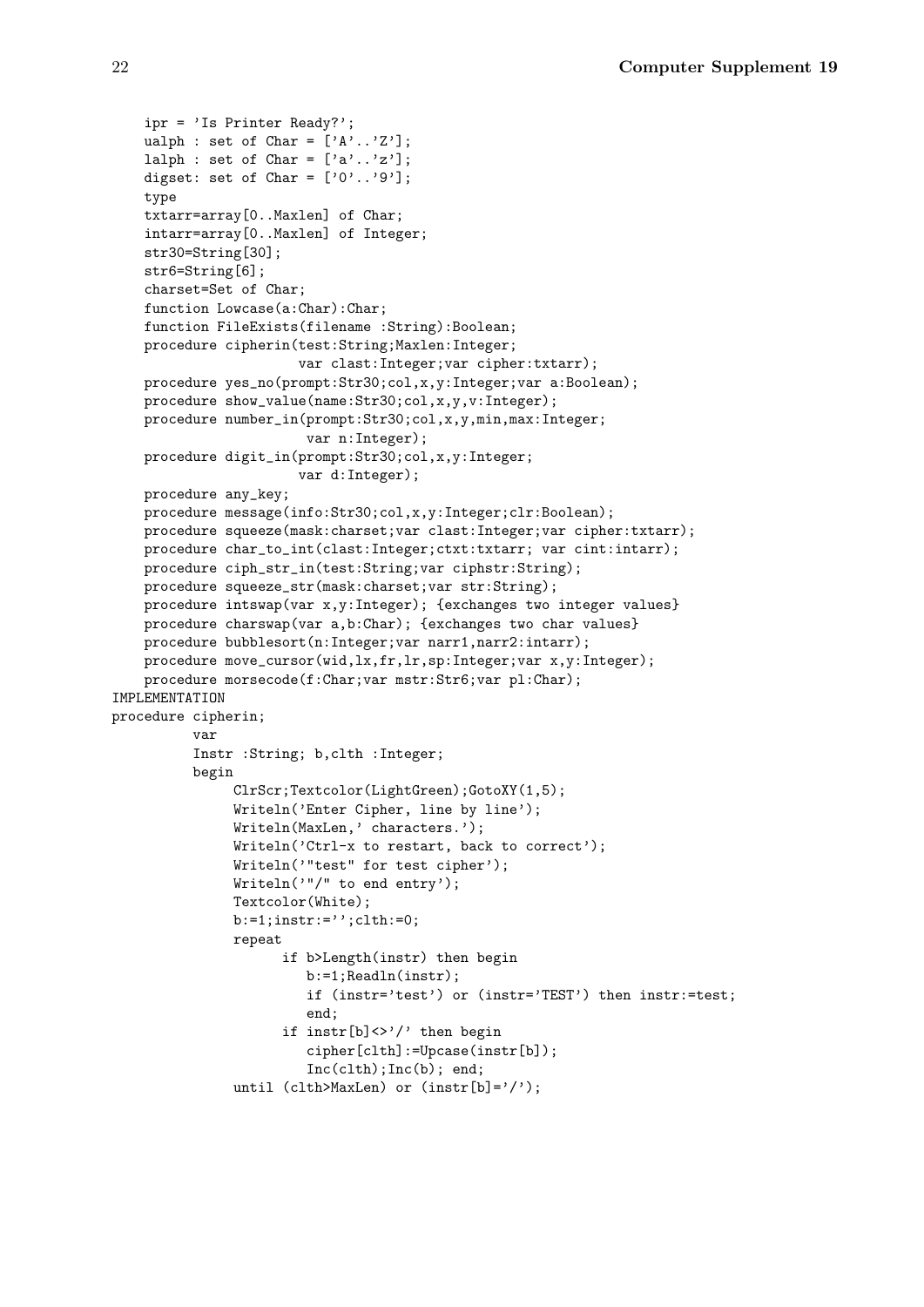```
clast:=clth-1;
          end;
procedure yes_no(prompt:Str30;col,x,y:Integer;var a:Boolean);
         var z : Char; p: Integer;
         begin
         Textcolor(col);
         repeat
               GotoXY(x,y);ClrEol;Write(prompt,' (Y/N):');
               z:=Readkey;p:=Pos(z,'YyNn');
         until p < 0;
         if p<3 then a:=true else a:=false;
         end;
procedure show_value(name:Str30;col,x,y,v:Integer);
      begin
      GotoXY(x,y);Textcolor(col);Write(name,v);
      end;
procedure number_in(prompt:Str30;col,x,y,min,max:Integer;var n:Integer);
          begin
          repeat
             Textcolor(col);GotoXY(x,y);Write(prompt,'(',min,'-',max,'): ');
             Readln(n):
          until (n>=min) and (n<=max);
          end;
procedure digit_in(prompt:Str30;col,x,y:Integer;var d:Integer);
          var r : Integer; s : Char;
          begin
          repeat
             Textcolor(col);GotoXY(x,y);Write(prompt);
             s:=Readkey;Val(s,d,r); if r <> 0 then Write(#7);
          until r=0;
          end;
procedure any_key;
          var
          z :Char;
          begin
          GotoXY(1,25);Textcolor(White);ClrEol;
          Write('Any Key to Continue');z:=Readkey;
          end;
procedure message(info:Str30;col,x,y:Integer;clr:Boolean);
    begin
    if clr=true then ClrScr;
    GotoXY(x,y);Textcolor(col);Write(info);
    if clr=true then any_key;
    end;
procedure squeeze(mask:charset;var clast:Integer;var cipher:txtarr);
    var
    x,y :Integer;
    begin
    y := 0;for x:=0 to clast do begin
        if cipher[x] in mask then begin
           cipher[y]:=cipher[x]; y:=y+1;
           end;
```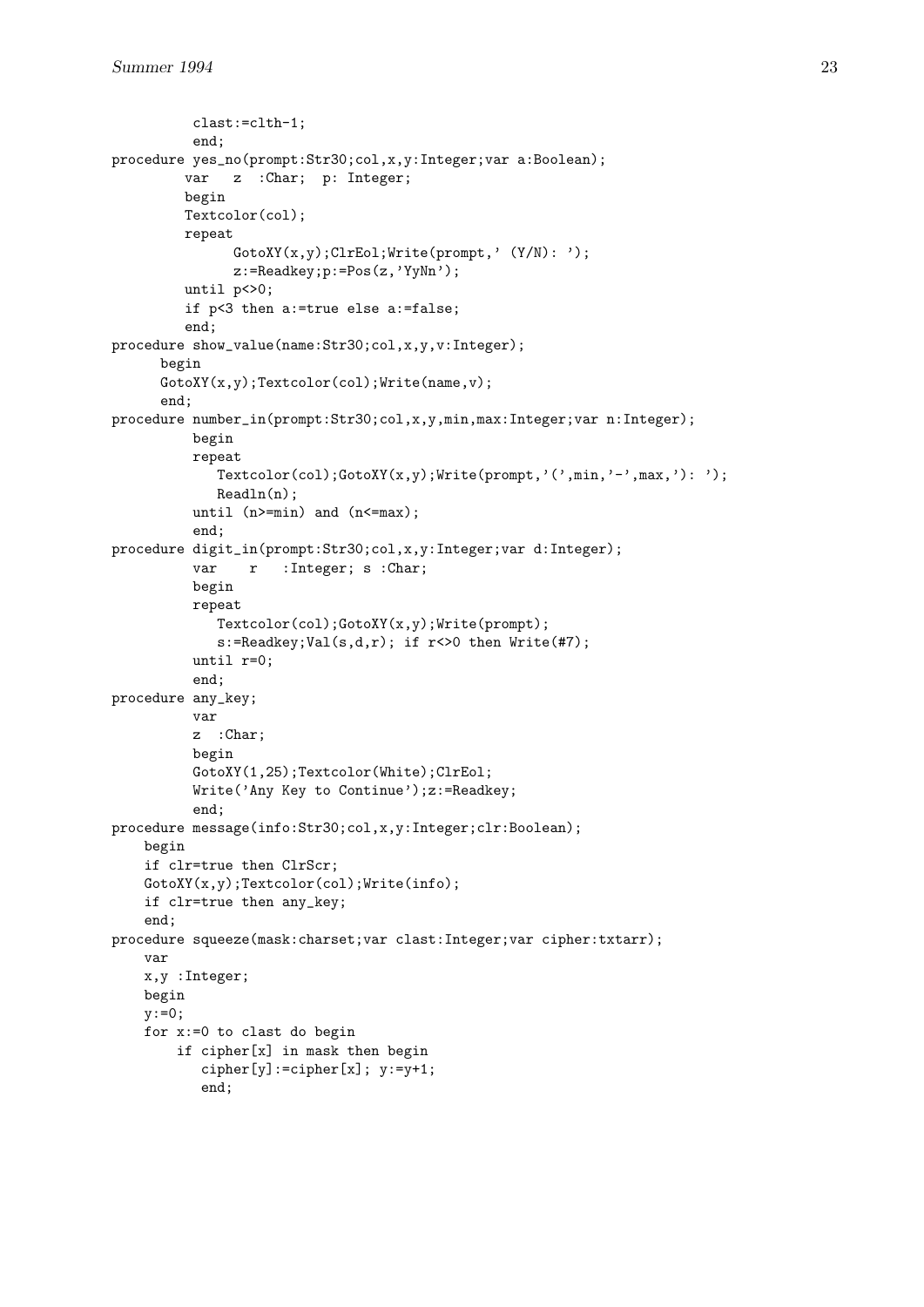```
end;
    clast:=y-1;
    end;
procedure char_to_int(clast:Integer;ctxt:txtarr;var cint:intarr);
   var x :Integer;
   begin
   for x:=0 to clast do \text{cint}[x]:=\text{Ord}(\text{ctxt}[x])-\text{65};end;
procedure ciph_str_in(test:String;var ciphstr:String);
   var a,b,c,d :Integer;
           instr :array[0..11] of String;
           over :Boolean;
   begin
   ClrScr;Textcolor(Lightgreen);GotoXY(1,5);
   Write('Enter Cipher String',#13#10,
          '255 Chars., 12 lines, max.',#13#10,
           'Ctrl-X to restart, backspace to correct',#13#10,
           '"test" for test cipher',#13#10,'"/" to end entry'#13#10#10);
   Textcolor(Blue);ciphstr:='';a:=0;over:=false;
   repeat
          Readln(instr[a]);if instr[a]='test' then instr[a]:=test;
          b:=Length(instr[a]);
          if instr[a,b] \ll 2 then a:=a+1 else over:=true;
   until over=true;
   for c:=0 to a do ciphstr:=ciphstr+instr[c];
   Delete(ciphstr,Length(ciphstr),1); {remove /}
   end;
procedure squeeze_str(mask:charset;var str:String);
   var x :Integer;
   begin
   x := 1;while x<= Length(str) do
         if (str[x] in mask) then x:=x+1 else Delete(str,x, 1);
    end;
function Lowcase(a:Char):Char;
   const ualph:Set of Char = ['A', . .'Z'];
   begin
   if a in ualph then a:=Chr(Ord(a)+32);
   Lowcase:=a;
    end;
function FileExists; {Boolean function that returns True if the file exists;
                     otherwise, it returns false; Closes file if it exists}
   var f :file;
   begin {$I-}
   Assign(f, Filename); Reset(f); Close(f); {$I+}
   FileExists:= (IOResult=0) and (filename<>'');
    end;
procedure intswap(var x,y:Integer);
   var t :integer;
   begin t:=x; x:=y; y:=t; end;
procedure charswap(var a,b:Char);
   var t :Char;
   begin t:=a;a:=b;b:=t; end;
```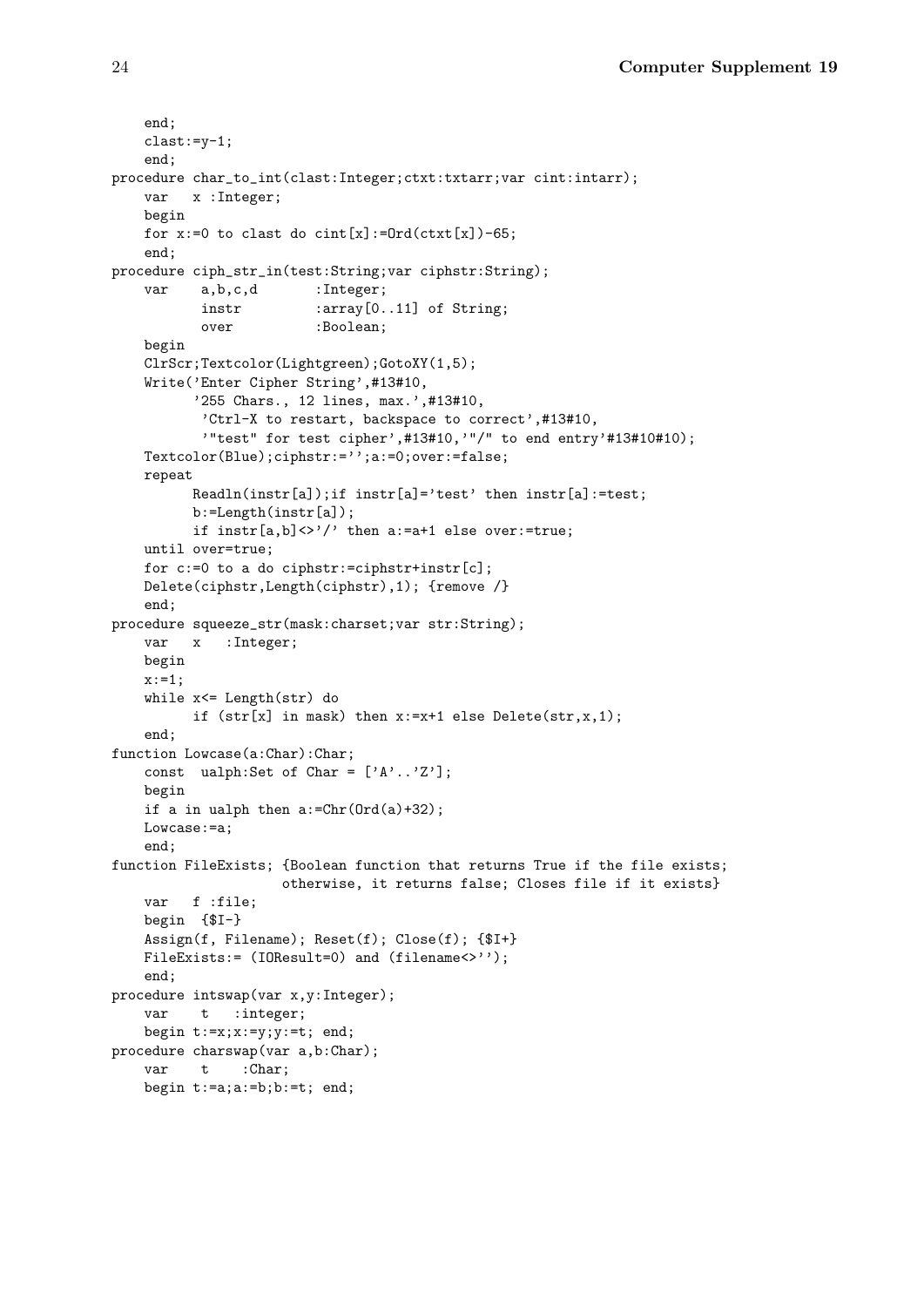```
procedure bubblesort(n:Integer;var narr1,narr2:intarr);
          {sorts two integer arrays in descending order of the first}
          {n is number of elements in each array}
    var x :Integer;
           flag :Boolean;
    begin
    repeat
        flag:=true;
        for x:=0 to (n-1) do
            if narr1[x]<narr1[x+1] then begin
                intswap(narr1[x],narr1[x+1]);;intswap(narr2[x],narr2[x+1]);flag:=false;
                end;
    until flag=true;
    end;
procedure move_cursor(wid,lx,fr,lr,sp:Integer; var x,y:Integer);
    var a :Char;
    begin
    a:=Readkey;
    case a of
    #75: begin {left arrow}
         Dec(x);if x<1 then begin x:=wid; Dec(y,sp);end;
         if y<fr then y:=lr;
         if (y=lr) and (x>lx) then x:=lx;
         end;
    #77: begin {right arrow}
         Inc(x); if x\geqwid then begin x:=1;Inc(y,sp);end;
         if (y=lr) and (x>lx) then x:=lx;
         if y>lr then y:=fr;
         end;
    #72: begin {up arrow}
         Dec(y, sp); if y \leq fr then y := lr;
         if (y=lr) and (x>lx) then x:=lx;
         end;
    #80: begin {down arrow}
         Inc(y, sp); if (y=lr) and (x<lx) then x:=lx;
         if y>lr then y:=fr;
         end;
    end; {of case statement}
    GotoXY(x,y);end;
procedure morsecode(f:Char;var mstr:str6; var pl:Char);
    const
    N = 43; {number of Morse characters in arrays}
    plain :array[0..N] of Char = 'etaonirshldcupfmwybgvkqxjz0123456789., ?:;-/=';
    morse :array[0..N] of str6 = ('.','-','.-','---','-.','..','.-.','...',
          , '---', ', --', ', '--', ', '--', ', '--', ', '--', ', '--', ', '--', ', '--', ', '-.-', , '-.-', ,
          '-...','.---','...-','-.-','---','-..-','.---','.---','.---','.----','.----','.
          '..---','...--','....-','.....','-....','--...','.---..',
          '.-.-.<sup>1</sup>,'-..-','.-.-','.-.-.','.---','','-.-..',''-....<sup>1</sup>,'-....',
          '-...-');
    var x :Byte;
    begin
```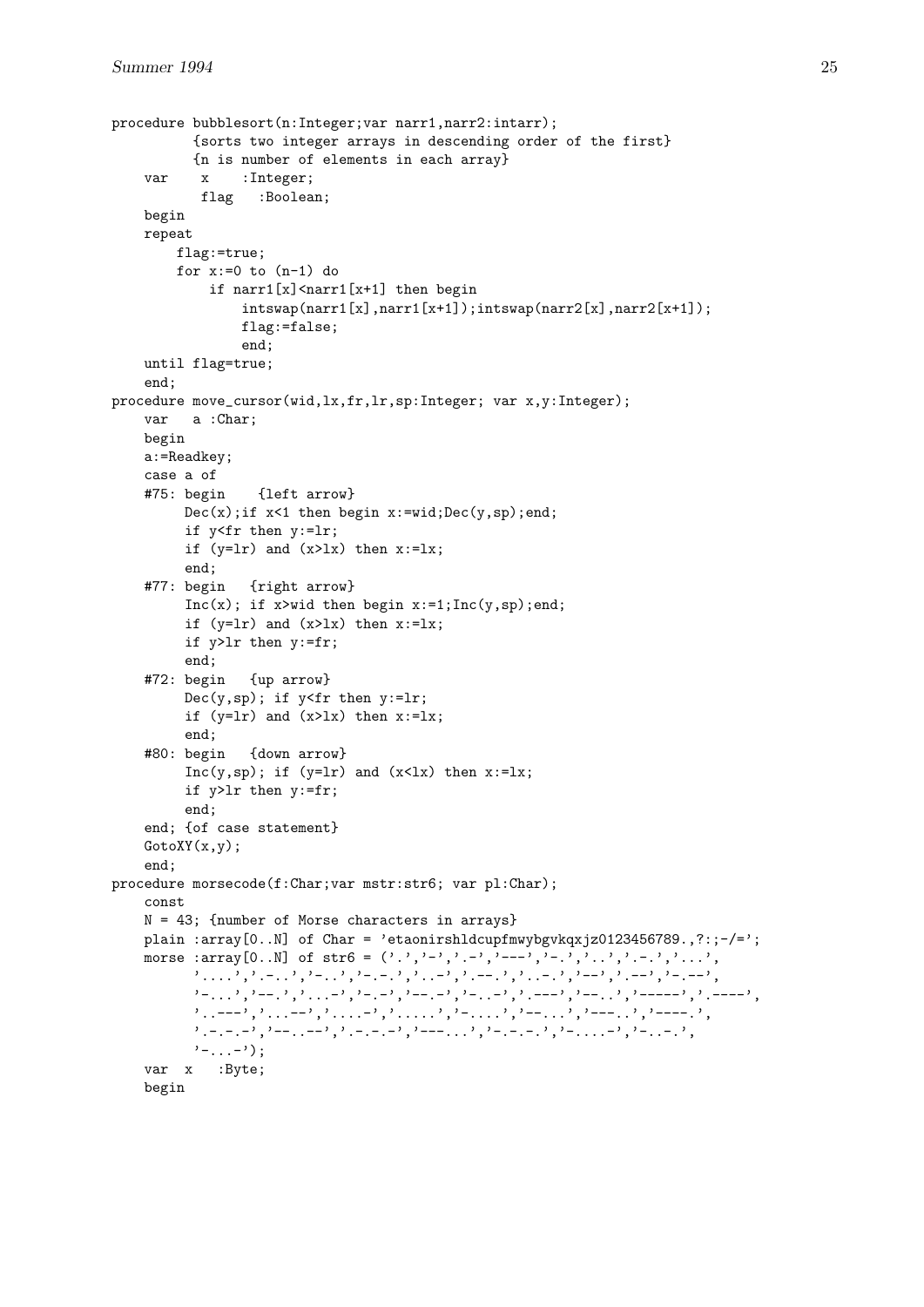```
if f='d' then begin
       x:0:
       while x<=N do begin
           if mstr=morse[x] then begin pl:=plain[x];exit;end;
           Inc(x):
           end;
       end;
    if f='e' then begin
       x := 0;
       while x<=N do begin
          if pl=plain[x] then begin mstr:=morse[x]; exit;end;
          Inc(x);end;
       end;
    end;
END.
```
# **INTERNET MAILING LIST FOR ACA**

Three dedicated ACA members have established the American Cryptogram Association Mailing List for those of the Krewe with Internet access. The mailing list is intended to keep ACA members in touch over the Internet computer network, with a major emphasis on solving cryptograms. The ACA is devoted to helping its members improve their knowledge of cryptography, and to make available materials and publications to assist in the study of cryptography.

**DABASAP** (Greg Griffin, vlad@holonet.net) will serve as the primary editor and will be responsible for screening messages from nonsubscribers and for promoting appropriate discussion on the list.

**PRIME** (Dan Wheeler, dan.wheeler@uc.edu) will serve as the primary owner and will be responsible for maintenance of the mailing list and the handling of error messages.

**NORTH DECODER** (Jerry Metzger, metzger@rs1.cc.und.nodak.edu) will serve as Chair of the ACA-L Committee and will be responsible for co-ordination with the ACA Executive Board and with North Dakota State University.

NORTH DECODER also maintains an anonymous ftp and gopher site on a computer at the University. On a system with an ftp client, typing

ftp rs1.cc.und.nodak.edu

will connect you. Enter anonymous as the user name, and your Internet address as the password. Enter cd pub/aca to reach the appropriate files.

On a system with a gopher client, typing gopher gopher.cc.und.nodak.edu

will give a menu, one option of which will be American Cryptogram Association, where a few infomative text files have been placed.

The same text files are available from an anonymous ftp site at plains.nodak.edu in the directory pub/aca/info.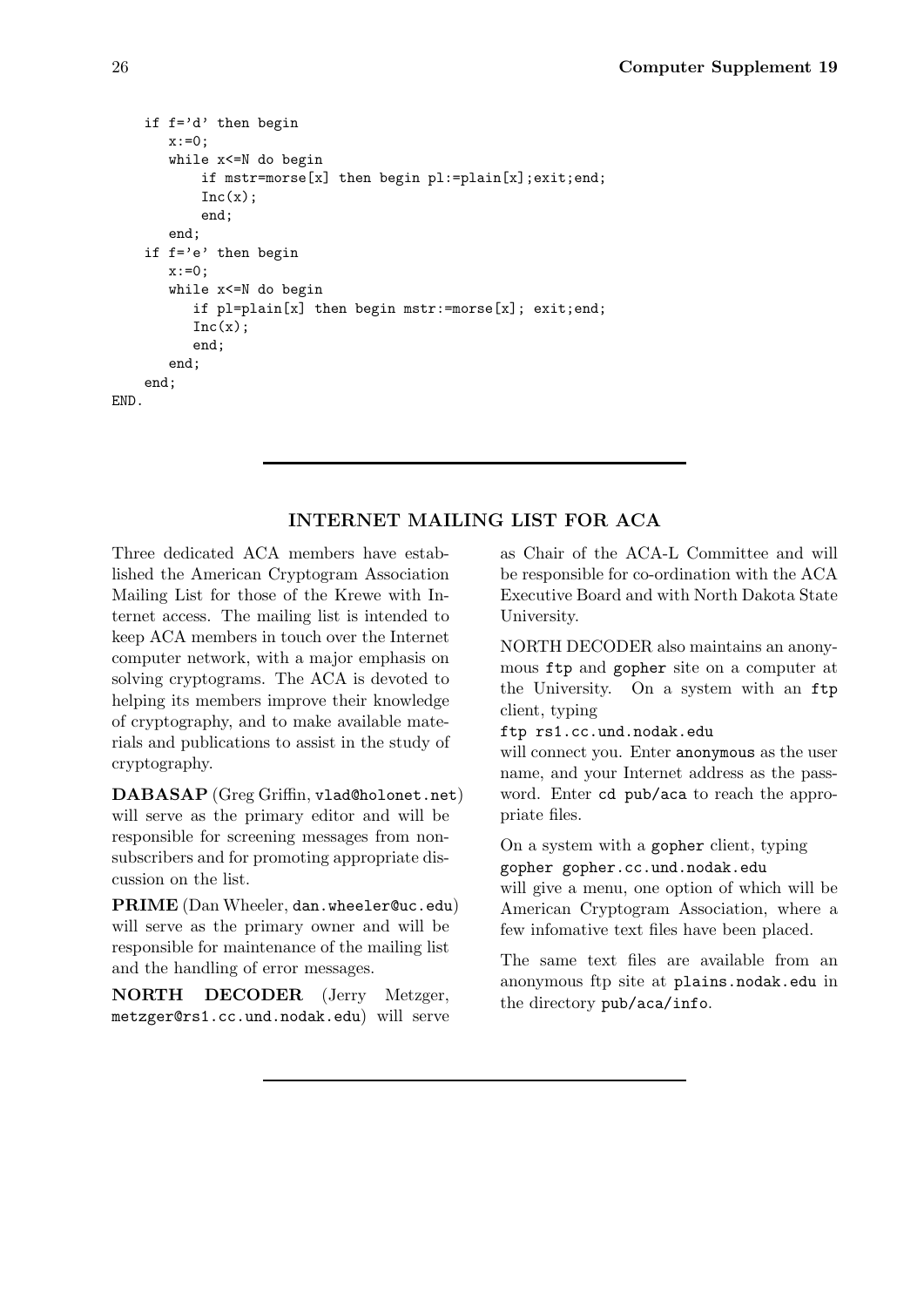## **FOUR MINI-REVIEWS** DAEDALUS

**Seizing The Enigma**; David Kahn; Houghton Mifflin; 1991. \$24.95

This is, of course, not a new book, but I was prompted to review it when I found it remaindered by a number of mail-order bookstores and also on the 'reduced' table of my local Barnes and Noble at the ridiculously low price — for a hard cover title of this calibre — of nine dollars and change.

Heros and villains, backroom scientists in a stately home in England, adventure on the high seas, espionage (and even a love interest) are more normally found in novels — but this tale is the real thing! The Poles, French, British (and a little later the Americans) combined resources to crack the German Enigma machine. The effects of their successes on the critical Battle of the Atlantic are presented and evaluated. This volume is a real "can't put it down" attention holder as well as being an invaluable addition to the library of anyone interested in the Enigma machine and Ultra, the cryptanalysts' output. Impeccably written by master historian of the cipher and ACA member David Kahn and well illustrated (including several detailed photographs of an Enigma machine), this volume should be on your bookshelf at any price!

**Applied Cryptography: Protocols, Algorithms, and Source Code in C**; Bruce Schneier; John Wiley and Sons; 1993. \$44.95 This work will act as both an introduction to modern cryptography for programmers and a programming reference for cryptographers whose interests lie in the security of data transmitted between, and stored in, computers. Data encryptation protocols and algorithms are presented in detail. The use (and abuse) of encryptation, digital signatures etc. are described by example as we follow Alice and Bob (and Mallet, Trent, and others) as they explore and exploit cryptology in its most advanced forms. Part Five of this book is an appendix containing the source code, in C, for much of the material presented earlier. For those who want a smoother path, a diskette containing all of the code included in the book - and more - is available from the author for \$30. An invaluable reference that is eminently readable!

**The Complete Modem Reference, 2nd Ed.**; Gilbert Held; John Wiley and Sons; 1994. \$34.95

This book may be read as a thorough introduction to the mysteries of data transmission/reception and online communications, or it may serve as an exhaustive reference to both the theoretical and practical aspects of modem use. Chapters on modulation standards and methods sit alongside the practical details of installing a modem in both the PC/XT/AT and PS2 series of IBM machines. The author has updated the earlier (1991) version of his work by including material dealing with v.32bis (14,400 bps) modems and associated error-correction and data-compression protocols and standards. A chapter on fax modems has been added. Some reference to the upcoming standards for 28,800 bps modems is made but the book falls short of "hard" information in this latest, still-developing area.

**PGPSHELL v3.2**; James Still; Shareware usual BBS and ftp sources.

This is the latest version of the well-known front end for PGP, fully compatible with PGP v2.6 and all previous versions. Refinements over v3.1 include the ability to configure for the use of an editor other than the one built into the program and also to establish a subdirectory to store plaintext and ciphertext message files. For those who use PGP and find the command line inputs impossible to remember without a crib, this is what you need!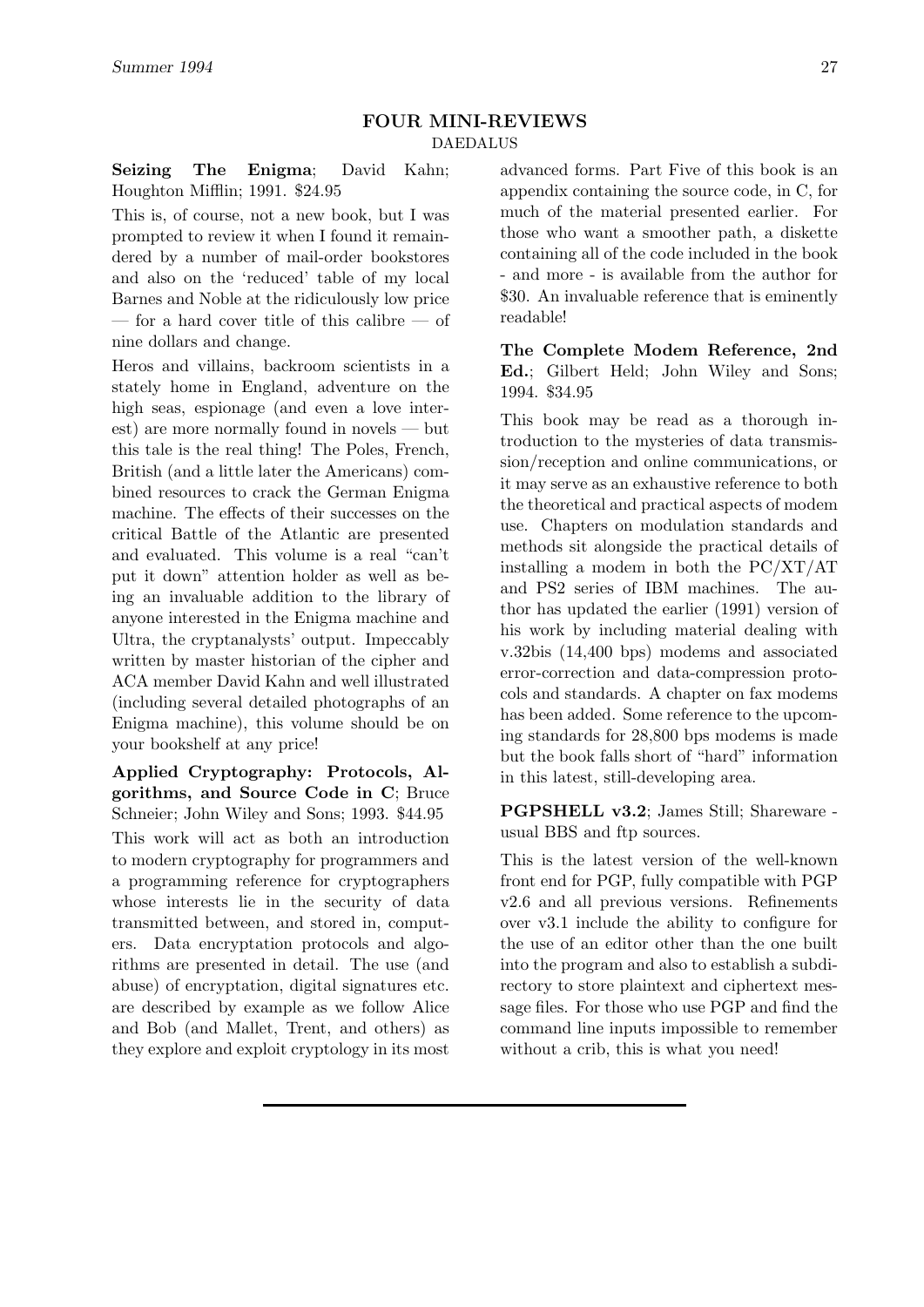## **GW-BASIC.C CRACKING**

Paul C. Kocher

```
/* BASCRACK.C
GW-BASIC for MS-DOS appears to encrypt a program using a substitution cipher
with period 143. There is an 11-byte key and a 13-byte key that are used to
"protect" the program. Running this program will attempt to crack that protection.
*/
#include <stdio.h>
int main(int argc, char **argv) {
     unsigned char key1[13]={
        0xA9,0x84,0x8D,0xCD,0x75,0x83,0x43,0x63,0x24,0x83,0x19,0xF7,0x9A};
     unsigned char key2[11]={
       0x1E,0x1D,0xC4,0x77,0x26,0x97,0xE0,0x74,0x59,0x88,0x7C};
     int nextbyte, index;
     unsigned char c;
     FILE *infile, *outfile;
     if (argc != 3) {
        printf("Utility to decrypt GWBASIC/BASICA files saved with \",p\"\n\n"
               "Copyright 1992 by Paul C. Kocher. All rights reserved.\n\n"
               "Usage: BASCRACK encrypted.bas outfile.bas\n");
        exit(1):\mathbf{r}if ((infile=fopen(argv[1],"rb"))==NULL || (outfile=fopen(argv[2],"wb"))==NULL) {
        printf("Error opening file.\n");
        exit(1);}
     if (fgetc(infile) == 0xFE) { fputc(0xFF, outfile); }
     else { printf("Not an encrypted BASIC file\n");
        exit(1);
     }
     index = 0;nextbyte=fgetc(infile);
     while (c=nextbyte, (nextbyte=fgetc(infile)) != EOF) {
        c = 11 - (index % 11);c ^= key1[ index % 13 ];
        c \hat{c} = key2[ index % 11 ];
        c += 13 - (index \% 13);
        fputc(c, outfile);
        index = (index + 1) % (13*11);}
     fputc(c, outfile); /* Don't decrypt the EOF character */return 0;
}
```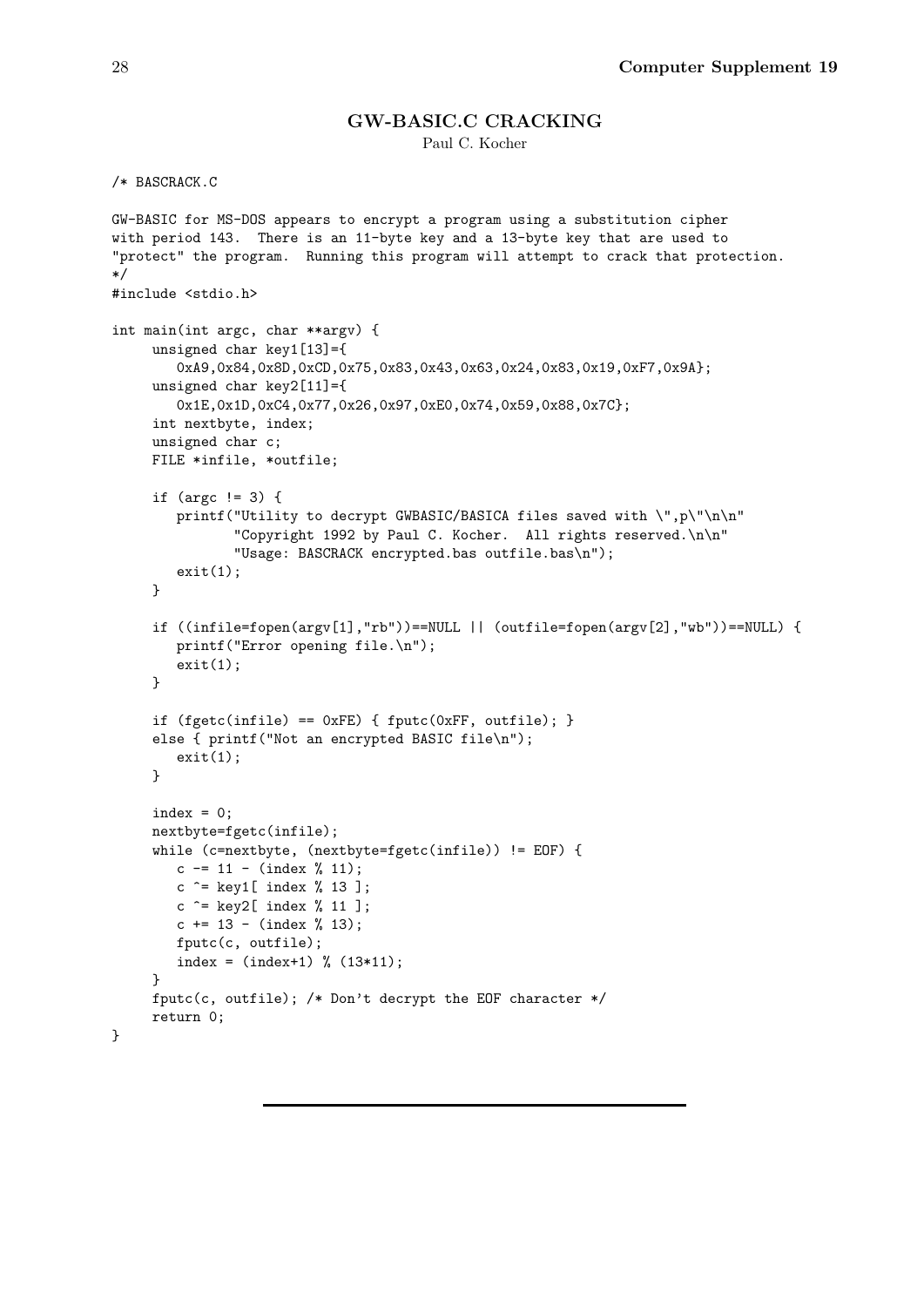# **HIGH PRECISION BASIC**

Although BASIC is the language of choice for most Krewe programmers, the popular dialects lack sophisticated number-handling ability. A remedy for this deficit may be found in UBASIC, a BASIC language interpreter written by Professor Yuji Kida of the Department of Mathematics at Rikkyo University, Japan. UBASIC is uniquely powerful in a number of ways:

More than 230 keywords and commands.

Support for a wide range of integers from *<sup>−</sup>*65536<sup>542</sup> to 65536<sup>542</sup> which is a number in a little more than 2600 figures in decimal expression.

Support for rational and real numbers.

Support for complex numbers, up to 1300 digits in decimal notation, and including complex number versions of the following functions: EXP, LOG, SIN, COS, TAN, ATAN, SINH, COSH, SQRT, BESSELI, BESSELJ.

Includes the following operators: Logical Or, Logical And, Comparisons, Addition, Subtraction, Multiplication, Division, Integer Division, Rational Division, Remainder, Power.

Provides the ability to use "local" variables within subroutines.

Allows polynomials in one variable, including the following calculations: Addition, Subtraction, Multiplication, Division, Remainder, Power, Differential, Value.

Machine language programs can be put in predeclared arrays of Short variables and called by array names.

PRINT statements may be configured to automatically direct output to the screen, printer, and/or a file.

Allows a program to be stopped and continued at a later time. In ordinary BASIC, when you want to do another job while running a program which takes a lot of time, you have no choice but to abort the running program or to give up the new job. There is no satisfactory solution as DOS does not currently support multi-tasking. However, to FREEZE the running program is an effective solution.

- 1. Stop the running program by ctrl+BREAK or ctrl+c.
- 2. FREEZE the current status of memory on to a disk.
- 3. Start and finish another job.
- 4. MELT the frozen memory.
- 5. Continue the program by CONT.

The ability to compute a string if it represents a mathematical formula.

UBASIC includes may example programs, including:

PRTEST1 is an implementation of Lenstra's version of the Adleman-Pomerance-Rumely primality test algorithm. It is faster than simple-minded ones for integers of more than 12 to 13 figures. A 70-figure number can be tested in an hour. A present implementation can handle integers of up to 137 figures.

ECM, ECMX  $-$  factors integers using the Elliptic Curve Method. In a reasonable time, it can handle integers of more than 200 figures, but with a factor of at most 20 figures. ECMX, which uses a machine language routine, is faster by a few per cent.

MPQSX uses the Multiple Polynomial Quadratic Sieve method to factor integers of up to about 45 figures. If you have 32-bit machines (CPU is 386 or 486) with more than 1 megabyte extended memory and 10 to 100 megabytes of free hard disk space, MPQSHD will decompose up to 80 digits (however, it will take more than 1000 hours).

Version 8.65 is available in the /public/ubasic directory on **Decode**, the ACA BBS.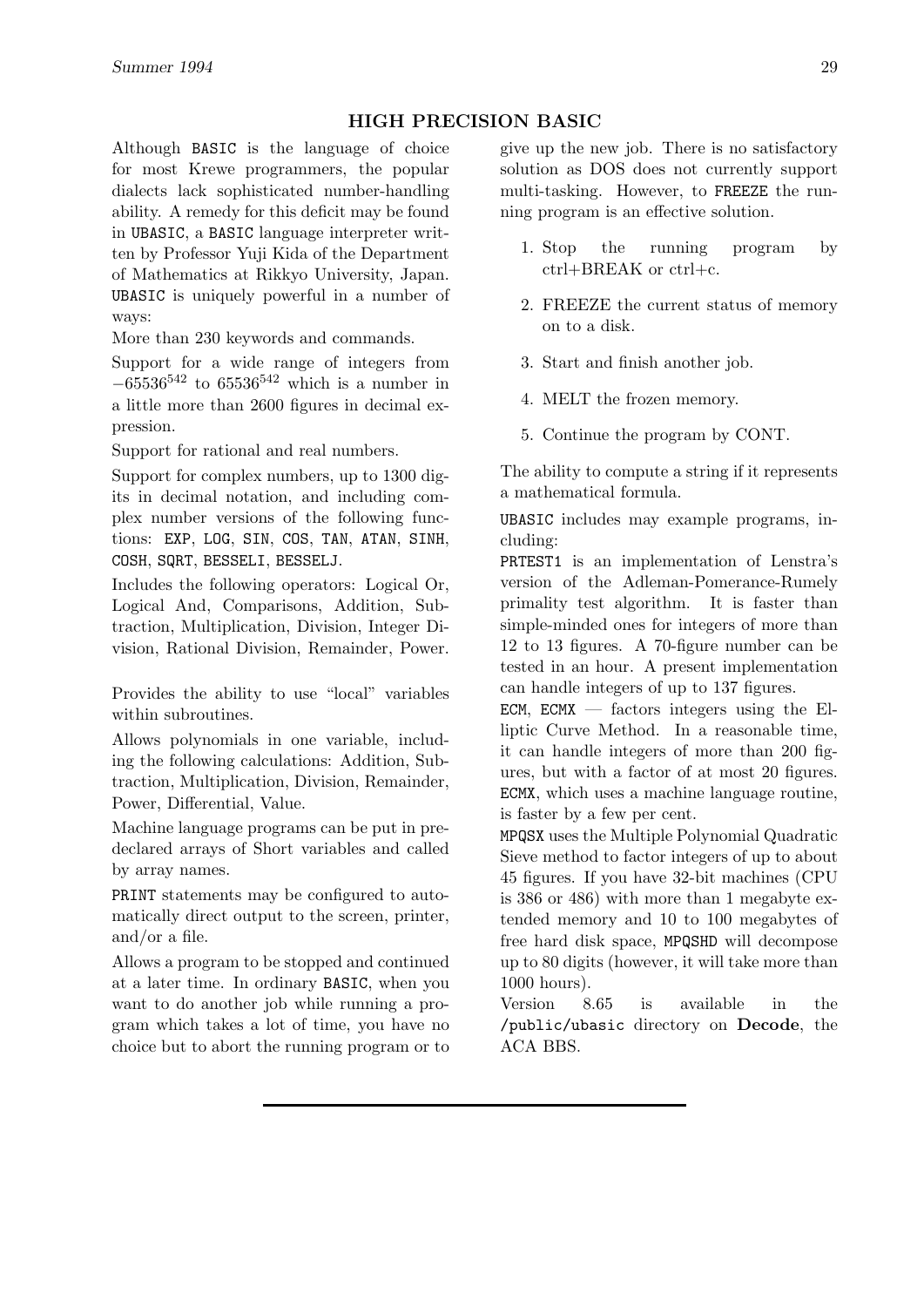# **WHAT THE OTHER GUY IS DOING**

[Editor's Note: Based on the feedback I get, WOGID is one of the most popular features of the *The Computer Supplement*. I've included some of the initial messages from the (electronic) ACA Mailing List, in the hope these longer messages will trigger some thoughtful responses and provide additional feedback. Be sure to read Larry Loen's excellent observations about computer languages, and GAMESTER's request for your opinions.]

**DABASAP (Greg Griffin)** continues to collect electronic mail addresses for ACA members. If you have an Internet, Compuserve or other electronic mail address, contact him at vlad@holonet.net. He is also instrumental in the set-up and operation of an ACA electronic mailing list. He is using his MacPlus to help solve aristos, patristos and railfence ciphers. He programs in Pascal and APL, and has just completed a C language class, so he'll get up to speed and start coding in C!

# **George Foot (**georgefoot@oxted.demon.co.uk**)** writes:

[The] Internet can be valuable in facilitating correspondence between members both in the case of an exchange of views between two members or as a means of distributing information to all the members who can receive Internet postings.

An interest amongst ACA members in cryptographic methods of the type which computers have made possible is to be encouraged and Internet can assist in the study of such methods amongst ACA members by bringing them into touch with the large fraternity of other Internet subscribers who regularly discuss these topics in Internet newsgroups – which include newsgroups created specifically for discussions of cryptography.

**NORTH DECODER (Jerry Metzger)** is reachable via e-mail at metzger@rs1.cc.und.nodak.edu. He writes:

(particularly cryptic crosswords), chess, go (both of which have remained enigmas to me), and of course, ciphers of all types. I program a bit in a variety of languages, but mostly I prefer pencil and paper solutions to crypts.

Besides being one of the owners of [the ACA mailing list] (with DABASAP and PRIME), my other contribution to the ACA is operating the aca drop box (that stands for the "assorted cryptographic articles drop box") on an [IBM UNIX] AIX system here at UND. This is an area where krewe members can both drop off and retrieve items dealing with the sorts of crypts found in *The Cryptogram*. If you would like details on how to login in to the aca drop box, drop me an e-mail message and i'll send you the login id and the password. (This is not an anonymous site; i'm trying to maintain a little control over access to minimize possible export violations of cryptographic item.)

I recently looked at PGP, found it interesting, and would like to pratice using it a bit. I'm sure that what appears straight forward when read is not so direct when actually put into practice. If anyone would like my public key, please drop me a note.

## **CORUM (John Zaharychuk)** writes:

What I would like to do is 'play' with PGP. That means knowing a group of people with similar interests who don't mind the extra steps involved with using encryption and testing out whether this is a real world option. It also gives me an opportunity to generate/receive encrypted traffic at random.

For example, I am currently typing this on a Mac using MS Word. I'll then use MacPGP to generate my public key and to sign this message. I then need to paste the file into my mail program to send it out. Not the most convenient steps I would say but all I know right now. I am also not sure how easy it is to send out encrypted bulletins or newsletters.

I've always enjoyed puzzles and games. . . crosswords PGP is available for the Mac and the keyringsIn response to some of the other comments,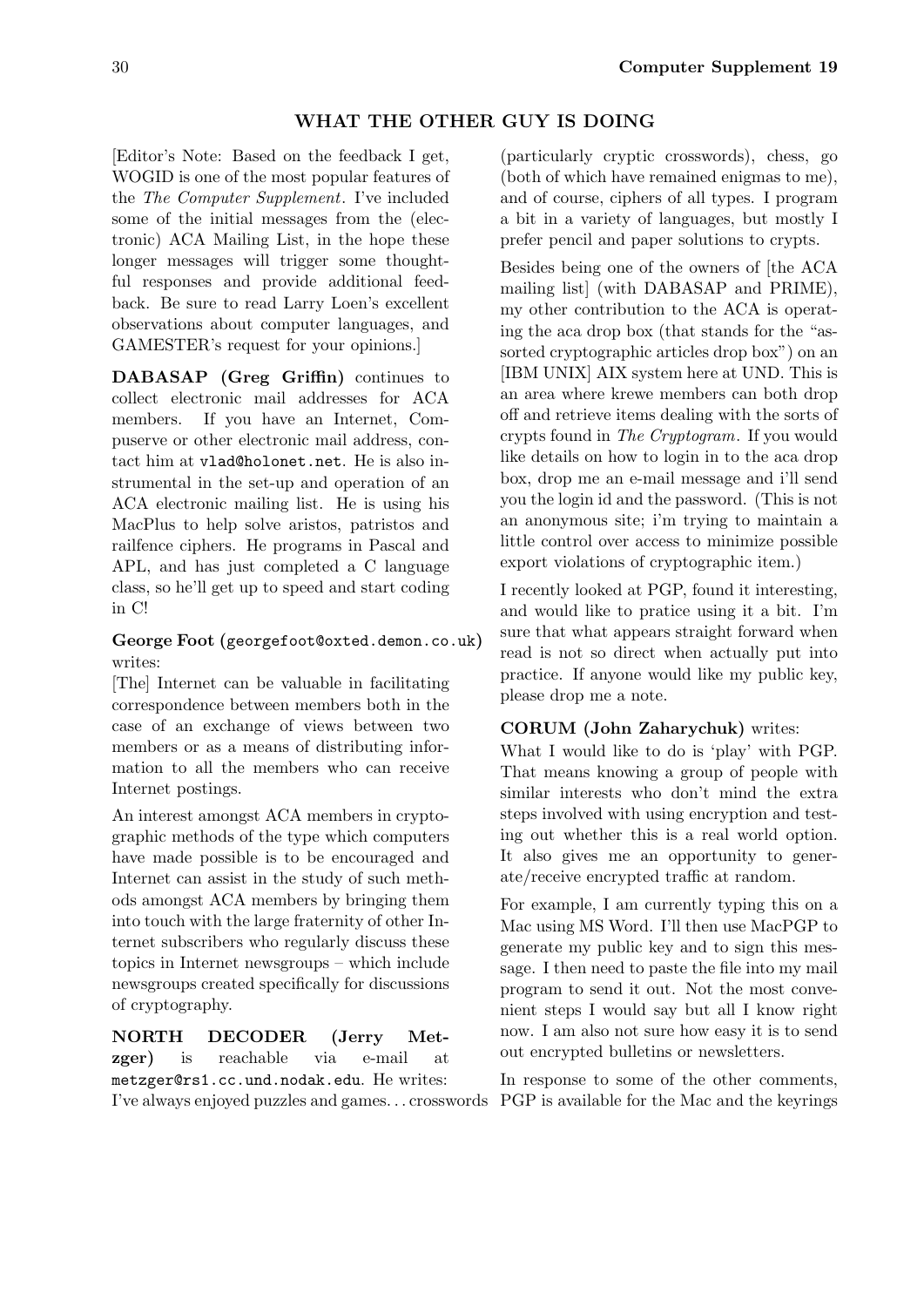are fully portable to at least the DOS and OS/2 environments.

# **Larry Loen (SHMOO,** lwloen@vnet.IBM.COM**)** writes:

I have long been interested in computer cryptography – I began a lot of the ACA's work in this area with my participation in convetions back around '78. Use of computers was kind of "in the closet" up 'til then. Eventually, a lot more active members than I came out with things like the Computer Column and the Supplement, but I did a little bit by lobbying for both and participating in convention bull sessions that helped give birth to both (though the late MIKE BARLOW deserves, by far, the bulk of the credit for at least the latter).

I have contributed a decent handful of articles to both the Cryptogram and the Supplement over the years.

I don't do much amateur crypto these days, but I keep my membership up and still participate now and then. When my life slows down, I hope to again take it up in earnest.

I know from earlier work that ACA members are hopelessly diverse when it comes to their computers.

If it was manufactured, somebody has it. It is now probably less diverse than it used to be, but there would probably be a pretty representative split between the IBM/Clone crowd and Macs. Plus an amazing amalgam of die-hards owning C-64s, old Apples, and maybe even a TRS-80 or CP/M machine or two, though this is probably fading fast.

Language-wise, we are doubtless hoplessly diverse, also, but I think Pascal and ordinary Basic has so far dominated at least what is published.

As far as Windows goes, I think that's an elaboration we can probably do without. What most people are interested in is various kinds of aids to solving and a simple command-line interface is adequate. Even if you "must" have Windows, I could imagine Borland's EasyWin (where ordinary "command line" stuff is emulated in a spectacularly simple Window) would be fine for many purposes.

There may be a pathway, however, to have your cake and eat it too, if we go to an objectoriented, collaberative design.

For instance, I have worked out the beginnings of an object-oriented hierarchy that would enable almost any ACA system to be added to a common base. With this object-oriented base, it might be possible to separate the display portion from the cryptography portion without too much performance loss and without adding complexity (in fact, it might simplify things).

With this schema, it might be enough to have a standard Window shell that could adaptively deal with any system, adding systems over time. Any combination of manual and automatic solving methods could be potentially combined.

The downside is that some minimal C++ would be required to pull it off, but even that might be minimized. I personally think C++ will fairly rapidly displace C in any event; certainly, its advantages matter to us. The main issue is how fast ACAers will take up the language.

The upside is, that we can separate the efforts nicely. For example, not only would it be possible to have a command line/DOS text screen/Windows/Mac version all separated from the main-line code that creates and solves, say, Bifids, but it would also be possible for us to bundle up the printing support in such a way that simply adding a cipher to the base, with only a very, very, small amount of added work, could be used to prepare "cons", complete with two page output (one with just the crypt, one with the solution shown) as the section editors prefer.

Best of all, instead of everyone having to write everything, if the design were understood, we could divide and conquer the effort of writing systems. Once I wrote a system and added it, everyone would have my work for the price of a recompile.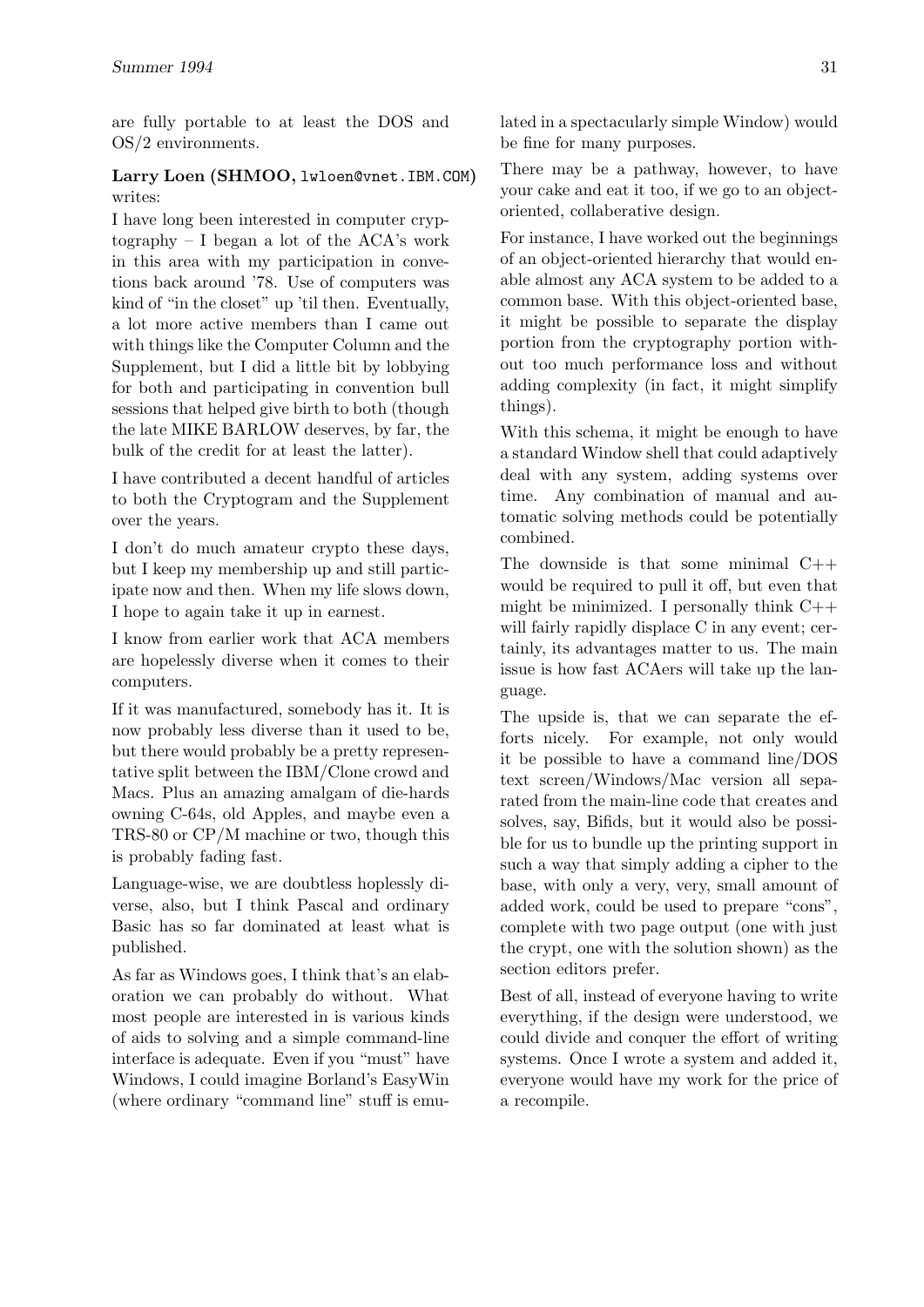That's the theory, anyway.

# **GAMESTER (Jim Glore)** writes:

I have been an ACA member for about 5 years and have enjoyed tackling all areas of the CM. While my degree work was in Chemistry, I have been more involved with computers for the past 15 years, which has exposed me to Fortran, BASIC, assembly languages and now C. Along the way I hav had to cope with various operating systems such as VMS, UNIX, DOS and several extinct dinosaurs.

My computing interest intersected with cryptogram solving when I was running on an Apple II (minus), and I wrote several programs to aid in solving, some of which are for systems which are not currently represented in articles in the computer corner or the supplement (such as gromark). I will be translating the Applesoft programs to run on a PC and would be interested in some feedback from you all before I choose my path.

One choice would be to adapt the programs to run under Windows, using Virtual Basic or Virtual C. How many users are windows lovers/haters? A second choice would be to target DOS users and adapt into BASIC or C. There are pro's and con's for either OS choice as well as either language:

Programs for Windows are generally easier to write and can usually contain functions to pop up windows, for example to see the working version of the keyword solution. However, these are restricted to Windows users and the source code is not very portable to other environments.

DOS programs lack the sex appeal of pop up features and take a bit more effort, but the code can be provided easily and modified by

>...answering Y to the prompt "FAST ROTOR STEPS ONLY (Y OR NO)?"<

which I am unable to do because this prompt does not appear, nor is this line included in the BASIC code! Has anyone else had this problem; does anyone have a version of the user to suit his/her tastes more easily. In fact, that is where I got some of my ideas and/or functions.

The question of BASIC vs C probably only makes sense if I decide to ignore Windows. Microsoft BASIC is fairly universal and easy to convert into other versions of BASIC. (Lord knows, if I could duplicate the listings from the Supplement in Applesoft BASIC, it could probably be done for *any* other dialect.) C, on the other hand, is not restricted to the PC environment and probably could be lifted directly into a UNIX machine with only minor problems.

So there you have it... the pro's and con's. Any feedback from the krewe would be most welcome. And the results of my work will eventually find their way into Dan V's BBS as well as the ACA drop box (provided North Decoder and I can figure out how to do that), and just as soon as I can find one of those elusive disks, the 'round tuit'.

**DAEDALUS (David Hamer)** has returned to the US after a four-year sojourn in Paris. To celebrate this event he bought a new machine, 486DX2/66-based, to assist in his cryptological efforts. His interest in both classical and modern cryptology, with current emphasis on Enigma, continues.

He also asks:

I need help from anyone who has worked through, or is still working on, C. Deavours book, *Breakthrough '32 - The Polish Solution of the Enigma*; Aegean Park Press (#51). I've had the book, and accompanying software for some time, but you know how it is ! Having worked the first three exercises (p.5) without difficulty and arrived at p.12-13, I am asked to run ENIGMA.BAS:

ENIGMA.BAS which includes this line ? (the opening screen of *my* version of the program is appended).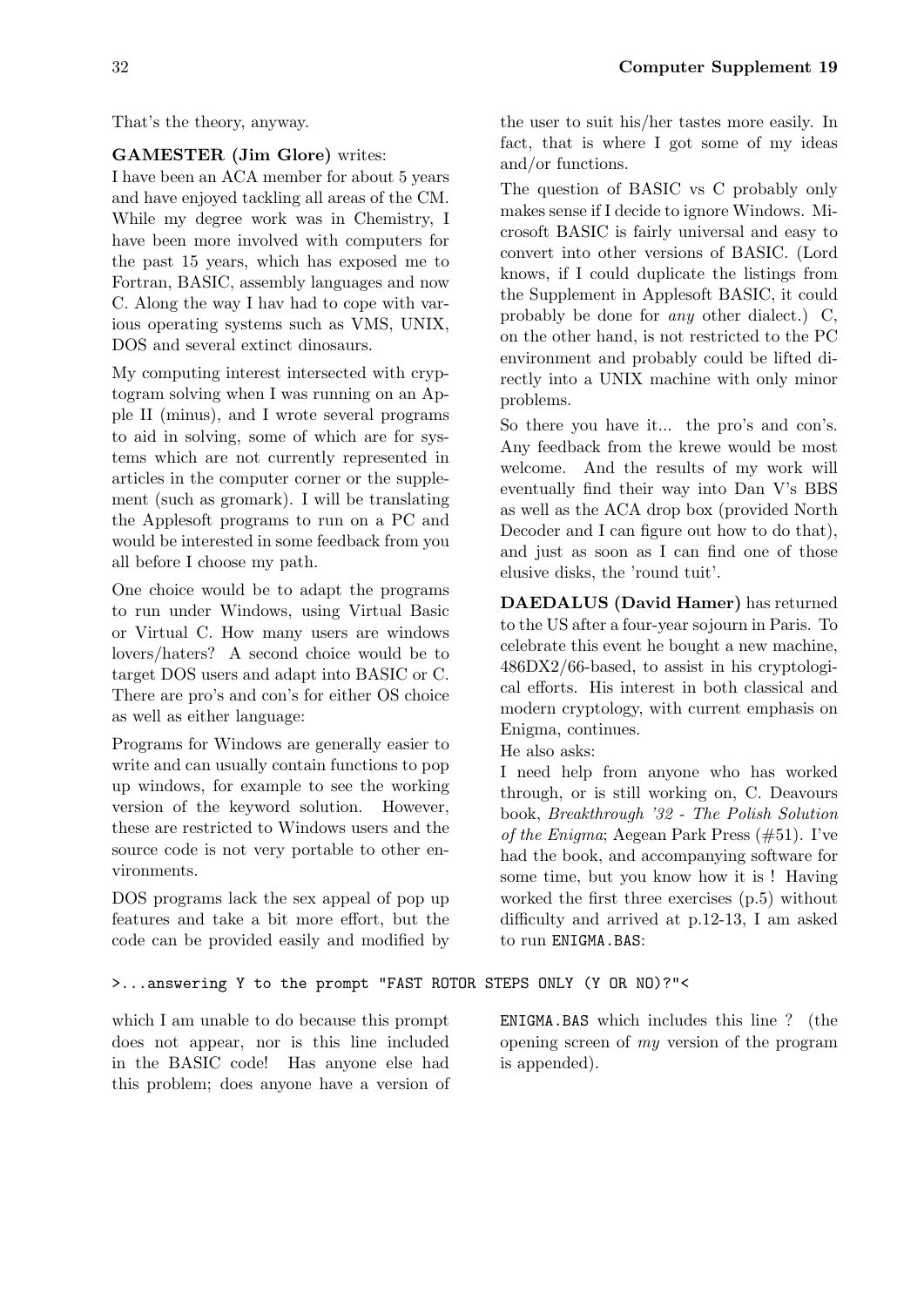?

GERMAN ARMY ENIGMA (CIRCA 1932) ROTOR WIRINGS: 1 : EKMFLGDQVZNTOWYHXUSPAIBRCJ 2 : AJDKSIRUXBLHWTMCQGZNPYFVOE 3 : BDFHJLCPRTXVZNYEIWGAKMUSQO REVERSING ROTOR: (AY) (BR) (CU) (DH) (EQ) (FS) (GL) (IP) (JX) (KN) (MO) (TZ) (VW) ENTER PATCH PANEL CONNECTIONS, CR TO TERMINATE (E.G. AU)

**KARL (Waldo Boyd)** responds to G4EGG's query from CS #18. QUE books programming series have a few available on Quick-BASIC. *Using QuickBASIC 4* by Feldman and Rugg covers 4.5 quite well from a beginner's standpoint, and goes into advanced use around page 500. There's also *Programmer's Toolkit* with a disk by the same authors, and

*Advanced Techniques* by Aiken. I devoured all three, and have occasionally found an article in Dr. Dobb's Journal, and other computer magazines on the newsstand. All three are superior, in my opinion, to the two that come with the PC version of Microsoft QuickBASIC 4.5.

## **NOTES FROM THE KEYBOARD**

The September 1994 issue of *Communications of the ACM*, pp. 102–108 contains an article on solving cryptograms via what is basically a dictionary pattern search method. The author goes in to great detail about the theory behind the method, and offers 13 references to back it up. The C program, documentation, and data files are available on the ACA BBS.

A new version of Pretty Good Privacy (PGP) is available from various sources, including the ACA BBS. The new version is the result of collaboration between MIT and the RSA patent holders in an attempt to resolve some of the licensing issues. Reviews are mixed, as there are some that believe the new code has been crippled or compromised in some way. Stay tuned for details, as new versions seem to come about every couple of months, with intermediate "fixes" and "patches." I'm still using version 2.3a.

As noted in the *What the Other Guy is Doing* section, there are several members of the Krewe who would like to "practice" with PGP. Join the Internet mailing list or leave mail on the ACA BBS if you're interested in participating!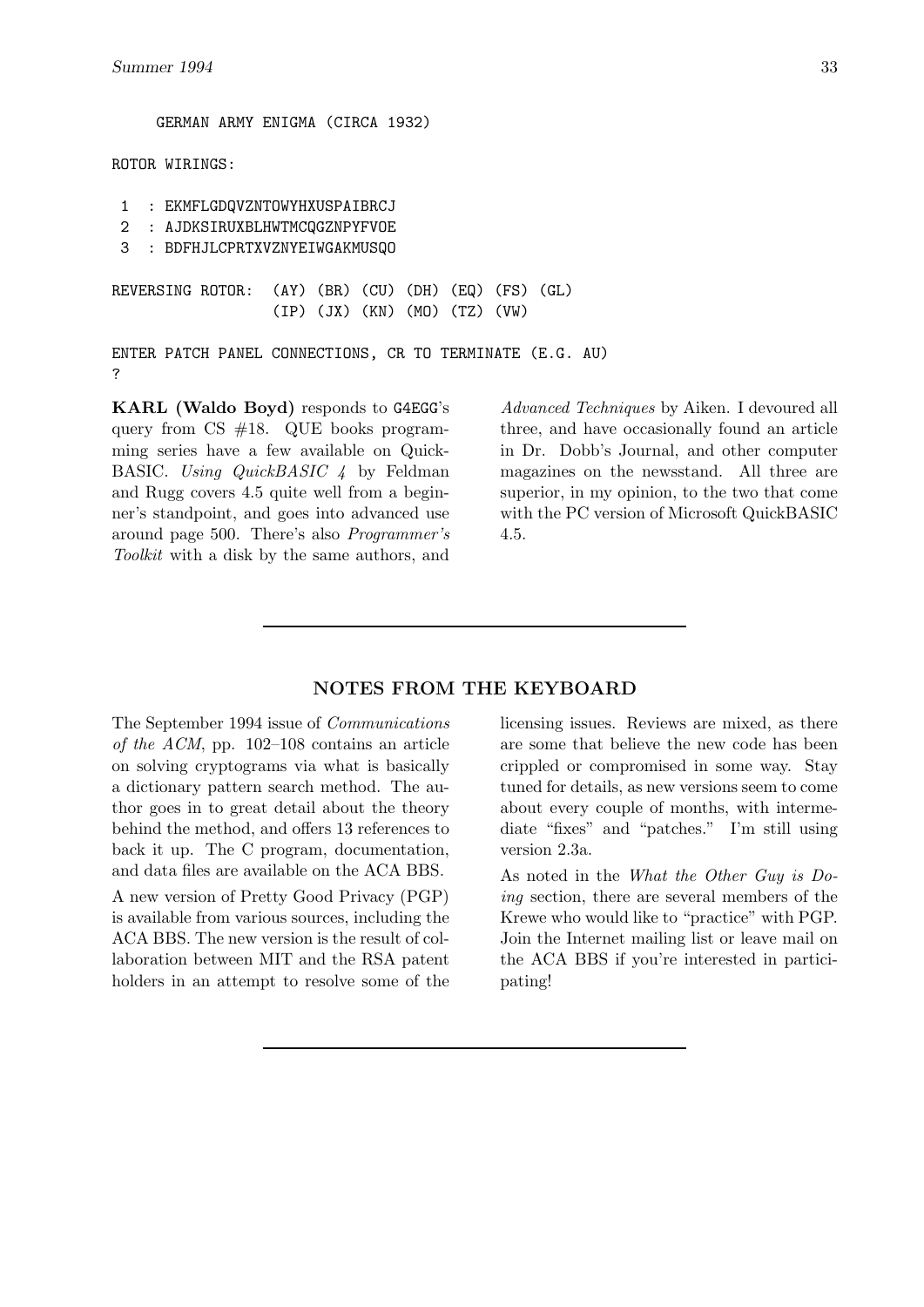# **SECURING YOUR MS-DOS HARD DRIVE DATA**

The ACA BBS now has two programs that allow a user to automatically encrypt some or all of the information on a PC hard drive. For those of you who are looking for a secure and relatively painless way to protect your data, these are two programs you might consider. The following are exerpts from the documentation.

# **Secure File System (**SFS110.ZIP**)**

Ever since Julius Caesar used the cipher which now bears his name to try to hide his military dispatches from prying eyes, people have been working on various means to keep their confidential information private. Over the years, the art of cryptography has progressed from simple pencil-and-paper systems to more sophisticated schemes involving complex electromechanical devices and eventually computers. The means of breaking these schemes has progressed on a similar level. Today, with the ever-increasing amount of information stored on computers, good cryptography is needed more than ever before.

There are two main areas in which privacy protection of data is required:

- Protection of bulk data stored on disk or tape.

- Protection of messages sent to others.

SFS is intended to solve the problem of protecting bulk data stored on disk. The protection of electronic messages is best solved by software packages such as PGP (available on sites the world over) or various implementations of PEM (currently available mainly in the US, although non-US versions are beginning to appear).

SFS has the following features:

*•* The current implementation runs as a standard DOS device driver, and therefore works with both plain MSDOS or DRDOS as well as other software such as Windows, QEMM, Share, disk cacheing software, Stacker, JAM, and so on.

- Up to five encrypted volumes can be accessed at any one time, chosen from a selection of as many volumes as there is storage for.
- Volumes can be quickly unmounted with a user-defined hotkey, or automatically unmounted after a certain amount of time. They can also be converted back to unencrypted volumes or have their contents destroyed if required.
- The encryption algorithms used have been selected to be free from any patent restrictions, and the software itself is not covered by US export restrictions as it was developed entirely outside the US (although once a copy is sent into the US it can't be re-exported).
- SFS complies with a number of national and international data encryption standards, among them ANSI X3.106, ANSI X9.30 Part 2, Federal Information Processing Standard (FIPS) 180, Australian Standard 2805.5.2, ISO 10116:1991 and ISO 10126-2:1991, and is on nodding terms with several other relevant standards.
- *•* The documentation includes fairly indepth analyses of various security aspects of the software, as well as complete design and programming details necessary to both create SFS-compatible software and to verify the algorithms used in SFS.
- The encryption system provides reasonable performance. One tester has reported a throughput of 250 K/s for the basic version of SFS, and 260 K/s for the 486+ version on his 486 system, when copying a file with the DOS copy command from one location on an SFS volume to another. Throughput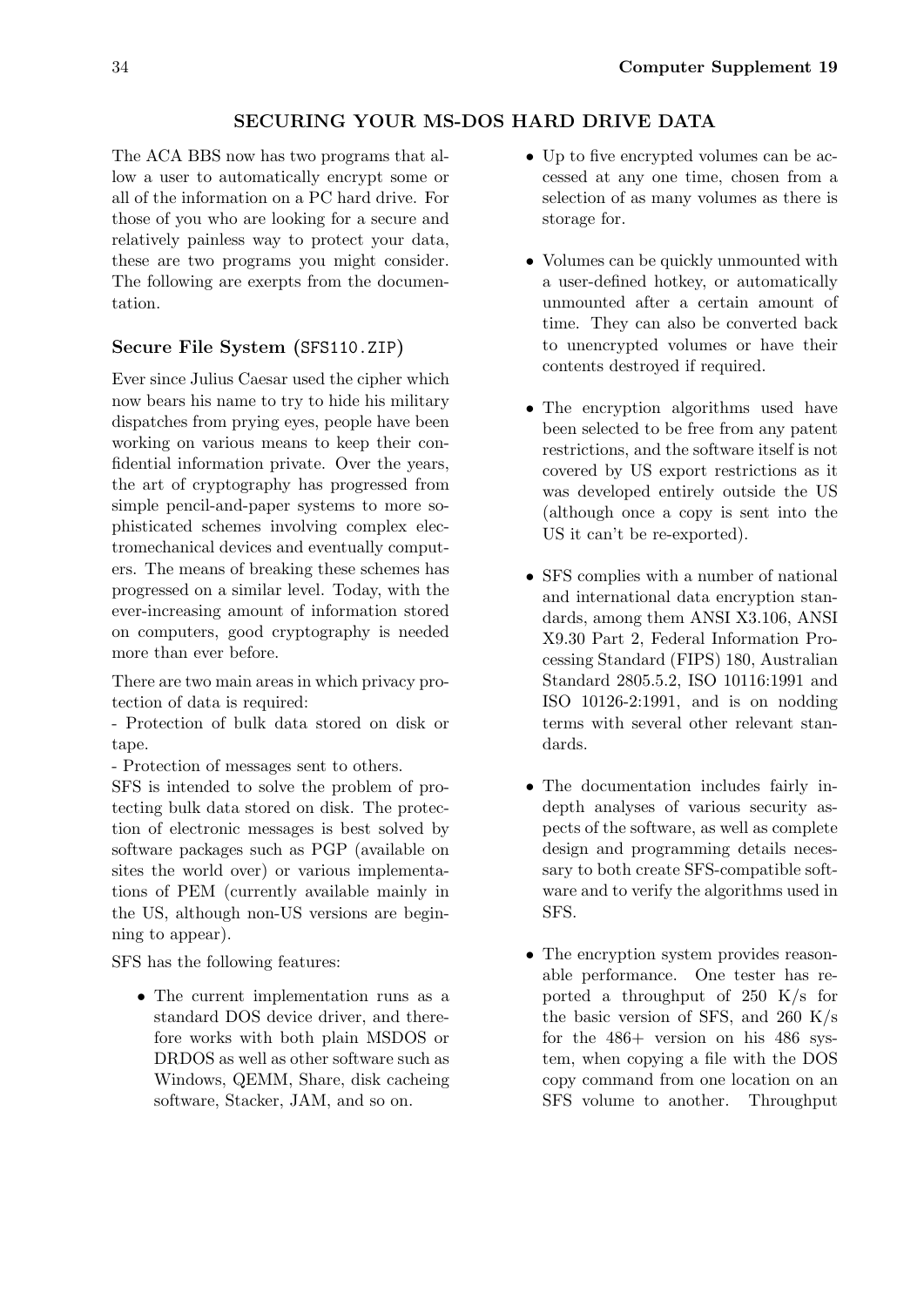on a vanilla 386 system was reported at around 160 K/s.

## **Secure Drive (**SECDRV13E.ZIP**)**

Many people have sensitive or confidential data on their personal computers. Controlling access to this data can be a problem. PC's, and laptops in particular, are highly vulnerable to theft or unauthorized use. Encryption is the most secure means of protection, but is often cumbersome to use. The user must decrypt a file, work with it, encrypt it, and then wipe the plaintext. If encryption were easy, many more people would use it. SecureDrive is a step in this direction. SecureDrive automatically stores sensitive data on your DOS/Windows system in encrypted form.

SecureDrive V1.3 allows you to create up to four encrypted partitions on your hard drive(s). It also allows you to encrypt floppy disks. Encrypted partitions and disks become fully accessible when the TSR is loaded and the proper passphrase entered. The TSR takes only 2.7K of RAM, and can be loaded high. Encryption is performed at the sector level and is completely transparent to the application program. Everything on the disk or partitions except the boot sector is encrypted. Encrypted floppy disks can be freely interchanged with unencrypted ones. Disks and partitions can be decrypted and returned to normal at any time.

SecureDrive uses the IDEA cipher in CFB mode for maximum data security. The MD5 hash function is used to convert the user's passphrase into a 128-bit IDEA key. The disk serial number, and track and sector numbers are used as part of the initialization to make each sector unique.

# **NOTES TO AUTHORS**

The *Computer Supplement* is intended as a forum to publish articles on the cryptographic applications of computers. We are always looking for submissions, but we ask potential authors to bear in mind:

- 1. Many readers are new to ciphers; please include a brief description of the cipher in question.
- 2. Many readers are new to computers; explain **why** you are using a computer as well as how.
- 3. Include the output of a typical run. If possible, build in an example for the reader to check the operation. Indicate how long it took to obtain this result.
- 4. Include a full description of how the program works, and back it up with comments in the listing.
- 5. Include a table of variables, either separately or as a part of the listing.
- 6. If at all possible, please submit *everything* in electronic form, either on a disk (any IBM format) or uploaded to the ACA BBS. This makes it much easier for us to typeset.
- 7. Send material for publication to Dan Veeneman, PO Box 2442, Columbia, Maryland, 21045–2442, USA.